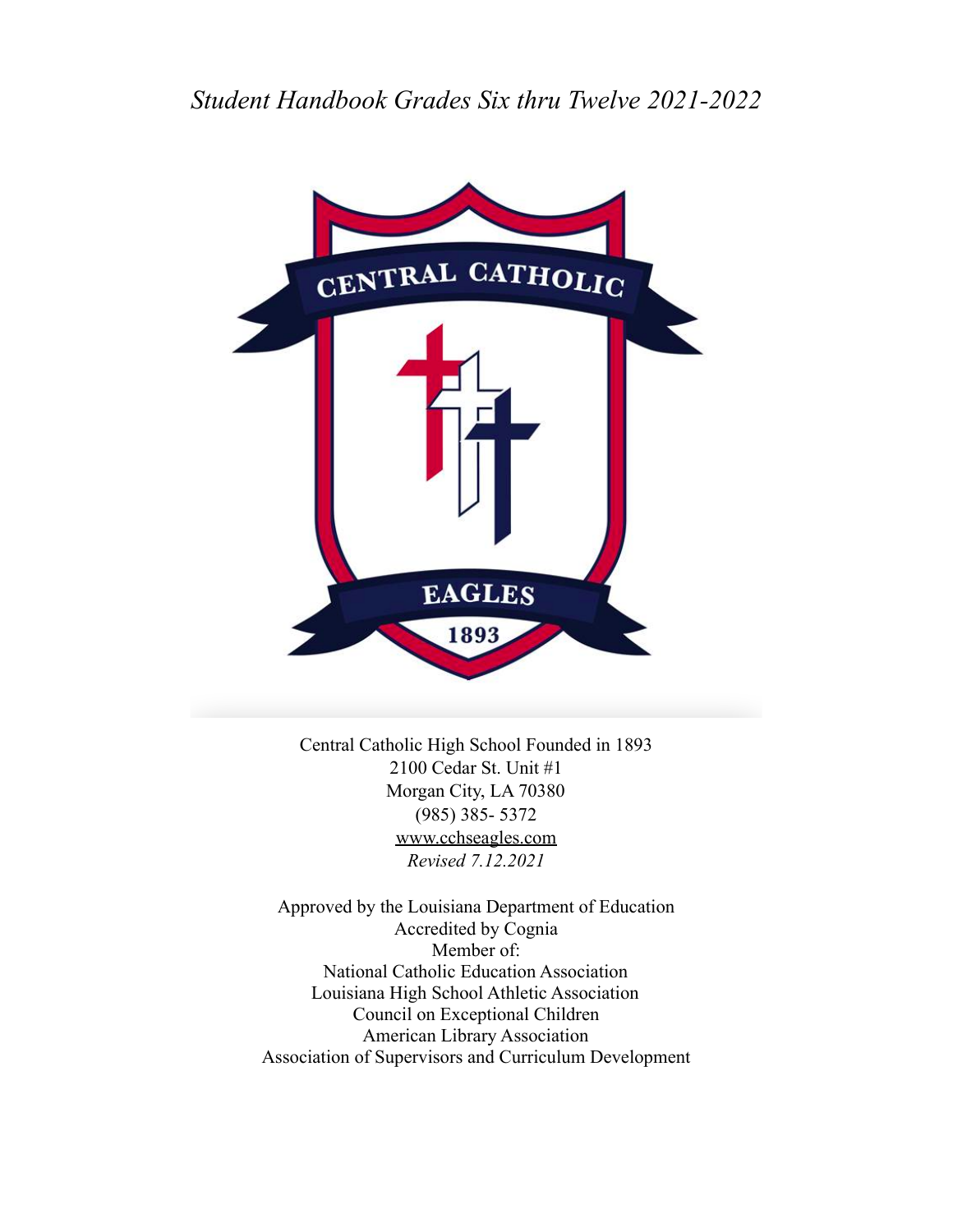<span id="page-1-0"></span>*Table of Contents Section 1: School Pride and [Purpose](#page-2-0) pages 3 – 5 Areas of Interest: [School Prayer,](#page-2-1) [Alma Mater,](#page-2-2) Mission [& Vision Statements](#page-3-0) Section 2: [Admissions](#page-5-0) page 6 Areas of Interest: [Registration Procedure](#page-5-1) Section 3: [Finance](#page-5-2) pages 7 - 8 Areas of Interest: [Tuition obligation & payments](#page-6-0) Section 4: [Academics](#page-8-0) pages 9 - 17 Areas of Interest: [Hopes for a Graduate](#page-8-1), Programs [of Studies](#page-10-0), [Graduation](#page-10-1) [Requirements,](#page-10-1) [Grading Scales](#page-11-0), [Make Up Policy,](#page-13-0) [Academic](#page-16-0) Success Section 5: [Student](#page-17-0) Life pages 18 - 34 Areas of Interest: [Student Honor Code,](#page-17-1) Service Program, Dress Code Section 6: [Discipline](#page-34-0) pages 35 - 41 Areas of Interest: [Dishonesty](#page-35-0), School Related Functions*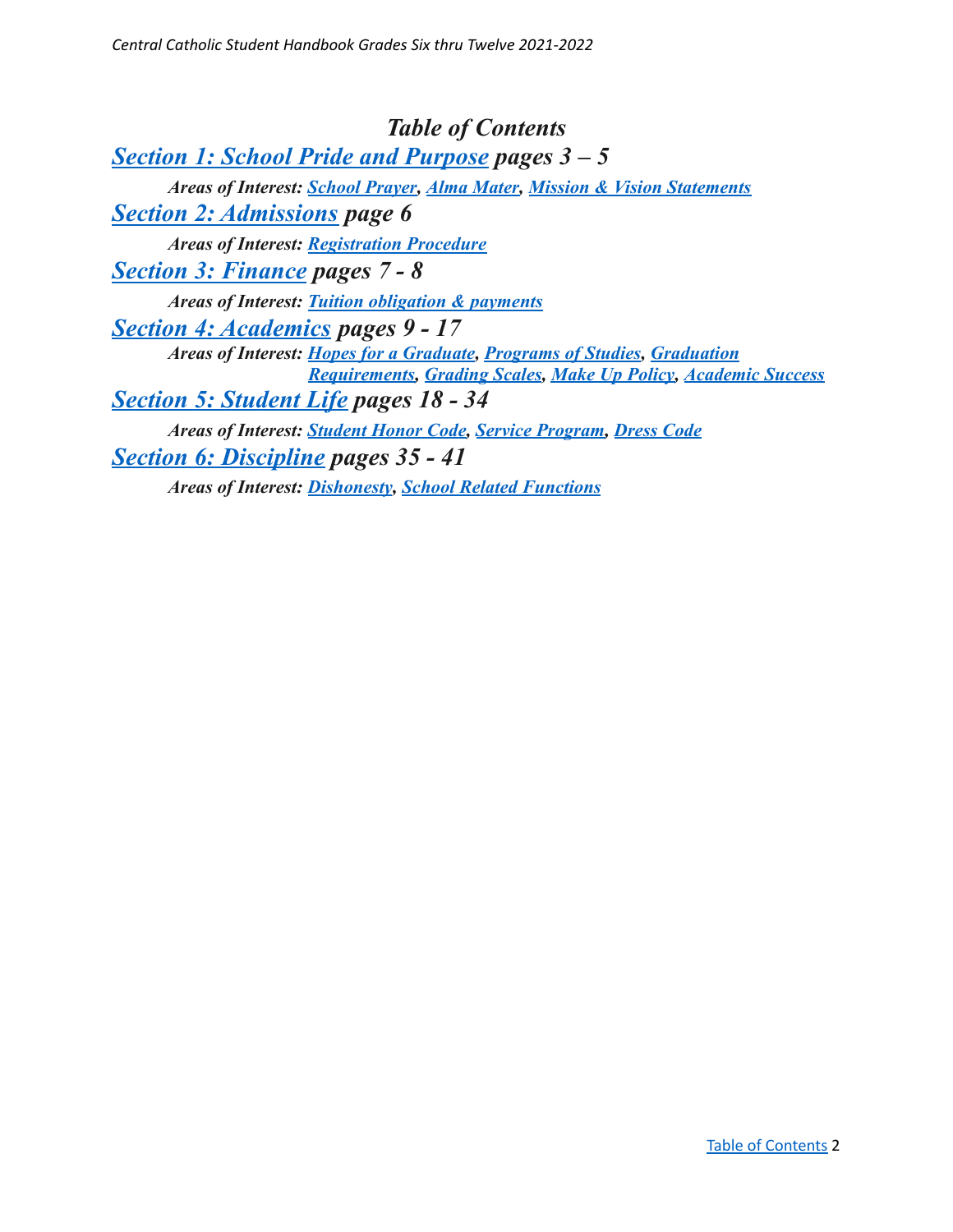# <span id="page-2-0"></span>*School Pride and Purpose*

<span id="page-2-1"></span>*In order for a community to function well, certain policies and rules are necessary and essential. In developing the rules and policies for Central Catholic High School, the administration has tried to be as explicit as possible; however, we are aware that new and unusual situations will arise. The principal maintains the authority to use his discretion in unforeseen circumstances. The school reserves the right to amend the handbook during the school year; the school will send notification of any such amendment in the form of memos, newsletter articles, etc.*

*Registration at Central Catholic High School is a commitment to academic excellence and spiritual development. It is also a sign of your willingness to accept and adhere to the policies and rules stated in this handbook.*

*Central Catholic is a member of the Diocese of Houma-Thibodaux and the Louisiana Nonpublic School Commission. As such, Central Catholic will adhere to and enforce policies of both agencies as required for membership. Policies stated in the current Diocesan Handbook of Policies for Catholic Schools are the reference source for action taken by Central Catholic. Central Catholic will follow the direction given by the superintendent of the Diocese of Houma-Thibodaux with the ultimate authority reserved by the Bishop.*

## **SCHOOL PRAYER**

Lord, we turn to you today, as we do every day, asking for your guidance and mercy. Help us to come together as one Central Catholic family and go above and beyond what is expected. We ask you to help us to prosper and grow in our knowledge, as well as, in our faith. Give us the strength to stand up for our beliefs and make the right decisions. Keep us safe as we leave the classrooms and go out into the busy world. Watch over us on the fields and courts as we support our school with pride and dignity. We ask this through Christ, our Lord. Amen.

*Amie Landry '11 and Elizabeth Gauthier '11, authors*

## <span id="page-2-2"></span>**ALMA MATER**

Hail, Alma Mater, your red and your white will lead us.

Symbol of joy, that time can't destroy, how loyal we'll always be. Central, we call you, and Central the truth you stand for, pointing the way for youth every day, toward truth that will set us free.

Leaders and dreamers and builders of visions, witness your faith to the world undismayed. Stand in the face of its doubts and derision, armed with your values they stand unafraid.

Rise like the eagle in power and courageous splendor. Rise on the wings of pride in the things that treasure on earth can't buy. Rise up to lead for your sons and your daughters follow, strong and aflame with the pride in the name of Central Catholic High.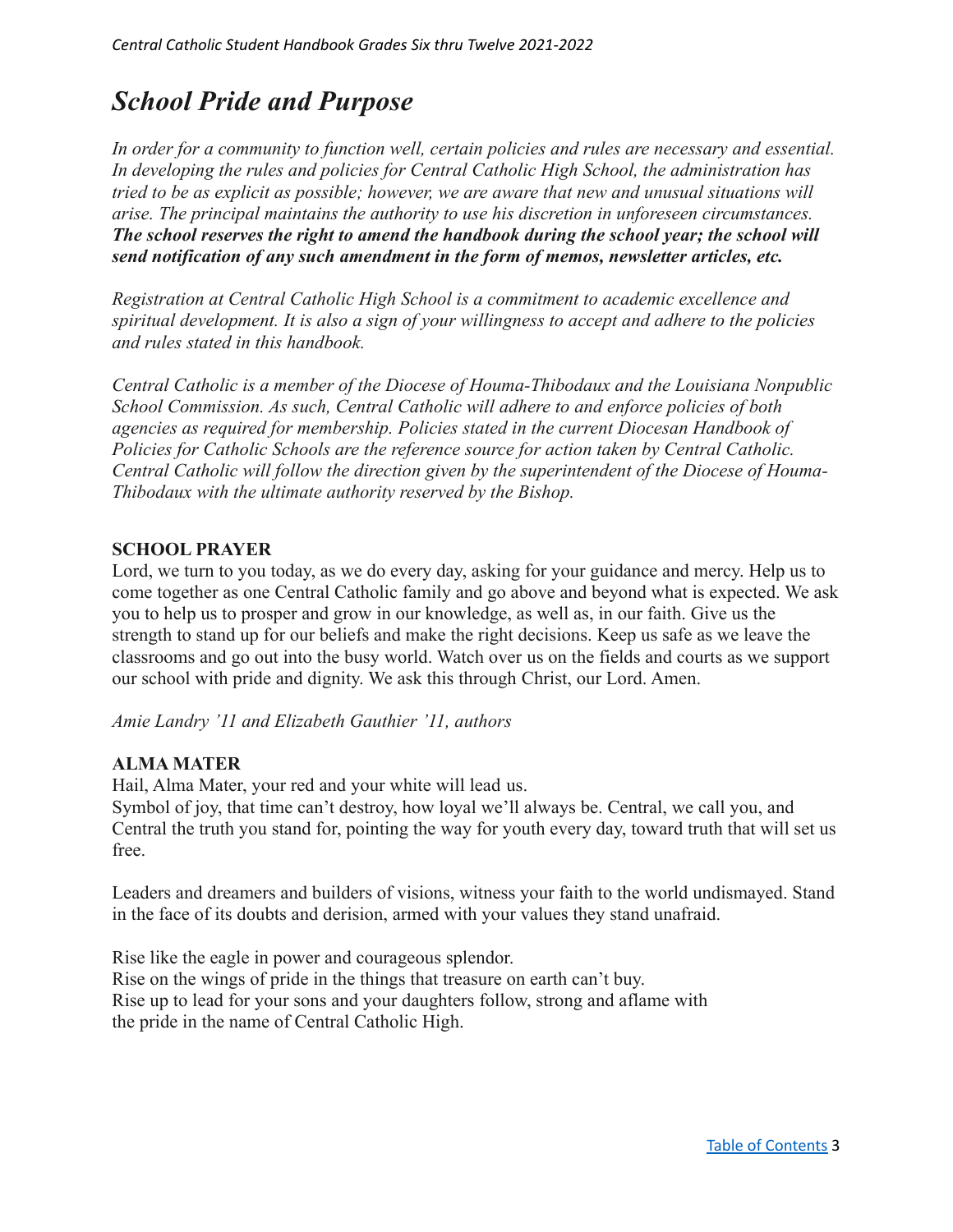## **EAGLE PRIDE**

An eagle has VISION to aspire and dream big for the future along with the VISION to succeed in those dreams. Moreover, an eagle has the VISION to look outward in SERVICE to others. An eagle is FEARLESS and never gives up or surrenders. An eagle lives by the Christian saying, "I can do all things through Him who gives me strength." – Phil 4:13. An eagle is TENACIOUS having the ability to overcome adversity and persevere. An eagle FLIES HIGH rising above to meet the academic, athletic, and spiritual challenges of life.

-*excerpt from Caroline Byrne's Valedictorian Speech, 2013*

## <span id="page-3-0"></span>**VISION STATEMENT**

Central Catholic High School seeks to develop morally and mentally the whole child--soul, mind, and body--utilizing head, hands, and heart by teaching as Jesus did and thus building the Kingdom of God.

## **MISSION STATEMENT**

With Jesus Christ as our focus, Central Catholic High School will provide a Christ centered atmosphere which focuses on faith formation, academic excellence and service development for all students.

#### **HISTORY**

Central Catholic High School is a Houma-Thibodaux Diocesan co-educational institution for grades 6-12, which serves students from seven church parishes. Formerly Sacred Heart Academy, it received its present name in 1964 when increased enrollment from surrounding areas indicated that an extended community was being served. Central Catholic High School combined with Holy Cross Elementary in 2018 to become the first PK3 - 12 school in the Diocese of Houma-Thibodaux.

Originally founded in 1893, Central Catholic is as dedicated today as in its early days to excellence, achievement, and the development of the whole person. Central Catholic encourages this development by structuring an educational program which promotes values, truth, and knowledge.

#### **PHILOSOPHY**

We believe that Central Catholic High School exists to offer a "meeting place for those who wish to grow in Christian attitudes and values." Through the affirming worth and dignity of each individual, we seek to nurture and prepare this school community—students, faculty, staff, and parents—to take their respective places in the larger community as responsible Catholic Christians.

Within this supportive environment, our students are challenged to become capable of making decisions in a life of service and witness, it is hoped that our students will participate in building a more Christian nation and world.

Parents are supported as the primary educators in the spiritual, moral, intellectual, physical, social, and cultural development of students. Structuring an educational climate, which promotes knowledge, personal growth, and self-discipline, encourages this development of students.

Central Catholic High School is espoused to the ideology of a living faith community in which mutual trust, mutual respect, and mutual responsibilities are lived examples of all.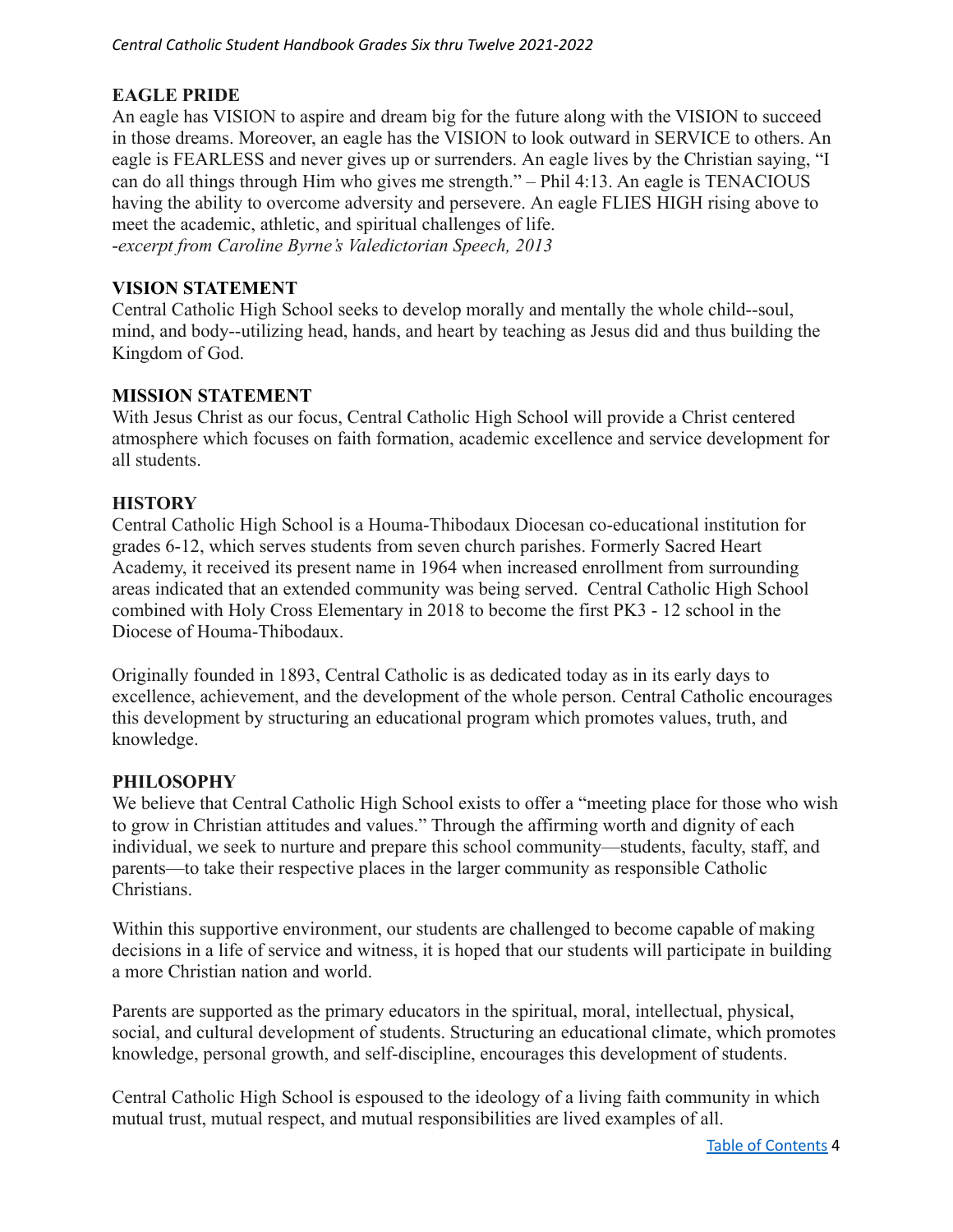## **OUR BELIEFS**

**We believe** Catholic schools are an educational ministry of the church.

**We believe** Catholic schools are faith-centered communities which promote Gospel values leading students, faculty, and staff in spiritual growth.

We believe Catholicity is evidenced through communal worship and prayer, fostering a personal relationship with Jesus Christ.

**We believe** dedicated faculty and staff serve as role models for the students.

**We believe** discipline and respect are grounded in the truth that we are made in the image and likeness of God.

**We believe** an academically challenging curriculum, interwoven with opportunities to grow spiritually, socially, and physically develops well-rounded students who are critical thinkers prepared for the future.

**We believe** establishing high expectations encourages students to reach their potential and become lifelong learners.

**We believe** instilling in students self-discipline and prudent decision-making assists in creating a safe and respectful school environment.

**We believe** faculty and staff are committed to continuous spiritual and professional growth.

**We believe** administrators, faculty, staff, and students treat each other with dignity, respect, compassion, care, and understanding.

**We believe** diversity is embraced, encouraged, and welcomed. *Diocese of Houma-Thibodaux*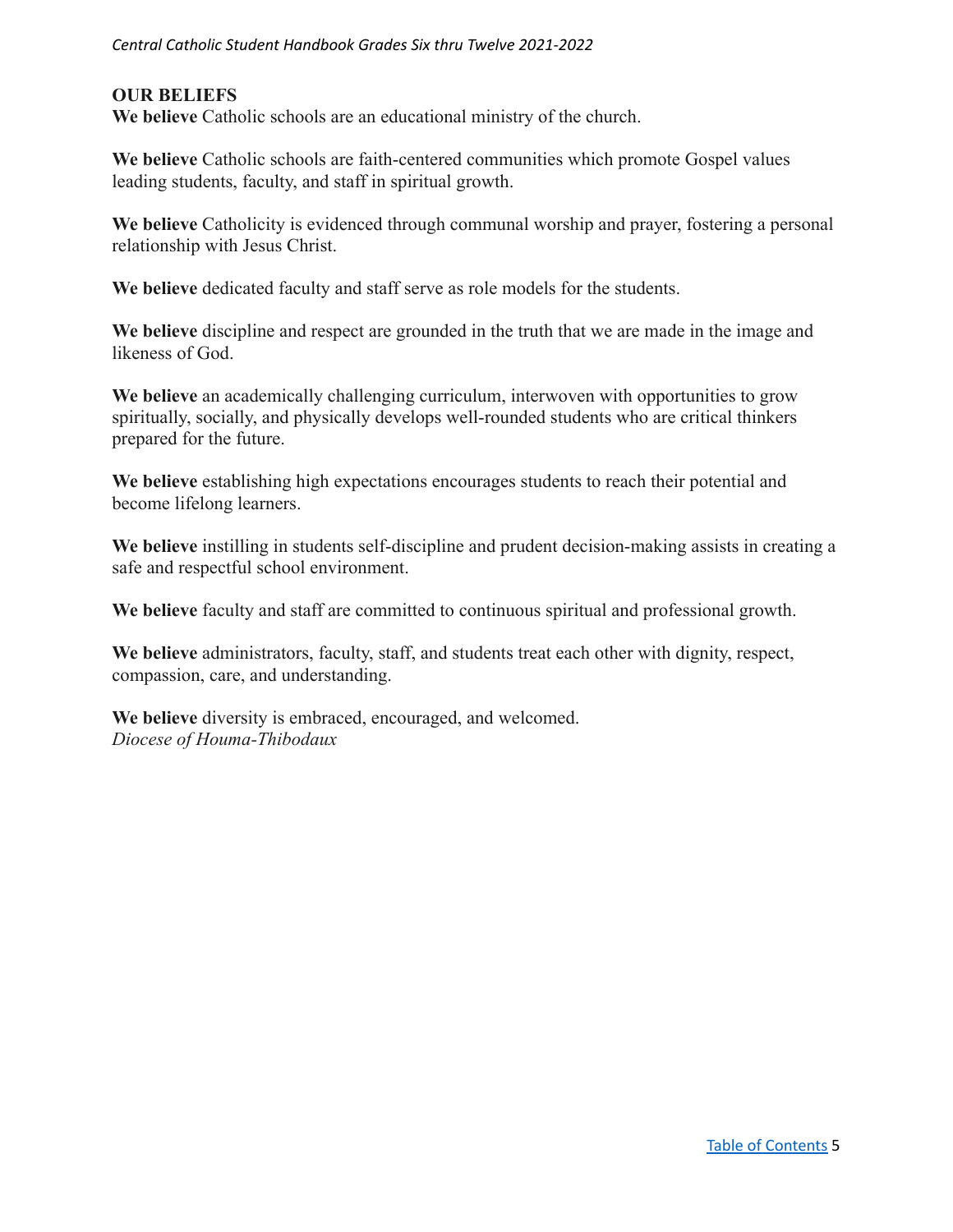# <span id="page-5-0"></span>*Admissions*

## **Policy and Procedure**

Central Catholic High School admits students of any race, color, sex, creed, and national or ethnic origin to all the rights, privileges, programs, and activities generally made available to the students at this school. This school does not discriminate on the basis of race, color, sex, creed, and national or ethnic origin in the administration of educational policies, admission policies, tuition reduction, athletics, or any other school-administered programs.

Prospective students must reside with their parent(s) or legal guardians and must be interviewed by the principal or guidance counselor. The school reserves the right to test all students being considered for attendance. Parents are required to share results of any evaluation of the student with the school. **Central Catholic accepts students whom the school discerns will adhere to the philosophy and mission of Central Catholic.** In admitting students, those who are Catholic, non-Catholics who have been enrolled in Central Catholic Elementary School, and the brothers and/or sisters of Central Catholic students or alumni are given priority in admission over non-Catholics with no previous Catholic school affiliation. If a student leaves for any reason, readmission is contingent upon available space.

## **A student must be registered with the school to participate in co-curricular, extra-curricular, or summer activities. (This includes, but is not limited to, tryouts or campaigning.)**

#### <span id="page-5-1"></span>**Registration Procedure:**

- 1. Complete registration forms
- 2. Submit birth certificate, immunization record, and transcript
- 3. Student and parent interviews
- 4. Notification of decision to parent(s)
- 5. Tuition arrangements
- 6. Payment of registration fees
- 7. Scheduling of student by guidance counselor

#### **Withdrawal Procedure:**

Official withdrawal is handled by the Admissions Office. No official transcript of credits will be forwarded until the following requirements are met:

- 1. All tuition fees are paid in full.
- 2. All library and technology fees are paid in full and/or all materials returned.
- 3. Student has returned to the Admissions Office:
	- 1 Student ID card
	- 2 All textbooks, with the assessed fines for damages if necessary, iPad and charger, and any other equipment that is property of Central Catholic High School
	- 3 Any uniforms or equipment that are the property of Central Catholic High School.

<span id="page-5-2"></span>Students who withdraw after August 1st of a school term will be refunded the second semester tuition only. Students who withdraw after December 1st of a school term will not be refunded any tuition.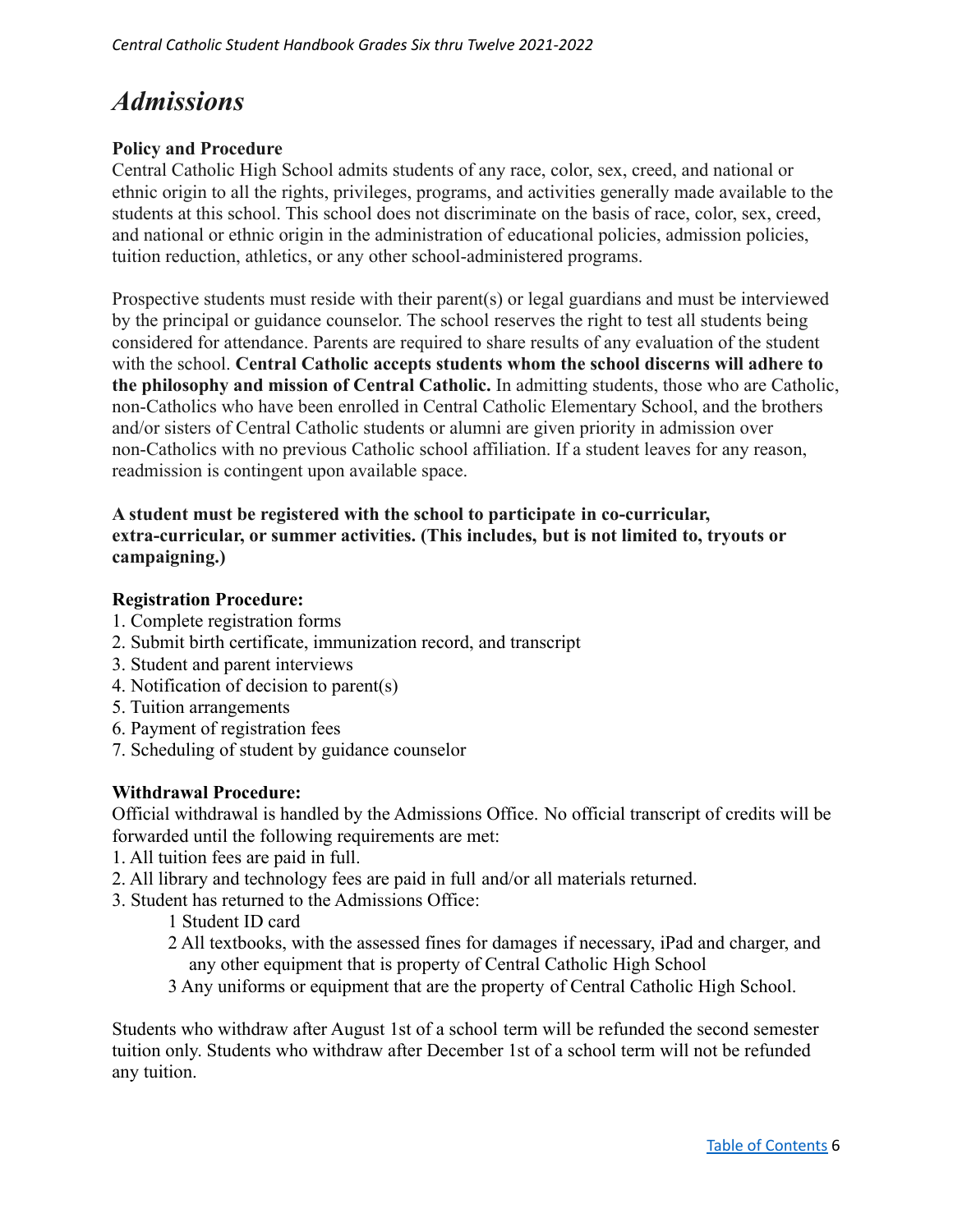## *Finance*

#### **Tuition Fees:**

The Central Catholic Advisory Committee is responsible for adopting an annual budget, which includes setting tuition rates, fees, and registration procedures. Information regarding registration, tuition, and fees may be obtained by contacting the school office.

Re-registration for current students occurs during the third academic quarter. Primary registration of new students occurs after re-registration for current students.

The school requires prepayment of tuition, which can be made directly to Central Catholic by **June 1** or requires financing of tuition payment through a local financial institution. The parent(s) signs a promissory note with the school and financial institution for the amount of tuition. The parent pays this back to the bank in installments beginning the summer before the upcoming school year; payments are to be completed **prior to the start of final exams in May**. The sign-up and processing date for this note will be in April.

In addition to tuition, the Advisory Council has established the following fees: registration, graduation, and parking. **Students driving a vehicle to school must use the parking space provided by the school and must purchase a parking permit from the school for each school year.** The student must possess a valid driver's license and have a copy on file in the school office.

#### <span id="page-6-0"></span>**Tuition Obligation and Payment Procedure:**

All prepaid tuition will be due and payable at Central Catholic on or before the start of your student(s) school year.

All non-paid tuition will be financed through the tuition loan program only.

A delinquent notice will be sent out by the financial institution handling the tuition loans once an account becomes fifteen (15) days past due. This notice will be mailed to the address of record. (Reminder: you will receive a payment book for your loan. If you do not receive one, please contact the financial institution immediately.)

Once a loan account becomes thirty (30) days past due, you will be notified by mail of the payment amount **plus any late fee that is due and payable.**

If for any reason a loan account becomes forty-five (45) days past due, you will be notified by mail to make your account current. **This means making both delinquent payments as well as any late fees.** If after the sixty (60) days the account is still delinquent, your student(s) will be sent home. The student(s) will not be allowed to return to school until the tuition is up-to-date. **(Any extenuating circumstances must be addressed in writing to the principal for submission to the Tuition Assistance Committee for consideration.)**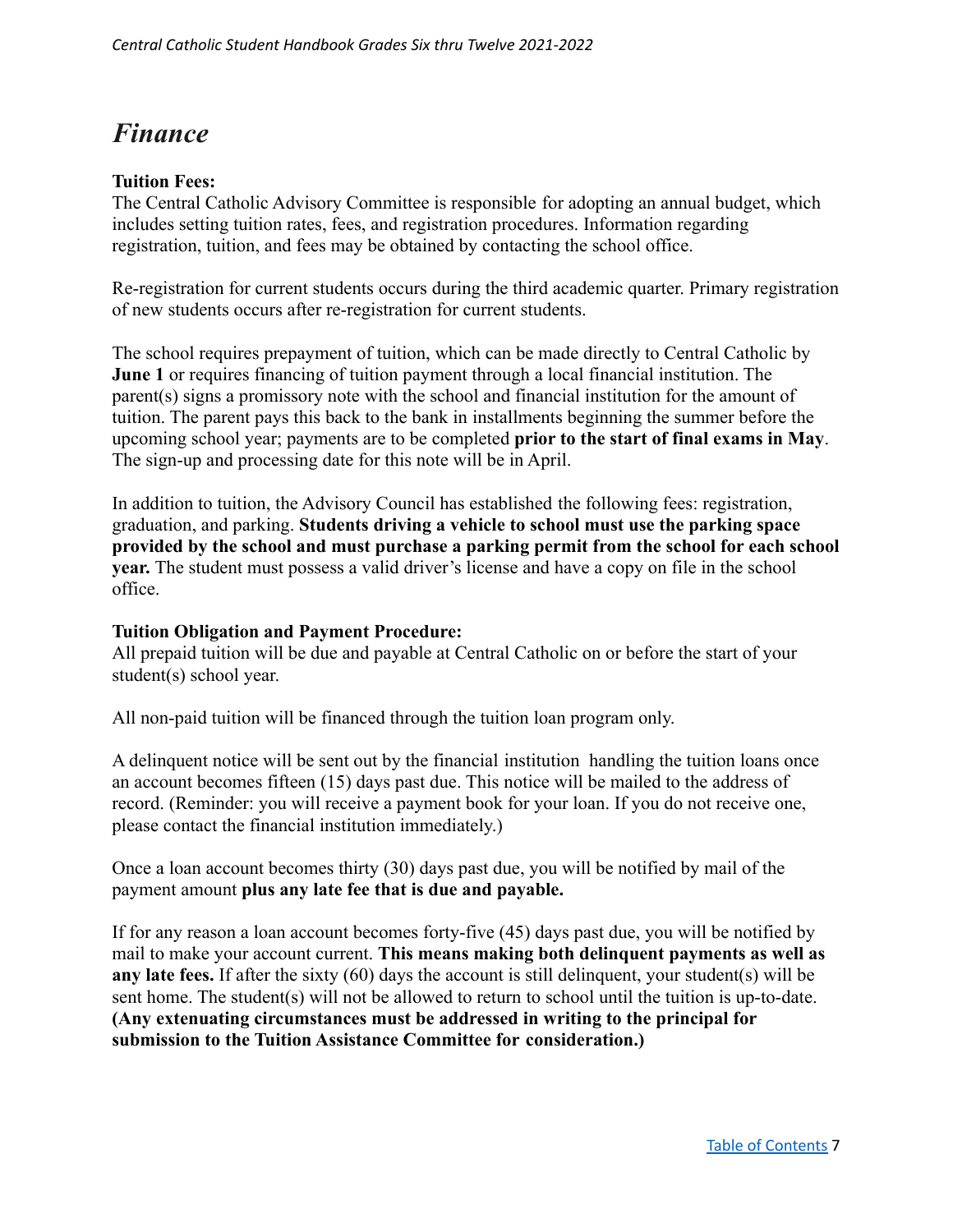All tuition and/or fees must be current before student(s) will be allowed to take semester exams. **(Any extenuating circumstances must be submitted in writing to the principal ten (10) days prior to the exam for submission to the Tuition Assistance Committee for consideration.)**

#### **Tuition Assistance:**

The Central Catholic Advisory Council, utilizing donations from benefactors, provides assistance to families who have financial need and who wish to enroll. The parent(s) will be required to submit financial records to FACTS online. Applications for assistance may be obtained by visiting the school website and selecting the FACTS link. The principal will notify applicants once the application has been reviewed. Applications for assistance must be filed annually. The receiving of assistance and the amount offered are reviewed on an annual basis.

#### **Advancement Office:**

The Advancement Office strives to fulfill the financial needs of Central Catholic by soliciting funds, prayers, and moral support from Central Catholic alumni, parents, grandparents, faculty, and friends through annual giving, endowments, and fundraising activities. The Advancement Office also publishes newsletters.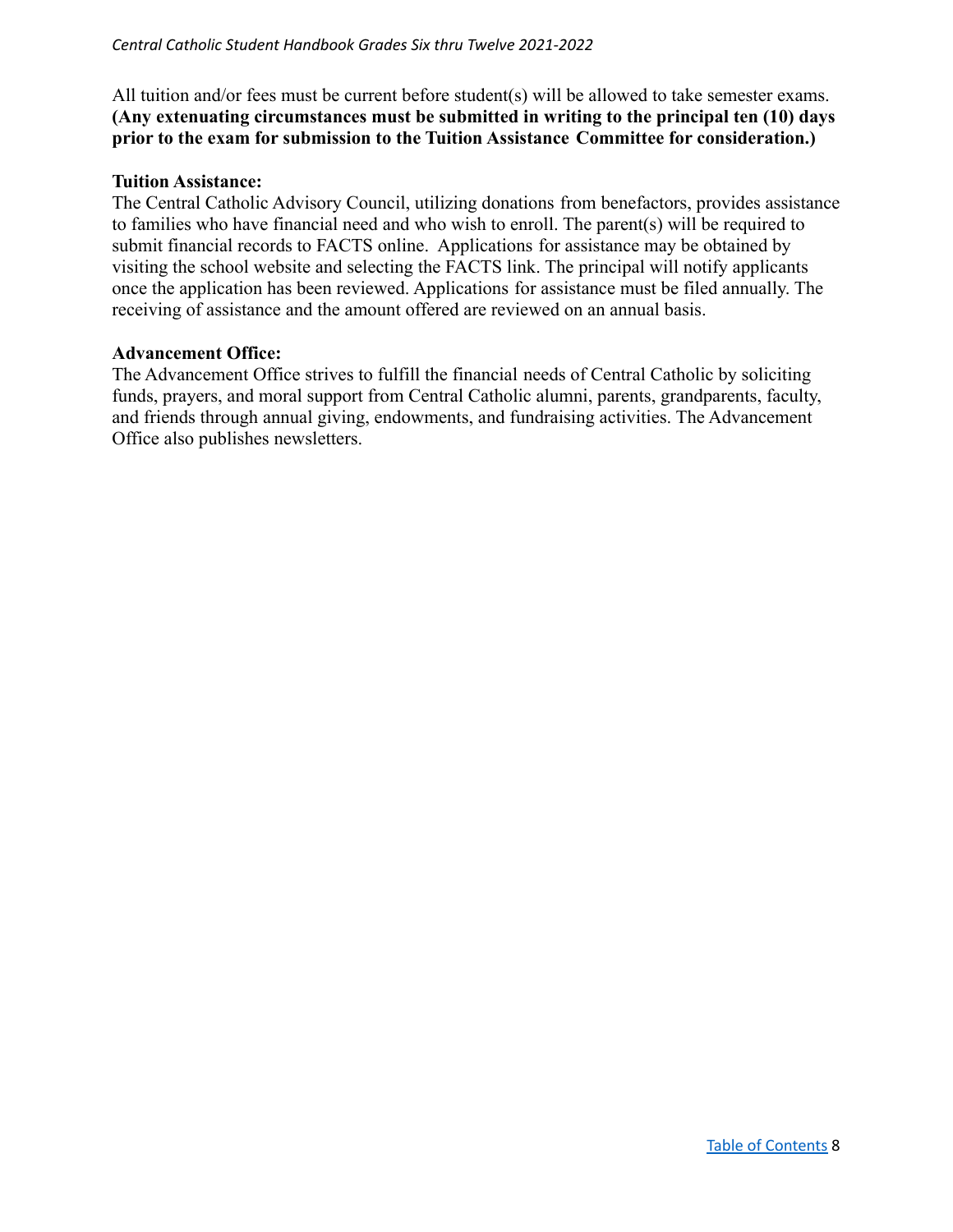## <span id="page-8-0"></span>*Academics*

Through its philosophy, admissions policy, curriculum and facilities, Central Catholic strives to create an atmosphere for holistic learning and individual self-growth. This atmosphere provides each student the opportunity to realize his/her full potential and to develop healthy attitudes and responsible behavior that will permit him/her to gain knowledge through his/her studies and to become productive members of society living in the life and fellowship of Jesus Christ. Parents are deemed by enrolling their children in the school to agree that they and their children will abide by all health/safety guidelines issued by applicable civil authorities, as well as those issued by the school. The school will comply with all health information reporting mandated by civil authorities.

## <span id="page-8-1"></span>*Hopes for a Graduate*

*Based on their experiences as students in a Catholic high school, we are confident that our graduates are becoming well-rounded, faith-filled, self-disciplined, compassionate, and academically prepared men and women who respond to God's love.*

## **As a result of our emphasis on holistic education (soul, mind, body), we hope our graduates are well-rounded young people who:**

- Are aware of their own gifts and talents
- Recognize the need to continue their own spiritual, psychological, emotional, social, intellectual, and physical growth
- Respond to God's call to be balanced, compassionate adults
- Understand the transcendence of God and the ongoing transformation

## **Because of our emphasis on spiritual growth and religious values, we hope that our students graduate with:**

- A strong belief that God loves them
- A feeling deep inside that compels them to live out their faith
- A willingness to respond to Jesus' directive to love one another
- A commitment to compassion, justice, and service
- A desire for a deeper relationship with God through prayer
- A belief that all life is sacred and acknowledge that their bodies are a vessel of God and must be protected
- An intentional integration of faith and daily life
- An understanding of the teachings and traditions of the Catholic Church
- A willingness to become active members in their local church communities
- A sense of duty when faced with ethical dilemmas and a willingness to choose the moral and Christian decision.

## **Because of our efforts at firm and friendly discipline, we hope that our graduates:**

- Have developed self-discipline that guides their actions
- Are sensitive and respond with compassion to the limitations of others
- Are reflective decision makers and realize the benefit of collaboration and cooperation
- Have respect for authority and for persons for whom they are responsible
- Approach relationships with fairness, mutual trust, and cooperation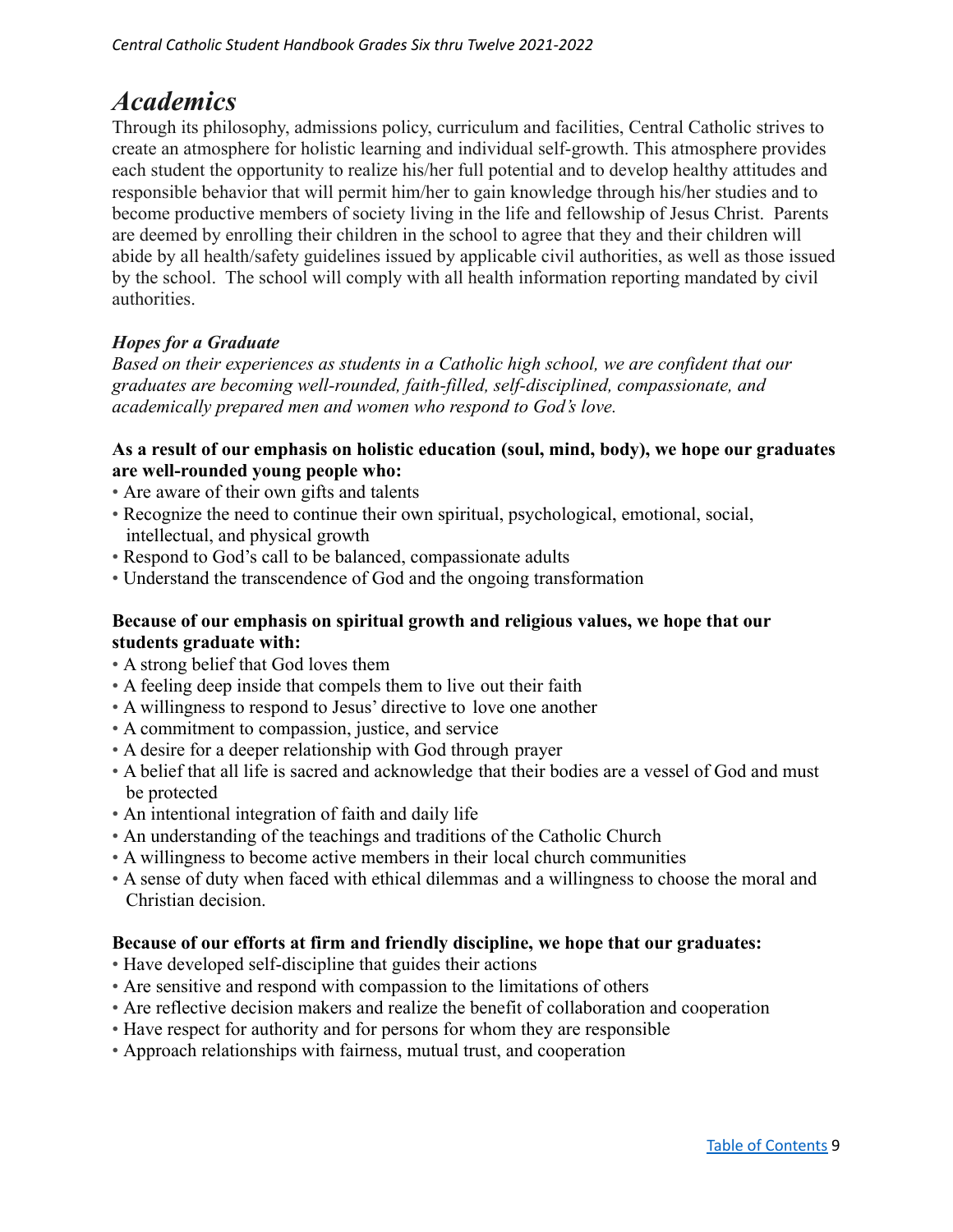### **Because of the caring nature and personal attention given to our students, we hope our graduates:**

- Are compassionate, sympathetic, and empathetic to those who are less fortunate and are compelled to take action in order to better the situation
- Genuinely care for others
- Value themselves and others as unique children of God
- Nurture positive relationships and build community

## **As a result of our commitment to academic excellence, we hope our graduates:**

- Will be able to compete in the global economy and secure a job that fulfills their calling
- Are intellectually curious
- Are prepared to meet the academic demands of college
- Strive to reach their intellectual potential
- Use their intellectual gifts to serve others more effectively and generously
- Will realize that all things are possible with the proper educational foundation, the proper work ethic, and the spiritual guidance of the Holy Spirit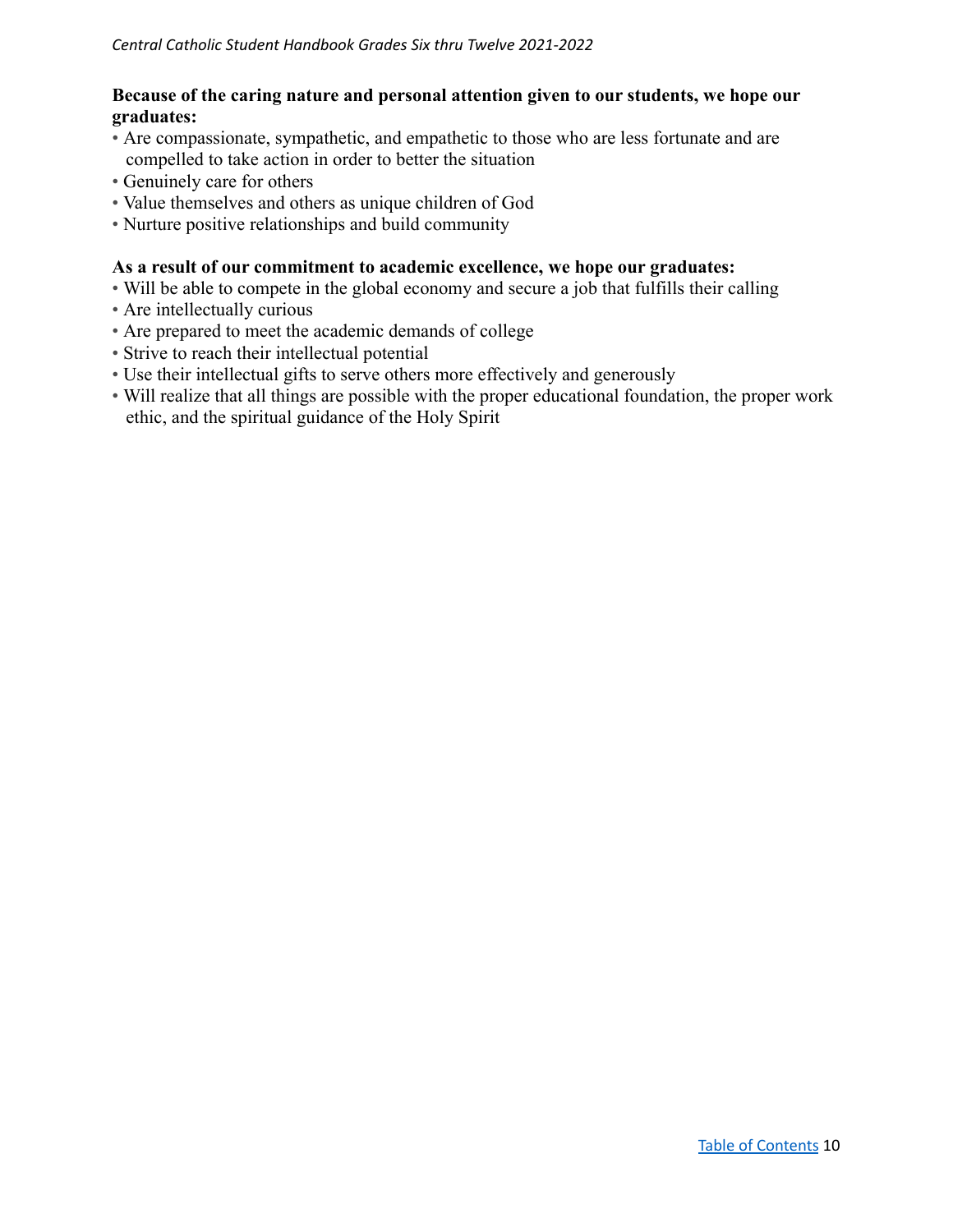# <span id="page-10-0"></span>*Program of Studies*

## **JUNIOR HIGH**

Junior high students are promoted to the next grade if they pass all core subjects for the entire year. Students failing three or more core subjects are ineligible for promotion to the following grade. They may repeat the  $6<sup>th</sup>$ ,  $7<sup>th</sup>$ , or  $8<sup>th</sup>$  grade only once. Those who fail the  $6<sup>th</sup>$ ,  $7<sup>th</sup>$ , or  $8<sup>th</sup>$  grade a second time may be able to return to Central Catholic only at the discretion of the principal. They must complete and pass a teacher created prescription that is facilitated by a certified tutor.

## <span id="page-10-1"></span>**GRADUATION REQUIREMENTS:**

Central Catholic offers the students a curriculum designed to provide students with the opportunity to meet the entrance requirements of colleges and universities. A student will be required to complete 28. Central Catholic graduation requirements exceed the requirements of the Louisiana Board of Regents (24 units). Students are NOT permitted to graduate from Central Catholic until they have completed four full years of high school, regardless of the number of credits earned. **A student who fails to meet the minimum graduation requirements may not participate in graduation exercises.**

#### **Graduation Course Requirements:**

Religion 4 units English 4 units Social Studies 4 units Mathematics 4 units Science 4 units Foreign Language 2 units Physical Education 2 units Fine Arts Survey 1 unit Electives 3 units \*\*Students earn ½ a Carnegie unit upon successful completion of a semester's course work. \*\*Seniors enrolled in five (5) rather than seven (7) courses, MUST follow all school rules when remaining on campus during school hours.

#### **Class Placement:**

Central Catholic implements a **COLLEGE PREP** curriculum. Students are placed into either the **college prep** course track or the **honors** course track based upon academic achievement. In order to be considered for the honors course track upon entering Central Catholic High School, the following requirements must be attained:

- (1) a 3.2 GPA or higher in the core courses (English, Reading in grades 6-8, Science, Social Studies, Math, and Religion);
- (2) a grade of "B" or higher in the pre-requisite course;
- (3) No ACT readiness level of *IN NEED OF SUPPORT* in English, Reading, Science, or Math on the most recent Aspire standardized test.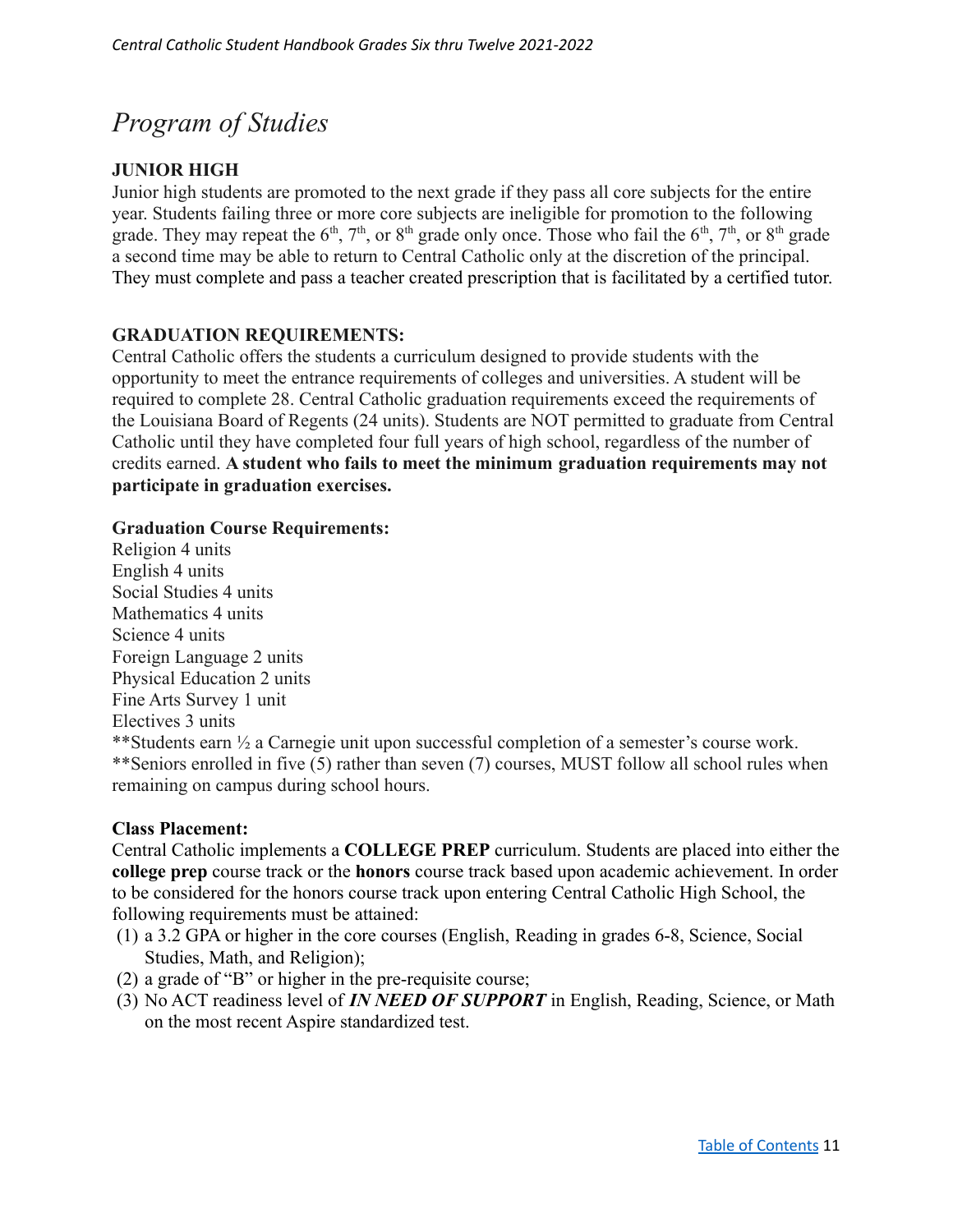Student will be evaluated at the end of each year. To remain in the honors course track or to move into the honors course track, the above requirement must be met yearly.

Honors courses are taught with a higher level of learner expectations, at a faster pace, and with an increased mastery of content.

## **Policy for ACCELERATED Courses as an 8th Grader**

Students scoring ACT Benchmark Level of "exceeding" in at least three areas and are "ready" in the fourth area of the most recent Aspire test in areas of Reading, English, Math, and Science, AND who earn an "A" in English 7, Math 7, Reading 7, and Science 7 are eligible to schedule English I, Algebra I, and Physical Science as an  $8<sup>th</sup>$  grade student. Students who meet the requirements can therefore begin earning Carnegie Units for taking high school level courses as an 8<sup>th</sup> grade student.

Criteria for acceleration are strictly enforced to meet the needs of students academically. Everyone reaches academic maturity at a different time; therefore all students who maintain academic rigor will have an opportunity for advanced placement and/or dual enrollment courses in the senior year. Students who are accelerated are being placed on a track where they will take Calculus and a fifth science during their senior year.

## **Learning Center:**

The goal of the learning center is to offer services to students with learning differences by helping them develop skills necessary to be successful in the Central Catholic curriculum and beyond. This program provides needed accommodations to help meet the individualized needs of students in the program. Admission is based on a current professional evaluation. There is an additional fee of \$250 for students enrolled in the learning center.

Learning Center testing accommodations are facilitated by a school approved proctor. Parents and/or tutors, not approved by the administration, may not administer/proctor a test. **\*\*A student may NOT be enrolled in the HONORS course track and in the LEARNING CENTER PROGRAM.**

## **Published Grade Reports:**

Progress reports are emailed to parents at the midpoint of each quarter and report cards are emailed quarterly in order to inform parents of the academic status of their child. Parents can access their child's grades on PlusPortals which is updated weekly. Any additional communication with parents about a student's grade(s) may be initiated by the teacher or parent if deemed necessary. End-of-year report cards are picked up on the designated date. **Final grades are not published on PlusPortals. Students must pick up their final report card on the designated date.**

#### **Textbooks**

<span id="page-11-0"></span>Central Catholic is a 1 to 1 iPad school, hence the majority of the students' textbooks are digital. Digital textbooks, iBook's, or apps are purchased annually based on class size. There are no classroom sets of textbooks, so *any student who changes classes after redeeming their textbook code must reimburse the school for their textbook.*

## **Grading Scale for College Prep Courses**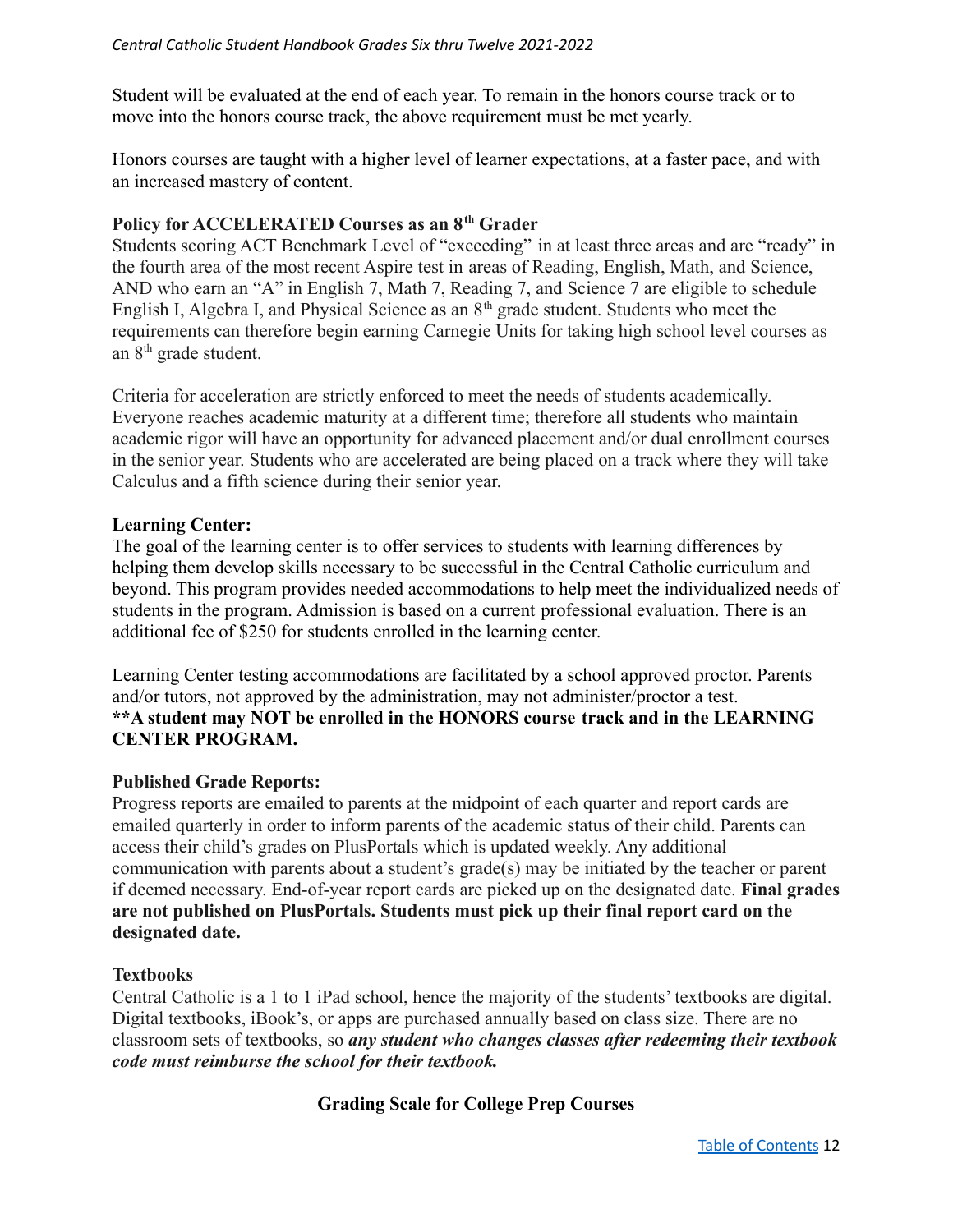| Grade | Percentage | <b>Quality Points</b> |
|-------|------------|-----------------------|
|       | 100-93     |                       |
|       | 92-85      |                       |
|       | 84-75      |                       |
|       | 74-67      |                       |
|       | 66-0       |                       |

#### **Grading Scale for Honors Courses**

| Grade | -<br>Percentage | <b>Quality Points</b> |
|-------|-----------------|-----------------------|
| A     | 100-90          |                       |
| B     | 89-80           |                       |
|       | 79-70           |                       |
|       | 69-60           |                       |
|       | $59-0$          |                       |

#### **Exams/Grades:**

**Cumulative semester exams** will be administered at the end of the **FIRST SEMESTER (Fall)** and at the end of the **SECOND SEMESTER (Spring).** These comprehensive semester exams will reflect 14% of the overall semester average in the course. Students earning a "D" or higher at the end of an academic year earn a full Carnegie unit.

**Students may NOT fail the fourth quarter AND the final exam. Should this occur, the student fails the course for the year regardless of their GPA prior to the fourth quarter**.

**Any senior who is in danger of failing a course will be required to attend school for fourth block on a minimum of two days designated by administration in collaboration with the course teacher. The student will report to the designated area for the entire fourth block to study and prepare for the course. The student can place out of the fourth block study session at the discretion of the teacher should substantial and noticeable improvement be documented.**

#### *EXEMPTIONS*

A student earning an "A" average each quarter and an "A" average on the first semester exam and has not been absent for more than 6 class meetings during the year is eligible to be exempt from the second semester exam. The teacher has the right to enforce a stricter exemption policy. **NO EXEMPTIONS IN DECEMBER**.

#### **Grade Averaging**

To determine a grade for the academic year, multiply the quality points earned in the each quarter by .18, multiply the quality points earned on each exam by .14 and add the products.

In an effort to better prepare our students for the next level of education, a greater emphasis has been placed on the weight of the semester exam. *THE QUARTERS ARE WEIGHTED AT 18% AND THE SEMESTER EXAMS ARE WEIGHTED AT 14%.*

\*\*Quality points are used when averaging for semester grades.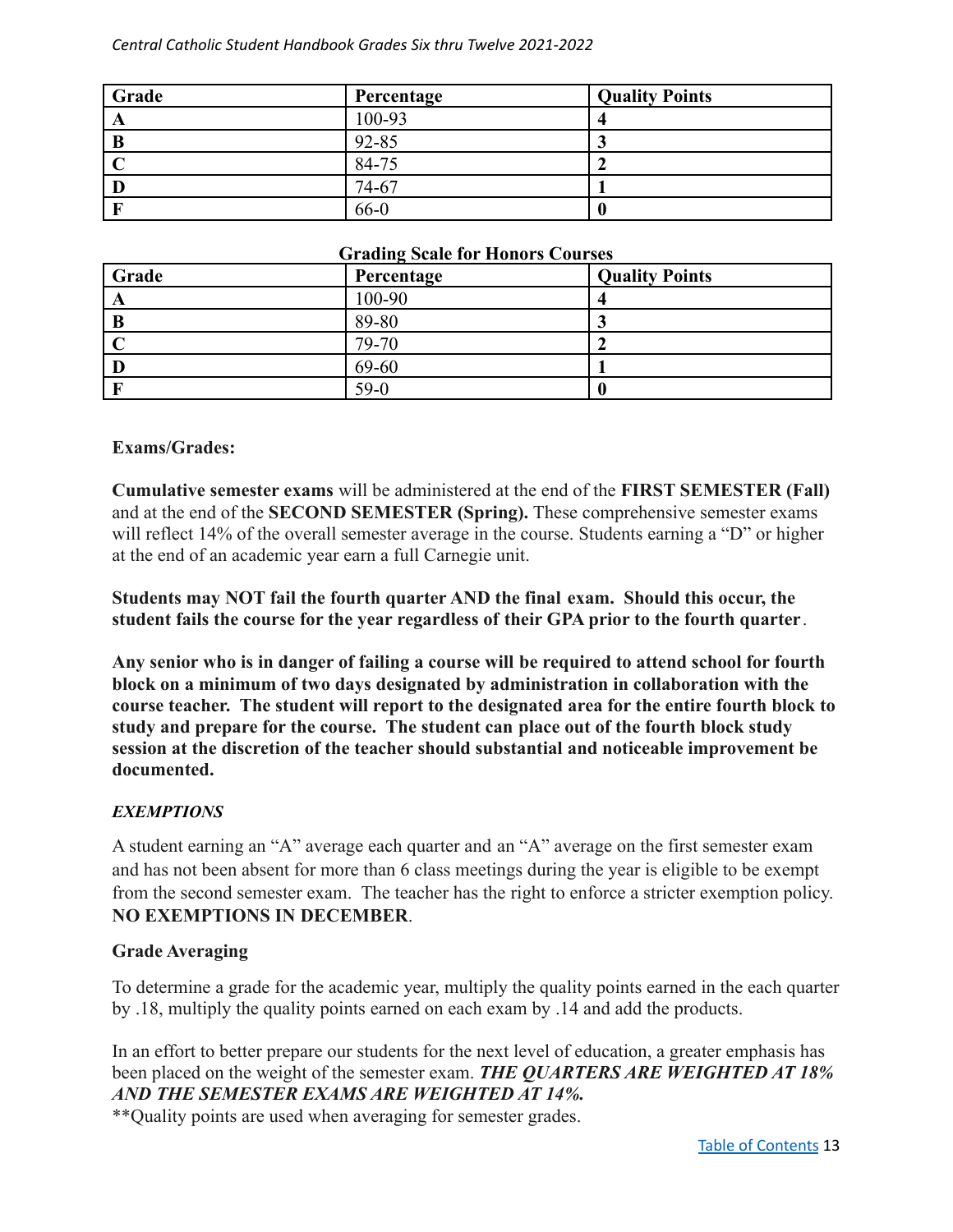## **Determination and Reporting of Grades:**

Each quarter and semester grade should be an accurate reflection of what the student has been taught and has learned. This is done through a combination of tests, quizzes, projects, essays, and homework assignments along with any other form of measurement used by the teacher. These grades are submitted to PlusPortals by the teacher, and grades are reported on both the report card and the student transcript in the form of a LETTER grade.

## **Unit Credit:**

A student must earn a "D" (1.0 non-rounding) average or above in a course in order to obtain the credit for a Carnegie unit.

#### **Incompletes:**

An "I" or "Incomplete" on a progress report or report card indicates that a student has failed to do all or a portion of the required work due to absences**.** It is the responsibility of the student to contact his/her teacher to discover work missed and complete the work within 5 school days following the published grade report, or the student will receive a zero (0) for whatever work not completed.

## **Challenge of Grade:**

If a student feels that **an error** has been made on his/her report card, he or she must contact the teacher within FIVE SCHOOL DAYS following the publication of the grade report to request a review of the grade. Otherwise, printed grades on report cards are considered to be final. (**This is NOT an opportunity for students to make up missed assignments from the quarter.)**

#### <span id="page-13-0"></span>**Make-Up Work:**

When a student is absent from a class, it is the student's responsibility to contact the teacher prior to returning to the class to make up any work. Until the work is made up, a zero (0) will be entered into PlusPortals by the teacher; thereby, lowering the average. Tests are to be made up at on Monday's from 2:45-3:45 in the designated make up test location. Students failing to make up a test by the designated date set by the teacher will receive a zero (0) on their test.

#### **Distance Learning**

Should the need for school wide distance learning be required, education will continue through virtual teacher instruction (virtual classes or virtual correspondence). Students are obligated to complete all course work in a timely manner and adhere to the academic policies stated in the student handbook.

## **Correspondence Courses/Louisiana Virtual School:**

Students wishing to take correspondence courses from an accredited university permission from the principal. All courses must be in compliance with the AdvancED Accreditation. (All fees must be paid by the student.)

Courses offered at Central Catholic High School are not allowed to be taken through correspondence. Diocesan schools in the Diocese of Houma-Thibodaux will follow the Office of Catholic Schools Policy regarding giving credit and admission of applicants from virtual school.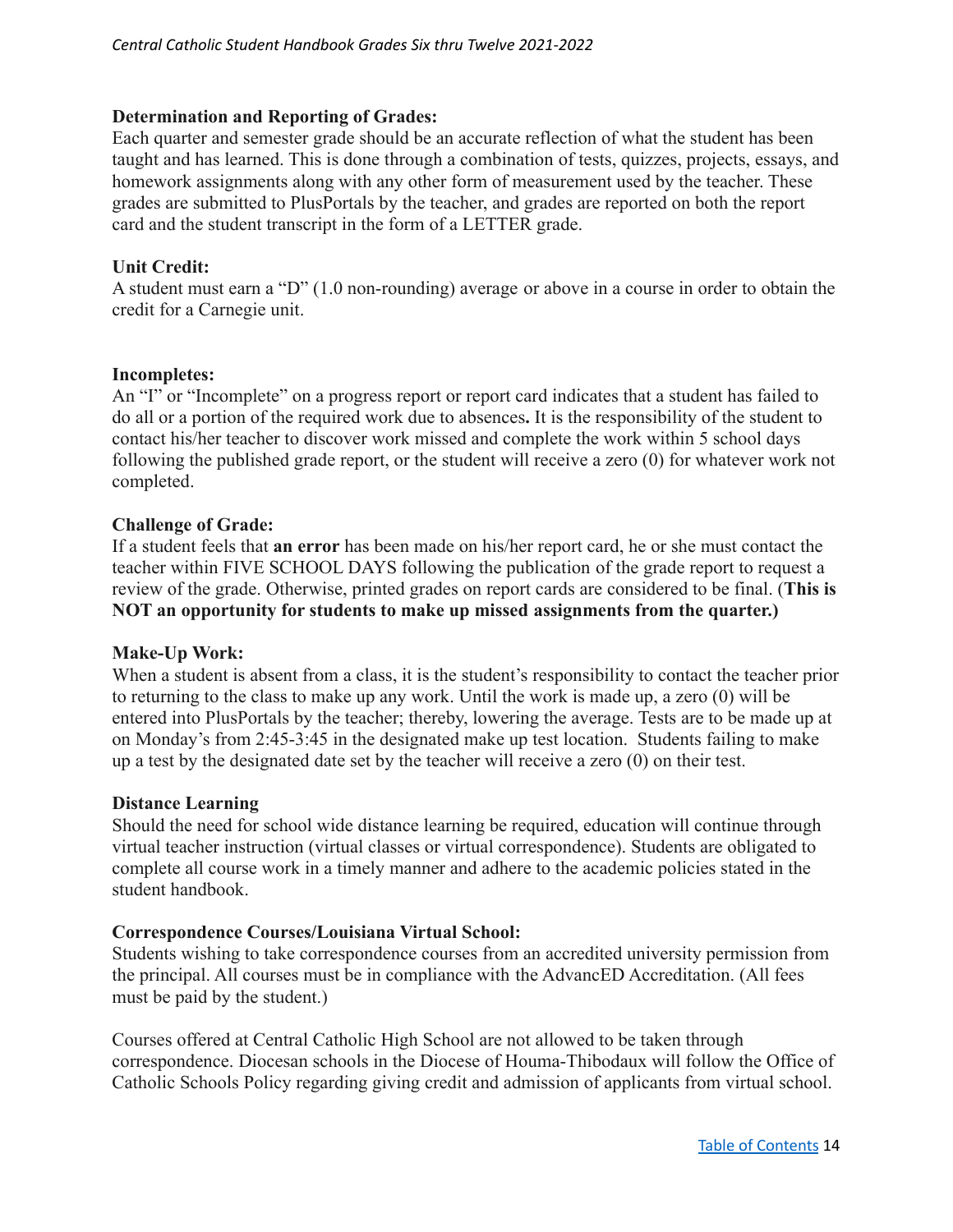## **Advanced Placement:**

Students seeking to potentially gain college credit may enroll in a school established advanced placement (AP) courses, such as AP European History or AP Calculus.

## **Early Start:**

Eligible students may enroll in Early Start English 101 and/or 102, as well as, Math 101 and/or 102.

## **"Doubling Up"**

A student must have an "A" in the pre-requisite course in order to "double up" in math or science. Any other student who wishes to "double up" must have permission from both the teacher and the administration. A student may "double up" in math during their sophomore year (Geometry and Algebra II) or in science during senior year. Students who "double up" in mathematics are committing to enrolling in Calculus during their senior year.

## **Honor Roll:**

Central Catholic recognizes the following achievements at the end of each QUARTER:

*Principal's List*—4.0 or better GPA (all A's)

*Alpha Honor Roll* 3.5-3.9 GPA (no grade lower than a B)

*Beta Honor Roll*—3.0 to 3.49 GPA (no grade lower than a B) Honor roll is published in the local newspaper at the end of each quarter.

#### **Valedictorian, Salutatorian, and Honor Graduates:**

To receive the honor of valedictorian, a student must have earned the highest cumulative GPA in the class, have attended Central Catholic High School for a minimum of TWO years consecutively, including the student's entire senior year, and must complete the Honor Graduate Curriculum. One of the (9) courses from the approved list of honor courses must be an AP course. (Students with identical **cumulative** GPAs, extended to three places beyond the decimal without rounding will share the title.)

To receive the honor of salutatorian, a student must have earned the second highest cumulative GPA, have attended Central Catholic High School for a minimum of TWO years consecutively, including the student's entire senior year, and must complete the Honor Graduate Curriculum. One of the (9) courses from the approved list of honor courses must be an AP course. (Students with identical **cumulative** GPAs, extended to three places beyond the decimal without rounding will share the title.)

Summa Cum Laude graduates are students, regardless of curriculum track, who earned a cumulative GPA of 3.9 or greater.

Magna Cum Laude graduates are students, regardless of curriculum track, who earned a cumulative GPA of 3.7 to 3.89.

Cum Laude graduates are students, regardless of curriculum track, who earned a cumulative GPA of 3.5 to 3.69.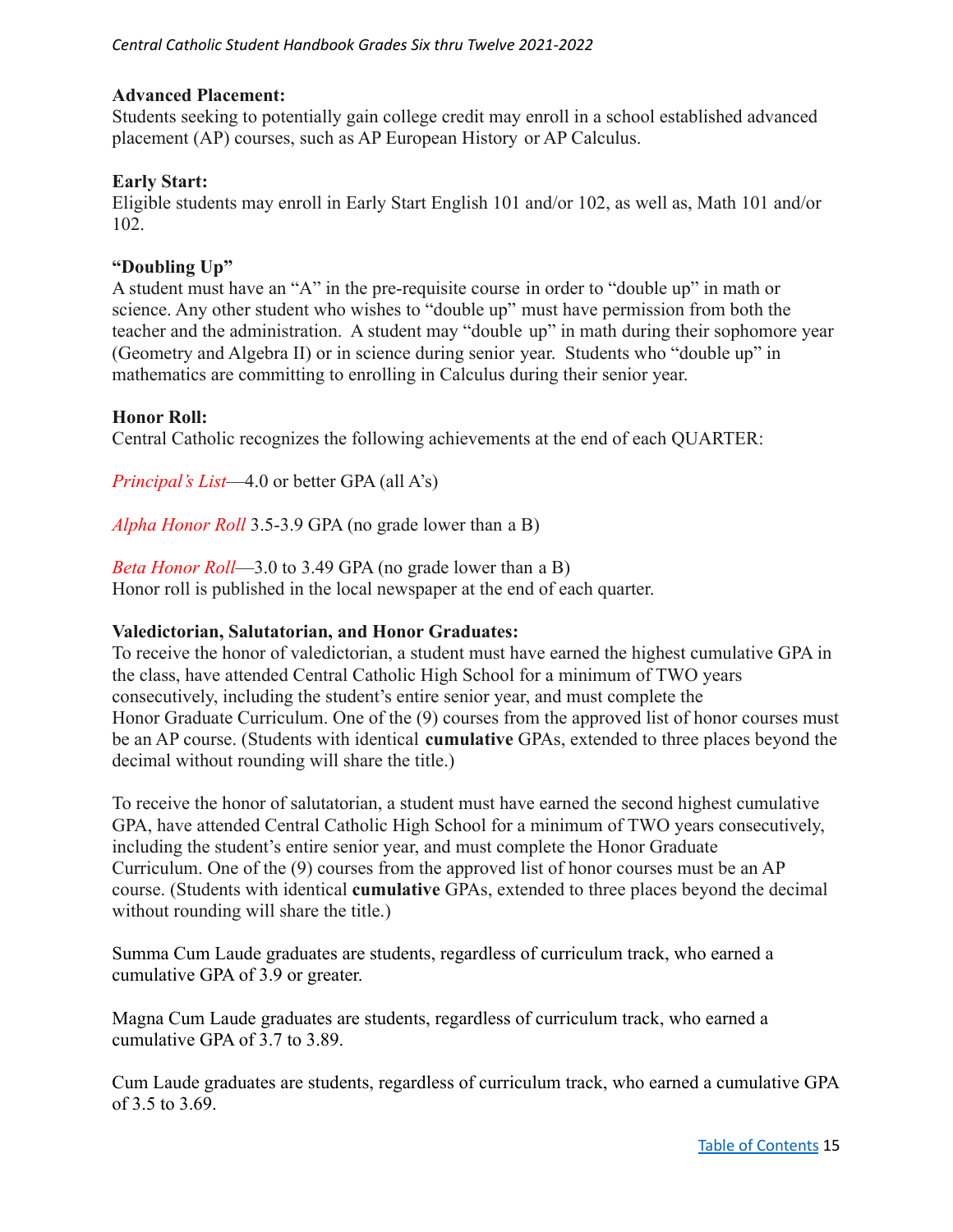#### **Standardized Tests:**

The following standardized test is administered at grades 6-10 in order to track student progress and plan curriculum and future course electives: **Aspire.**

All Juniors are to take the **ACT** by the end of the junior year at the expense of the parents.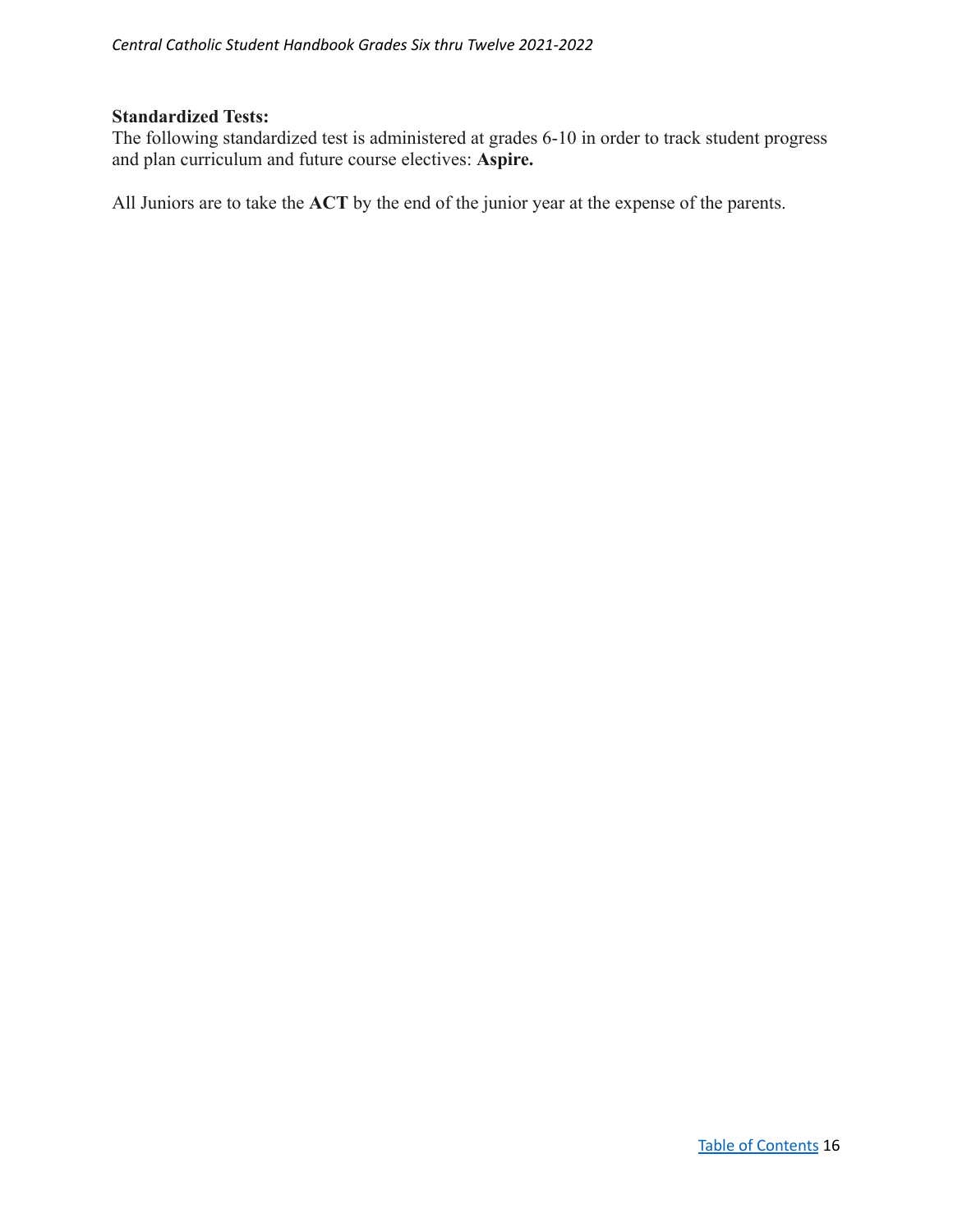## <span id="page-16-0"></span>*Academic Success*

## **Zero Policy**

In an attempt to continue student motivation, the Academic Committee has adopted a no zero policy.

1. Students receive partial credit for work submitted, even if it is late.

2. Students do not receive lower than 30% on work submitted late.

3. Students ONLY receive a zero (0) if an assignment is not completed and submitted, even after given an extended deadline (as per the individual teacher). This policy is in effect for both major and minor assignments

## **Tutoring**

Tutoring will be held on Tuesday and Thursday from 2:45-3:30. Students may choose to sign up for tutoring through the National Honor Society or students may be assigned tutoring by their teacher. Students who have been assigned to tutoring must remain in tutoring until the next marking period given that their grade has improved.

Parents or teachers can recommend or request that a student attend tutoring regardless of their grade.

Students are excused from attending assigned tutoring for the following reasons:

- School scheduled extracurricular activity (excluding practice)
- Doctor's appointment (excuse must be submitted the following academic day)

Failure to report to assigned tutoring will result in the student being assigned detention.

#### **Summer Credit Recovery**

A student who has failed a core subject for high school credit for the entire year or who has failed due to failing the final exam and failing the fourth quarter (double F rule) must enroll in summer school via the school approved virtual program at the expense of the parent. Students failing religion for the year must complete and pass a teacher prescription in order to recover the credit.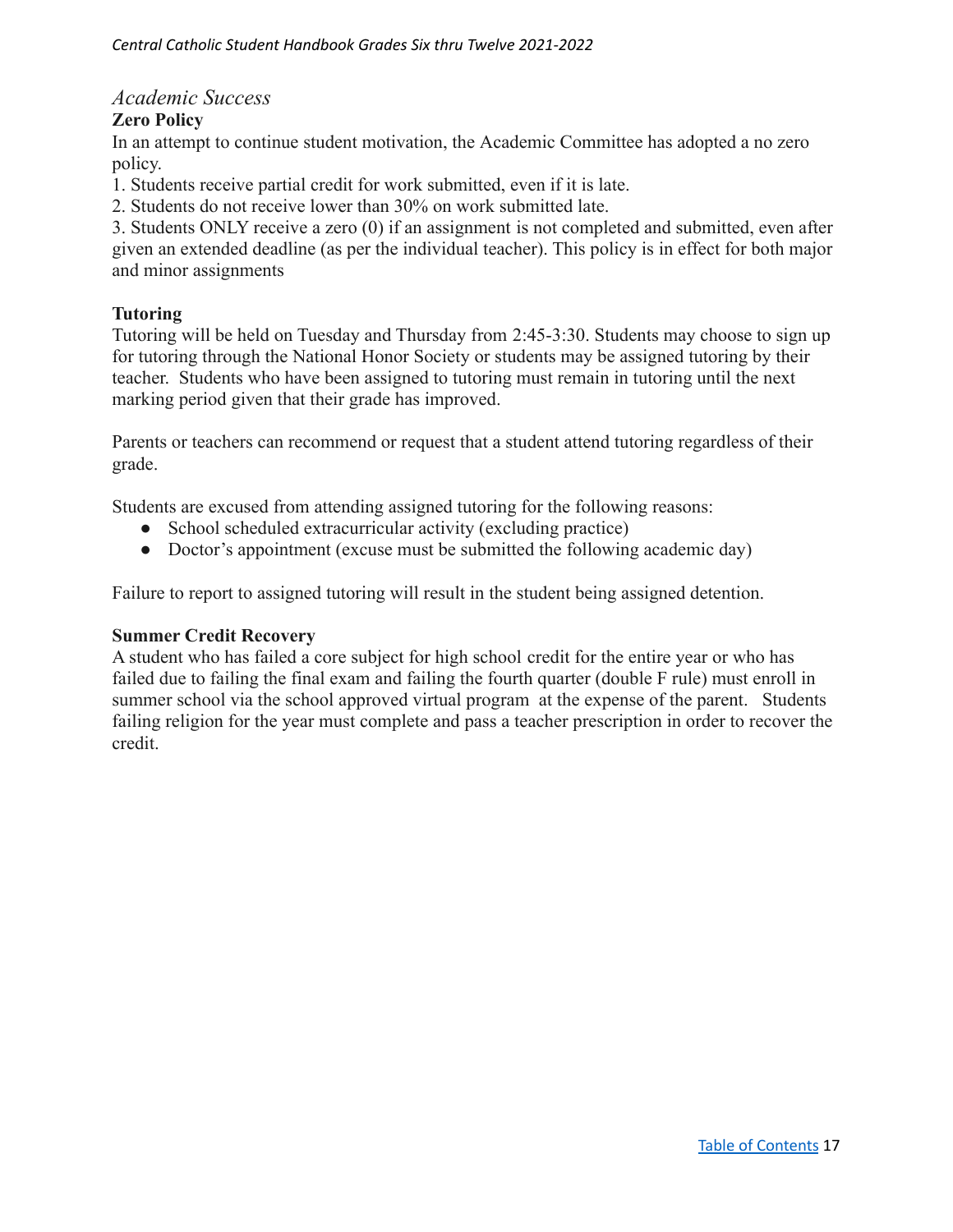# <span id="page-17-0"></span>*Student Life*

Arriving promptly for every class prepared for the lesson is vital to **ACADEMIC SUCCESS.** Failure to arrive to class on time will result in a student being marked tardy and receiving a discipline infraction. The student will receive an admit slip from the office personnel when arriving late for the first period.

## <span id="page-17-1"></span>**STUDENT HONOR CODE**

*To my school, my parents, and myself, I pledge to: Honor and give due respect to my parents, my elders, my teachers, and my administrators. Take care of my body, mind, and spirit. Come to school every day ready to learn. Improve myself through education in preparation for the future. Be responsible enough to seek help and to perform my work to the best of my ability. Be honest with myself and others in what I say and do. Treat others as I wish to be treated while respecting the rights, opinions, beliefs, and feelings of others. Be mature in character and ability. Set a good example for the benefit of myself and others. Obey the guidelines of society and school in order to preserve and support our democratic government. Preserve and protect our environment and resources. Promote school spirit. Contribute to the upkeep of our school.*

## **Students of Central Catholic High School are expected to adhere to the Student Honor Code at all times, especially when representing CCHS. Any violation of the student honor code will result in appropriate disciplinary action.**

#### **Attendance:**

Regular attendance at school and diligent application to studies are essential to a student's success. Research indicates test scores are lowered by one point for every four days a student is absent from school.

## **Absence from School/Class:**

**Absence from school does not excuse a student from the obligation of completing class work/homework.**

Except in the case of an educational absence, a student may **NOT** attend or participate in any athletic event or school-related function on the date of his/her absence from school. A student is considered absent if he/she misses more than **four periods. A student must be present at least four periods and at least one hour before the end of the day dismissal to participate in school activities.**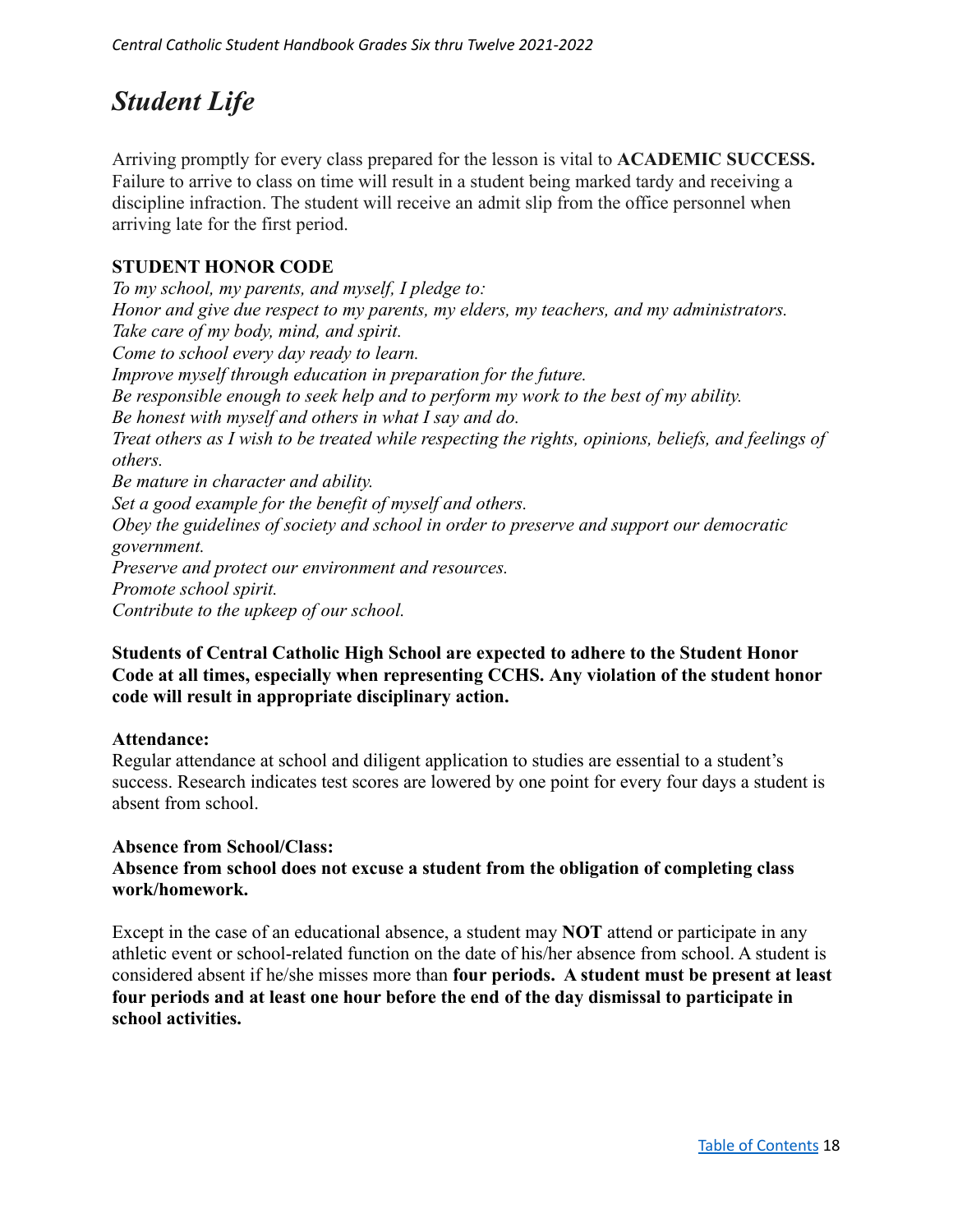#### *Central Catholic Student Handbook Grades Six thru Twelve 2021-2022*

The student is responsible for all work missed on that day. **Any student who is absent 5 consecutive days MUST present a doctor's note to the school secretary before he/she can be readmitted to class.** If the student is excused from class because of a school-related function, such absences are NOT counted as days absent from school, though the student's absence will be recorded on school records.

High school students are allowed two college day visits per year with the approval of the Principal. **Students are expected to attend every student activity day scheduled, including retreat days.**

*Consequences for excessive unexcused absences:*

- *● Loss of exam exemptions: students are allowed no more than 6 absences in any class to be eligible for exam exemptions at the end of the second semester.*
- *Loss of credit: students who miss more than 5 class days per semester with unexcused absences can lose credit for their courses, even if they are passing courses.*
- *● Seat time: Students will make up "seat time" after school.*

## **Tardiness**

A student must be on time for school and for every class. Any student who is tardy for the beginning of school will report to the office with a parent to be signed in, receive an admit slip, and a disciplinary referral. NO STUDENT WILL BE ADMITTED LATE WITHOUT BEING PROPERLY SIGNED IN. A student who misses any part of a class period during the day is considered tardy. If a student is late for any class other than the beginning of school, he or she will be marked tardy by the teacher and receive a disciplinary referral. All classwork and assignments are to be turned in at the teacher's discretion.

## *Any student who is tardy 45 minutes after the start of the school day will receive 1/2 of an absence.*

## **Checking Out:**

If it becomes necessary for a student to leave during the school day, he/she must report to the office. **At that time, the parent or guardian will be notified and that person must come to the office to sign out the student. Students CAN be checked out with a phone call only with administrative approval. An adult who assumes liability must check them out.** If able to return from a scheduled appointment that day, the student must be signed in by a parent or guardian. In addition, the following steps must be taken in reference to appointments:

1. Turn in all assignments for classes and get any new assignments prior to leaving.

2. Record the name, reason, and departure time on the sign-out book.

3. When a student returns, he/she must have an admit slip signed by the parent, doctor, or dentist.

4. A student must be present at least four periods and at least one hour before the end of the day dismissal to participate in school activities.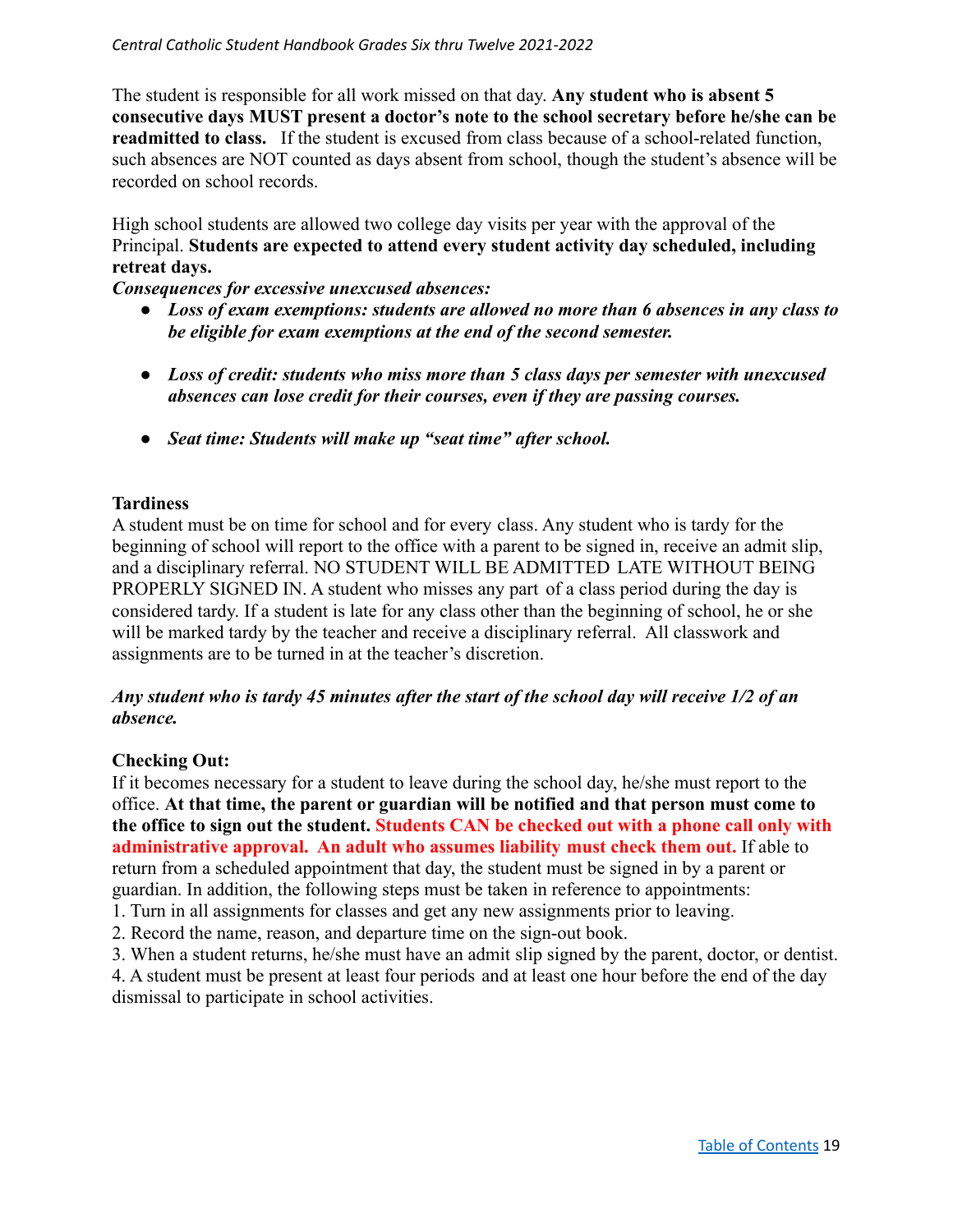### **Emergency Closing:**

In the event of an emergency, Central Catholic will follow the emergency procedures of the Diocese of Houma-Thibodaux. Please monitor social media and local news for advisories from the Diocesan Office. A text message and email alert will also be sent via PlusPortals whenever possible.

## **Medicine:**

Parents are advised to give medication (prescription and nonprescription) at home. If it is necessary for medication to be given during school, the following procedure MUST be followed:

No medication, whether prescription or non-prescription, will be allowed on a student's person **at any time**. Parents shall be responsible for personally delivering medication to the office. All medication will be stored securely in its original container with the dosage clearly indicated for the student. It will be the student's responsibility to take medicine at the proper time in the presence of the school secretary.

The school will not provide any medication nor will school personnel administer any medication or injections. ("Administer" for the purposes of this policy does not include school personnel handling the medication to the student as per parental instruction.)

A medication log will be maintained by the school for all medicine dispensed.

All medicine left in the office for more than a week after the last dispensing date will be disposed of. (Exceptions will be made in the case of chronic illness.)

Parents will notify the office in **writing** of their request for the school to dispense medication to a student including all directions and special administration instructions for the student, and shall supply all necessary items needed for the administration of the medication by the student. **If medication is not properly labeled, it will not be given to the student.**

All medication must be self-administered by the student or administered by the parent. If self-administered by the student, the student must report to the office for the medication.

The appropriate *Medication and Release from Liability* form must be obtained from the office, completed, and submitted to the office prior to a daily medication prescribed by a doctor being dispensed at school.

A parent or guardian must complete a medication form on the student including the following information: **Student's name, drug or medication name, type of medicine, purpose of the medication, frequency and amount of dosage.**

## **Accidents/Incidents Report:**

Every accident/incident on campus, at practice, or any school-related function must be immediately reported to the person in charge and the office. An accident/incident report must be completed following any injury/incident. A copy of the report is supplied to the student and parent(s).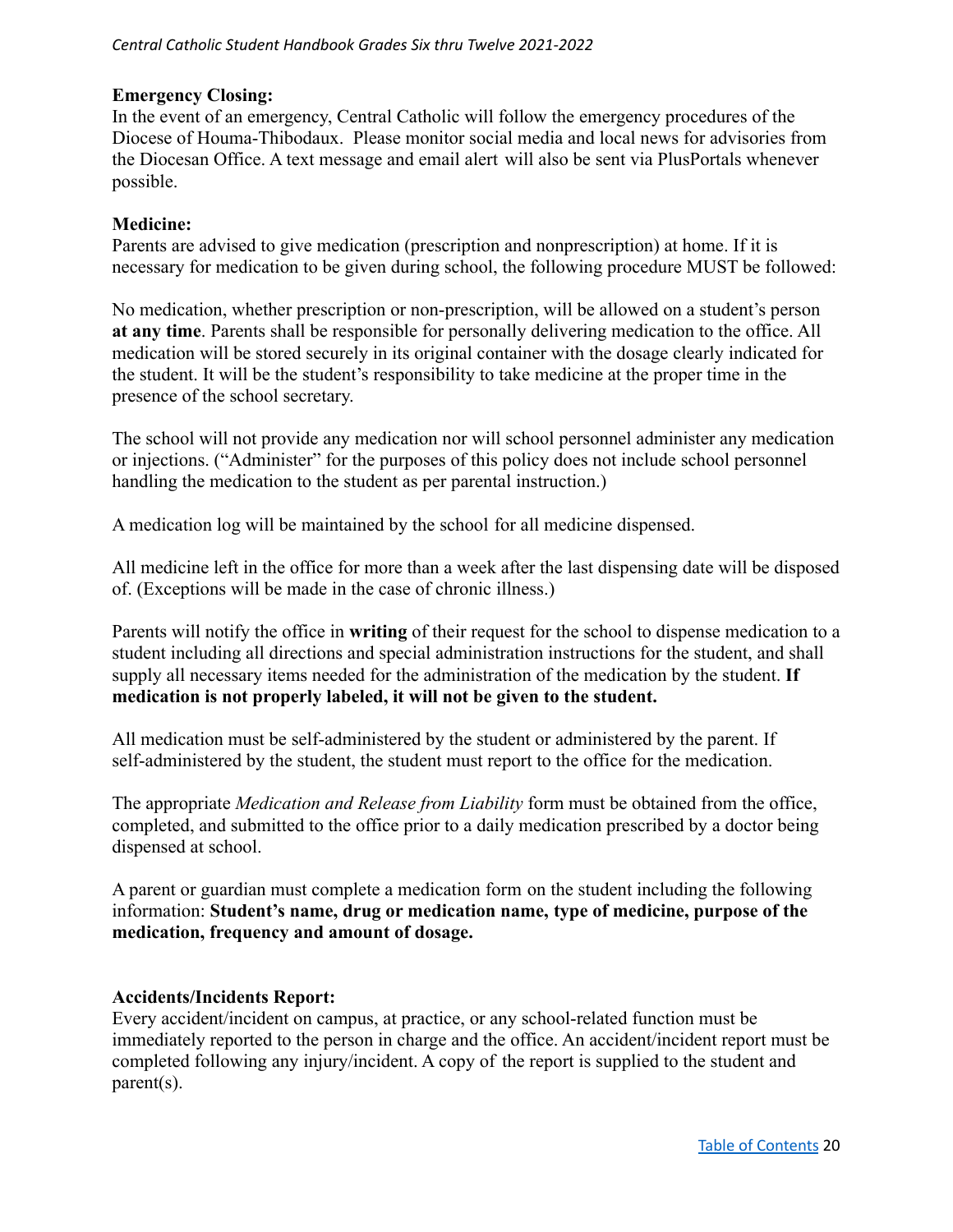## **Pregnancy:**

Although early marriage is not encouraged and premarital sex is unacceptable, consideration must be given to pregnancies. The parties involved must report pregnancies to the Principal as soon as they become aware of the pregnancy. The Principal reserves the right to request that a pregnancy test be administered in consultation with the parent(s) of the student(s). The involved student(s) who will suffer no ill effects from school attendance, as certified by the attending physician's medical report, shall be allowed to remain in school until such time as it is necessary for them to withdraw. The Principal shall make the final determination of the time for the student to withdraw from school after considering the advice of the Guidance Counselor and the student's physician. The student will be required to furnish to the school periodic reports of health status as requested by the Principal. While pregnant and attending classes, the student(s) will forfeit their privileges to represent the school in any capacity. Following the birth of the baby, a student may apply for readmission after furnishing a written statement from her physician certifying that the student is physically able to return to school. The readmission of the student(s) shall be at the discretion of the Principal. This policy is intended to address equally, male and female students, who have become prospective parents themselves.

#### **Married Students:**

In view of the Catholic Church's position on teenage marriages, married students are not permitted to register or remain in schools of the Diocese of Houma-Thibodaux.

#### **Parent/Teacher/Student Conferences:**

Conferences are to be scheduled and completed in a timely fashion at the convenience of the parent, the teacher, and the student. Confidentiality must be observed in discussing a classroom situation or a student's performance in relation to other students. The principal, guidance counselor, dean of discipline, and curriculum director may also participate in conferences as needed. If attempts to have a conference between a teacher and parent have failed, the Principal should be contacted.

#### **Student and Staff ID Cards:**

Student ID Card Policies and Procedures:

- 1. Students must have access to their ID's at all times. This ID card serves as access to the campus. Students not having their ID will receive a disciplinary referral.
- 2. All students will be issued ONE (1) complimentary ID card at the beginning of the school year.
- 3. Students who are unable to present their ID cards due to loss will be REQUIRED to purchase a new card immediately at a cost of \$15. However, a student will be issued a temporary ID for the remainder of the day at cost of \$1. The student must purchase a temporary ID daily until the student presents their ID or purchases a new one.
- 4. If a student is unable to pay for the new ID card, he/she must meet with administration before being issued a new ID.

Additional ID cards can be purchased in the Admissions Office. *A lost ID card must be reported to the office as soon as possible!*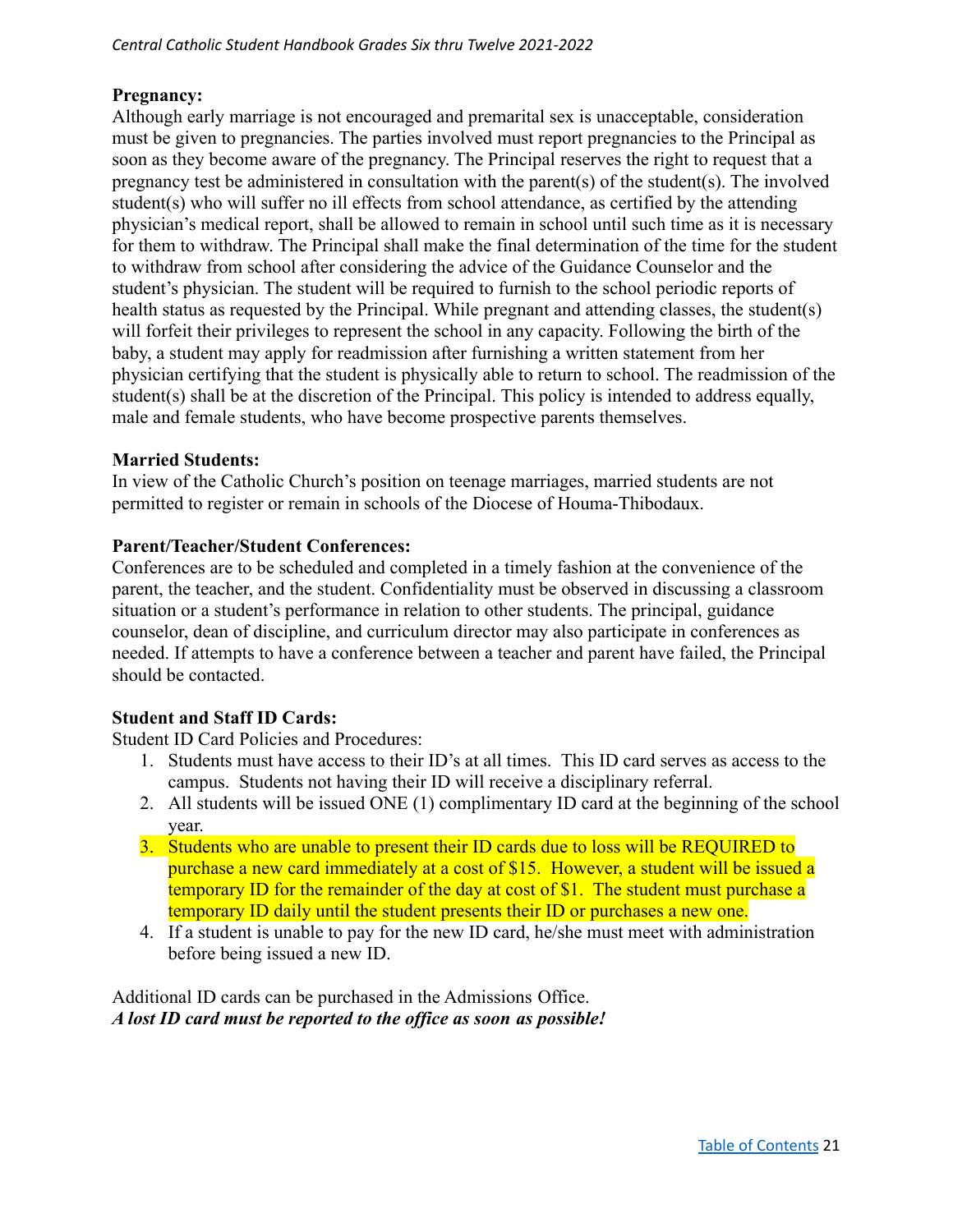#### *Central Catholic Student Handbook Grades Six thru Twelve 2021-2022*

#### **Fundraising:**

No class, individual, or organization is to begin any fundraising activity without permission from the Principal. Nor is any class, individual, or organization to request funds from any other class, individual, or organization within or outside the school without the Principal's permission. **All extracurricular organizations should strive to be self-sufficient, raising funds through the Eagle Club.**

#### **Lost and Found:**

A lost and found department is located in the gym. Students should check with the school P.E. Department at recess or other non-class time when looking for missing items. Students are discouraged from bringing any non-essential items to school, especially if they have significant value. Any article left lying around school will be taken to the office. Unclaimed items will be given to charity or discarded.

In addition, since the school is neither a public forum nor a public property, no person is allowed to distribute any type of printed materials on campus without the permission of the principal. Likewise, no student is to collect any money on campus without the express permission of the Principal.

#### **Student Lockers and Supplies:**

Lockers are OPTIONAL. If a student wants to utilize a locker, he/she must be assigned a locker by the school secretary and use the lock provided by the school. A \$5.00 fee is charged. Students are responsible for locks lost or missing. An additional \$5.00 fee will be assessed to replace the missing lock. Lockers will NOT be assigned to all students.

Tampering with or entering another student's locker is considered a serious offense. A student whose locker has been tampered with should report the incident to the Principal. To prevent loss of personal property, students should have their names clearly marked on all books and personal belongings. Lost property should be reported to the secretary. The student is responsible for the contents and cleanliness of his/her locker. All lockers and books are the property of Central Catholic and the school reserves the right to enter by any means and inspect any or all lockers at any time.

#### **Books/Book Bags:**

No bags or books are allowed to be left on the hallway floors or on the top of lockers as per the Fire Marshall**.**

#### **Textbooks/iBooks:**

Textbooks are furnished by the state/school. Each student must write his/her name in each book received at the direction of the teacher. Each student is responsible for all of his/her books whether lost, stolen, or damaged. The replacement costs of non-returned books or payment for damages are the responsibility of each student. Students are responsible for the cost of their iBook if the student withdraws from one course and enrolls in a different course.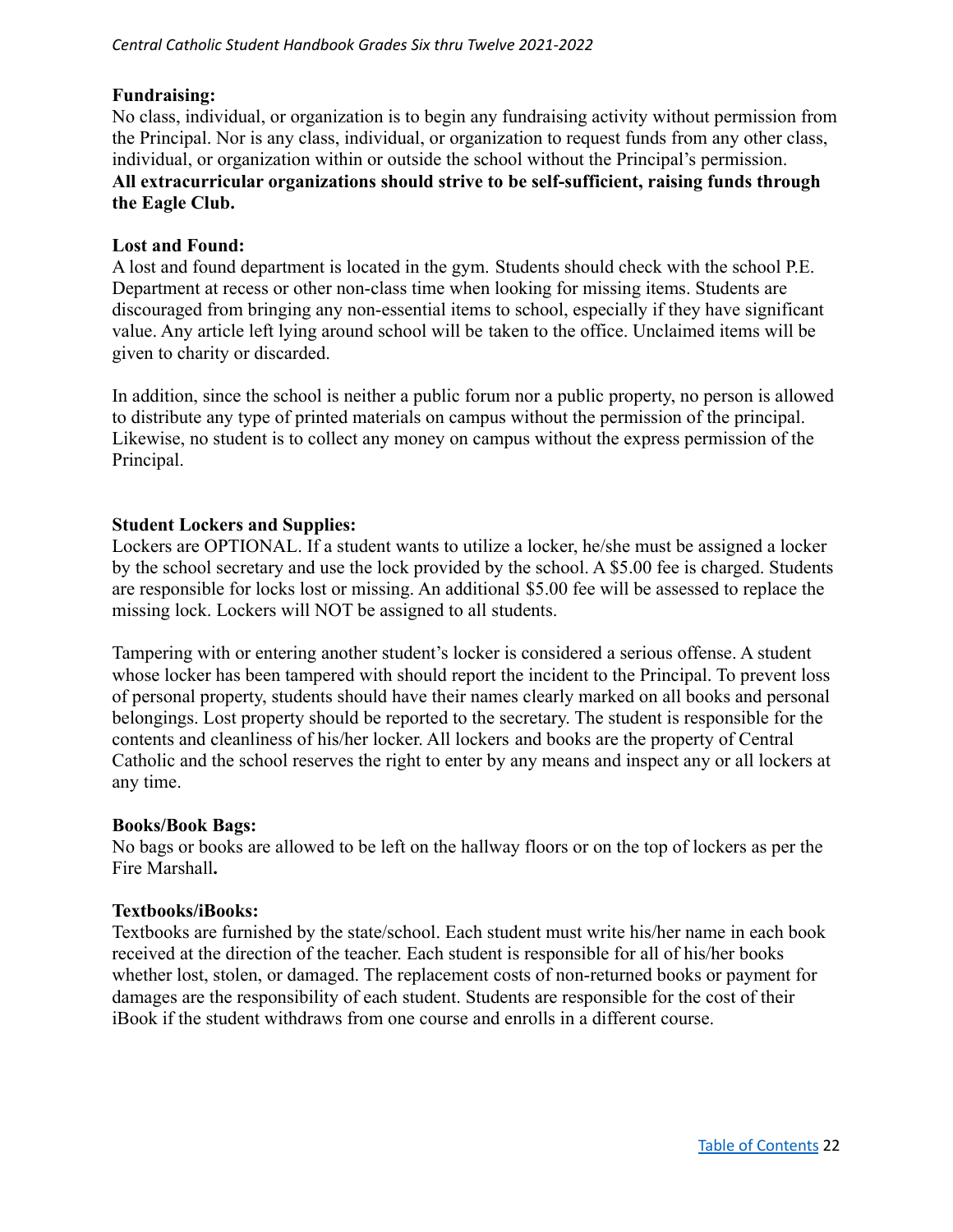## **Transportation:**

A valid driver's license and proof of insurance must be presented in order to receive a parking permit. Students are expected to follow parish and city ordinances in the operation of their motor vehicles. Students are to park their cars in the student parking area only. All vehicles are to be registered at the office. No vehicle will be allowed to park without a permit. With payment of the parking fee of \$25 as published in the schedule of tuition and fees, a Central Catholic ID tag must be displayed on the rearview mirror in each vehicle driven by students, faculty, and staff. No student is to park his/her car in a manner that blocks another car or prevents a school bus from entering or exiting the parking lot. Parking tags are distributed on a first come, first serve basis. Parking spaces are limited.

**Students MUST receive permission from the CCHS Office to go to a vehicle during the school day. Students who go to their cars WITH permission will remain at school 15 minutes after dismissal. The student will report to the office at the end of the day. Students who go to cars without permission will remain one hour after school. Coming and going to vehicles can be viewed on the security camera.**

When there is no bus service available, parent(s) are expected to provide transportation for their son(s) and/or daughter(s). Students may not drive other students to and from any school-related function. The St. Mary parish School Board provides school bus service. Students are the responsibility of the school from the time they leave home, on the way to the bus, on the bus, and until they return home in the afternoon.

#### **Bus Regulations:**

Students who use the bus transportation of the St. Mary Parish School Board to and from school are expected to comply with the rules of the bus. While on the bus, all school rules are in effect.

No student who rides to a school-related function on a bus will be allowed to return home with any person other than his/her parents without advance approval from the Principal, coach, or sponsor. While traveling to and from a school related function, the student must comply with all school rules.

#### **Cafeteria:**

The Cafeteria provides service to students for both breakfast and lunch. (Breakfast is served daily from 7:10 am to 7:30 am.) Students are expected to conduct themselves as Christian ladies and gentlemen and to help make the cafeteria a pleasant place to eat. Adherence to all cafeteria regulations of the Archdiocese of New Orleans is to insure continued food service to Central Catholic students. When students have completed their meal, they are to dispose of all litter, return their trays to the proper place, and exit the cafeteria. Violations of this policy will result in disciplinary action being taken. A student may be assigned isolated seating in the cafeteria or denied admission at the discretion of the duty teacher when behavior causes disruption and/or interferes with the orderly cooperation of the cafeteria.

All meals must be paid for at the time of consumption or prepaid through the cafeteria manager. Students will be notified by the cafeteria manager when more money is necessary.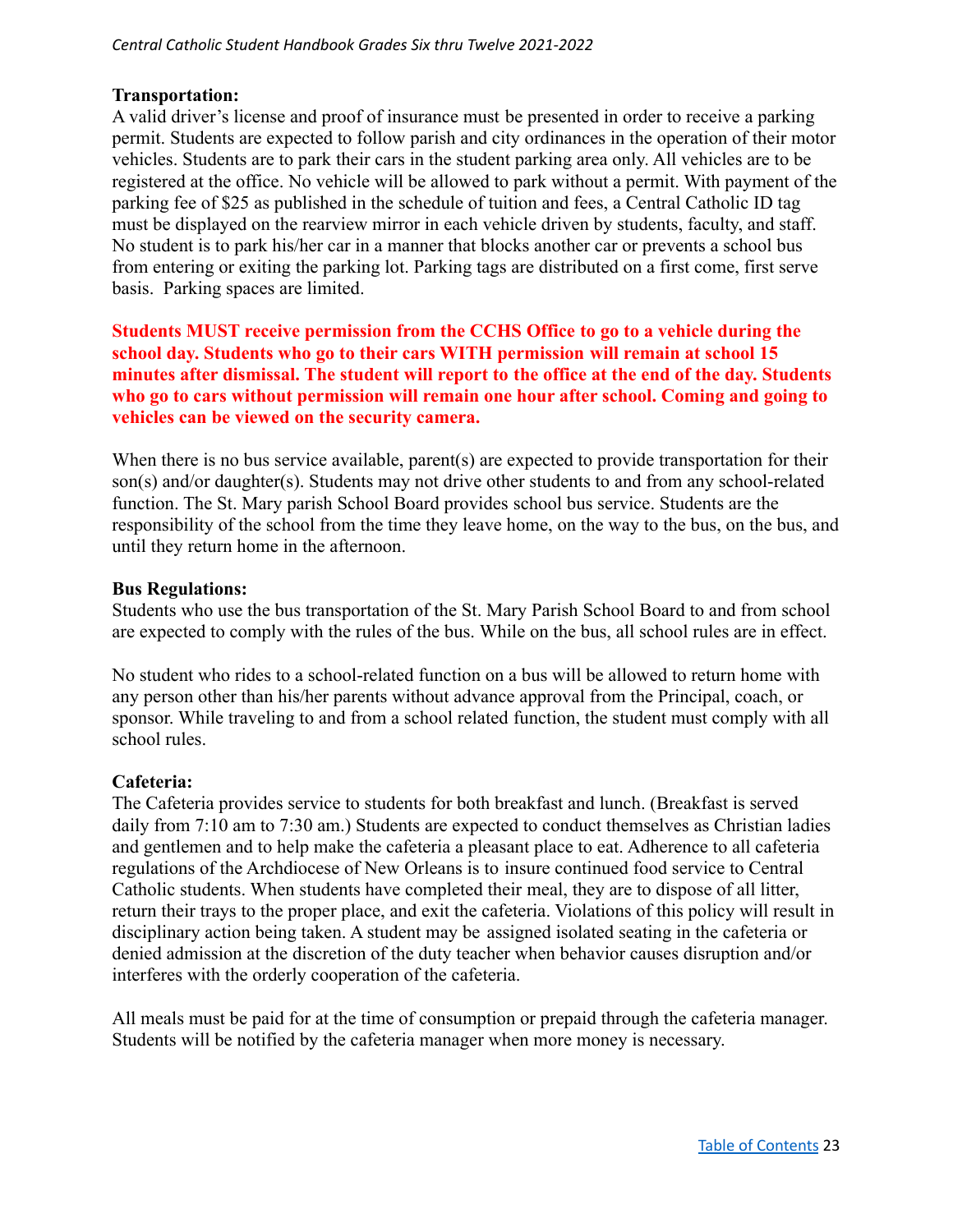#### **Snacks/Lunch:**

Students are allowed to bring an individual snack (no large bags of snacks) and/or lunch from home as well. All food is to be consumed in designated areas. Hydration is encouraged for all of our students, but any containers used for bringing **water** (no flavorings may be added) for hydration must be clear. **There will be absolutely no sharing of food or water.**

All food containers, wrappers, etc. are to be properly disposed of in trash receptacles.

#### **GUM is not allowed anywhere on campus during the academic school day.**

#### **Classroom:**

The teacher of each class is in charge of maintaining the cleanliness of the classroom. Each student is responsible for the neatness of his/her classroom area, especially the desk he/she uses. A student should not leave anything in the desk or in the classroom after class. The student is expected to comply with regulations and disciplinary measures the teacher imposes.

#### **Care of Facilities:**

A student is expected to use the buildings, furnishings, and equipment only for the purpose intended. A student is also expected to contribute to the cleanliness and attractiveness of the campus by disposing of his/her trash properly and picking up any trash he/she may see. Should a student cause damage to school property by some careless or willful action, he/she is obligated to repair that property as directed by the Principal.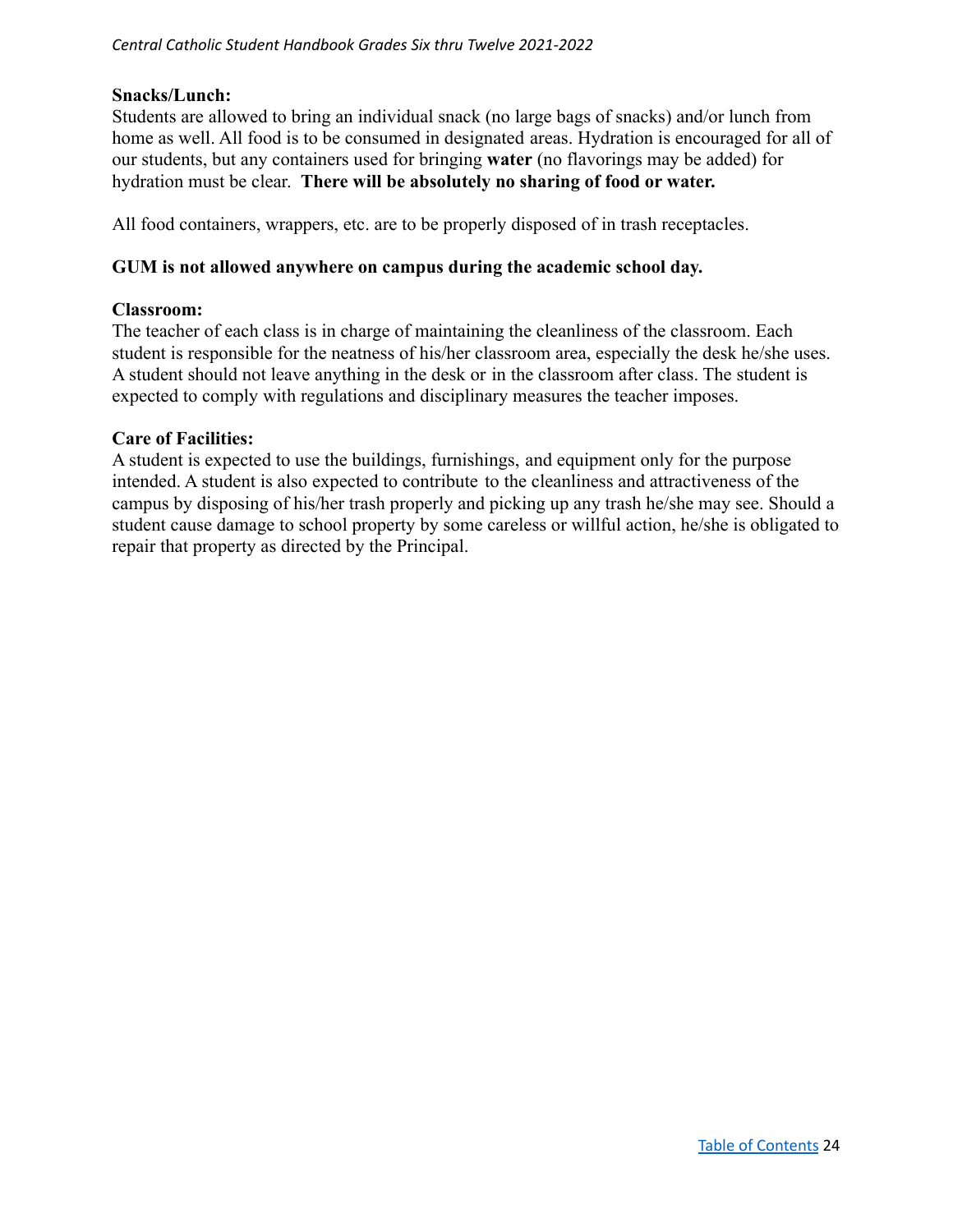#### **Service Program (Apostolic Hours):**

The service program is a basic part of the school's philosophy that fosters a life of service and witness to the message of the word of God. By volunteering their energies and talents to the people of our community, students contribute in a meaningful manner to the betterment of the world and to the growth of Christian ladies and gentlemen in service to others.

#### **Requirements:**

**ALL** students are required to participate in the service program.

**ALL** students must complete the specified minimum hours of service as a requirement in Religion. (Seniors must complete the required service hours to be eligible for graduation from Central Catholic.)

**ALL** projects will be determined by clock hours unless otherwise stipulated. Time used to travel to and from the project does not count toward the project completion.

The student is responsible for transportation to and from the project unless otherwise indicated.

Listed below are the major areas in which one can earn the required service hours. If you feel strongly about participating in other areas not listed, you must get approval from the Principal before proceeding.

| Church    | CCD teacher's aide, Children's Church teacher's aide, Vacation Bible School   |
|-----------|-------------------------------------------------------------------------------|
|           | helper, church fair worker, retreat team leader, church youth director        |
|           | assistant, Youth Pastoral Council member, Maintenance of church grounds,      |
|           | altar server, lector, commentator, music minister, attendance at              |
|           | non-required retreats (TEC, Steubenville--15 hours max, anew, Youth           |
|           | Rally/Junior High Faith Experience--5 hours max., Thursday morning            |
|           | Rosary--max 15 hours.)                                                        |
| Community | Hospital volunteer, nursing home volunteer, *assist with elderly or shut-ins, |
|           | *assist with civic community service projects, *assist with charity drives,   |
|           | *manual work                                                                  |
| School    | Beautification of school grounds and facilities, assist with CCHS auction,    |
|           | set-up for sporting events, tutor before or after school, assist faculty with |
|           | classroom chores, and assist in the Advancement Office.                       |

#### **Prohibited Service Projects**

Any service that is completed for your family. As a member of a family unit we are called to contribute to our family.

Apostolic hours cannot be earned by helping at a for profit business.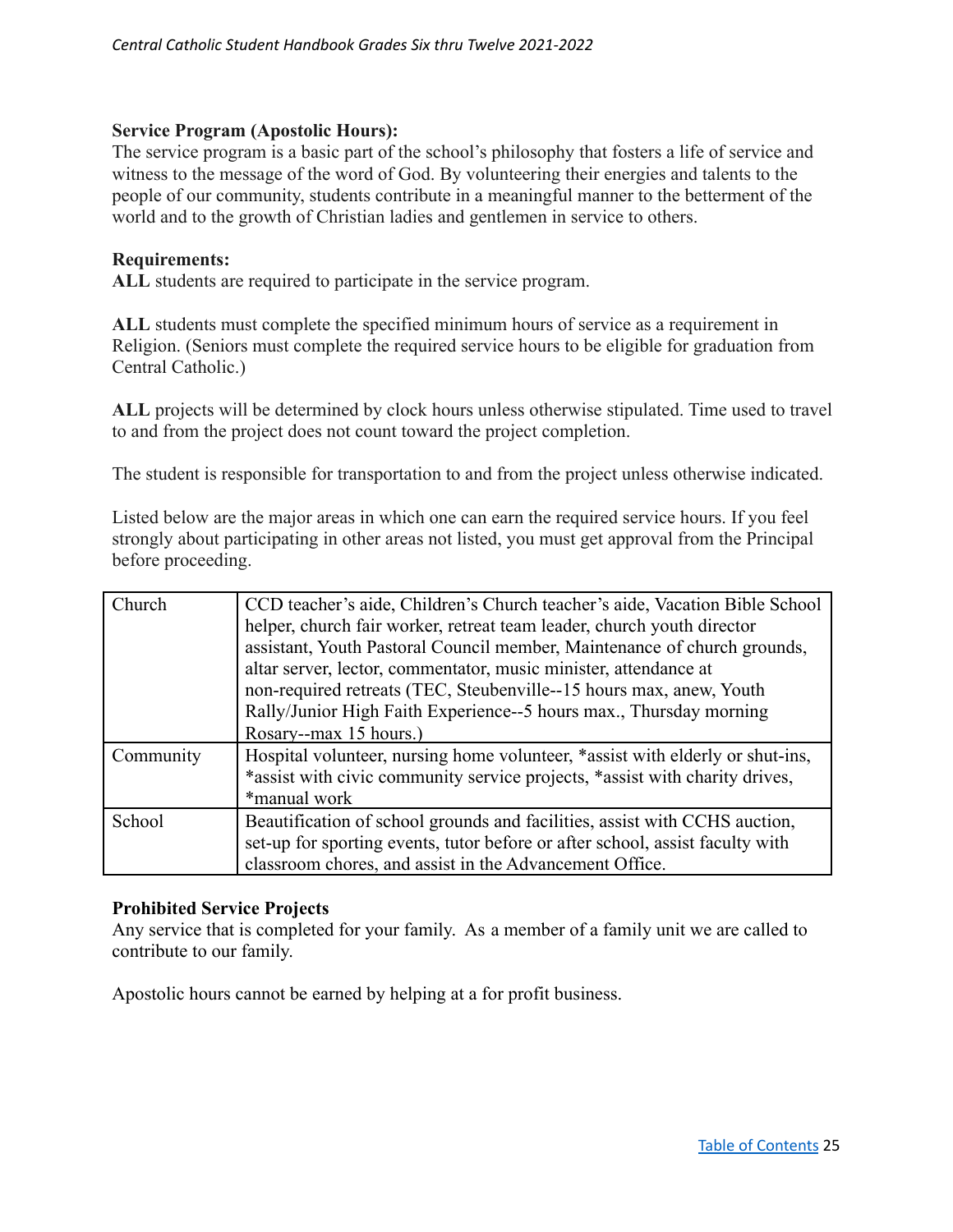#### *Central Catholic Student Handbook Grades Six thru Twelve 2021-2022*

| Grade Level             | Hours Required | Minimum Hours Per Quarter |  |
|-------------------------|----------------|---------------------------|--|
| Seniors                 | 25             | 1 U                       |  |
| Juniors                 | 25             |                           |  |
| Sophomores              | 25             |                           |  |
| Freshmen                | 25             |                           |  |
| 8 <sup>th</sup> Graders | 20             |                           |  |
| $7th$ Graders           | 20             |                           |  |
| $6th$ Graders           |                |                           |  |

The goal of the service program is to provide our students with practical, real-life opportunities to reinforce the Gospel message presented in class. The students are directed toward projects that are consistent with their specific course work while taking into account their maturity and mobility. Therefore, junior high students are encouraged to complete at least 15 of their 20 hours in the areas of Church and school. The remaining 5 hours can be completed in any category. Freshman students are encouraged to complete 20 of their 25 hours in the area of church and school. The remaining 5 can be completed in any category. The sophomore, junior, and senior students are encouraged to complete 20 of their 25 service hours in the areas of community and church, while the remaining 5 hours can be in any category. Verification of service hours as they are completed is the responsibility of the student in concert with their religion teacher.

Requests for alterations in the service program are to be made to the Religion department chair, who will make the final decision. Students are required to complete the minimum prescribed number of service hours for each quarter as a portion of their quarter grade in religion.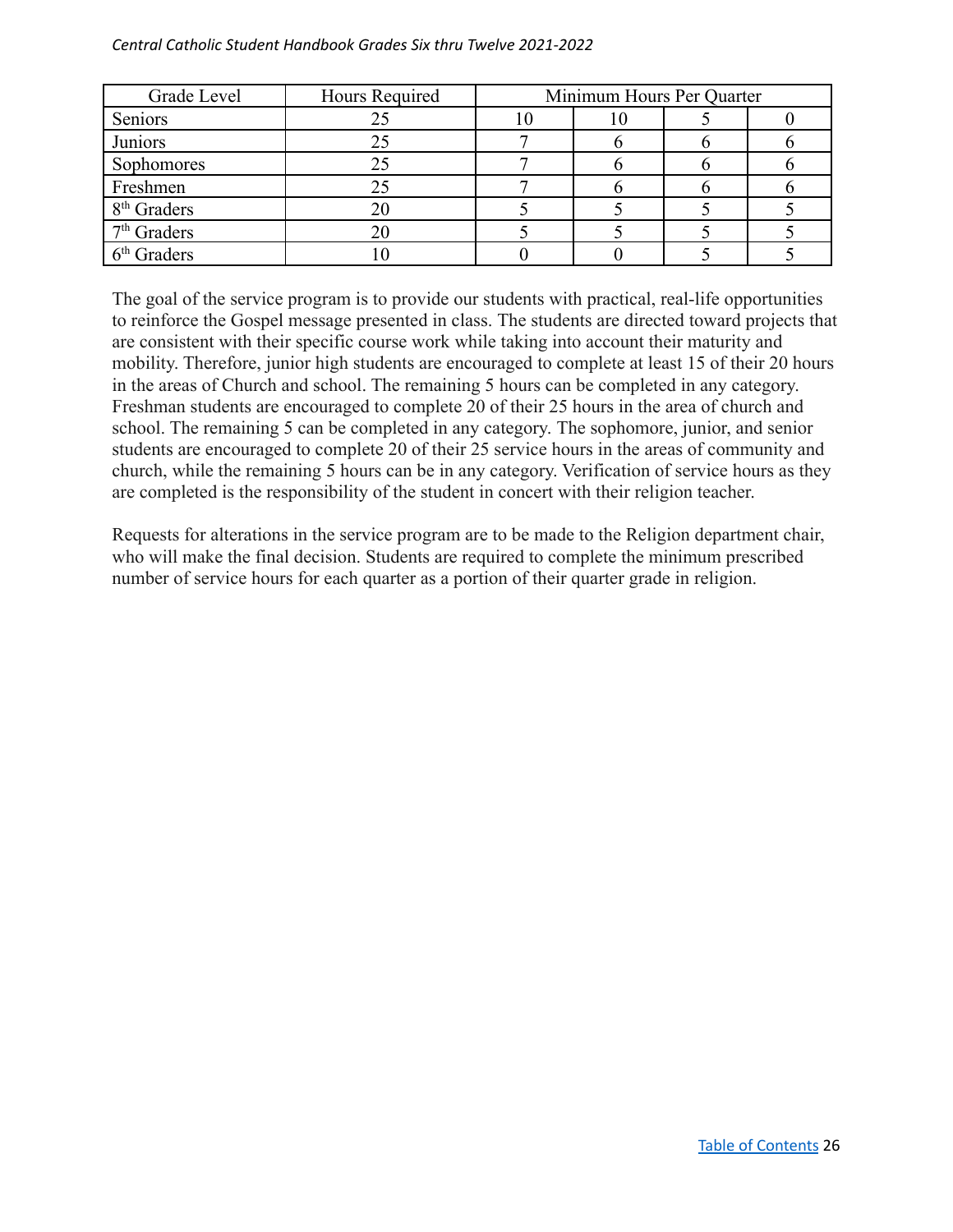## **Media Policies**

# **Student Cellphone Policy**

Cellphones are not to be used during school hours. At the beginning of the school year, every student will be assigned a personal Yondr Pouch with an ID Number, similar to being assigned a textbook. While the Yondr Pouch is considered school property, it is each student's responsibility to bring their pouch with them to school every day.

#### **Process**

**Building Entrance:** As students enter the building, they will:

- 1) Turn their phone off.
- 2) Unlock their empty Yondr Pouch using an Unlocking Base at the Building Entrance(s).
- 3) Place their phone inside the pouch, securely close it and store in their backpack.

Each student will maintain possession of their cellphone inside their Yondr Pouch for the duration of the school day. Students arriving late will go through this process at the Main Office.

**Building Exit:** As students exit the building at the end of the school day, they will:

- 1) Unlock their pouch using an Unlocking Base at a Building Exit(s).
- 2) Remove their phone from their pouch.
- 3) Securely close their empty pouch and place it in their backpack for the next day.

(Exception: excused absence for a doctor's appointment in which case the student will unlock their pouch at the main office)

#### **Violations**

Below are a list of potential student violations. Each of these violations will result in the student's phone and/or pouch being confiscated by school administration.

- 1) Physical damage to the pouch in an attempt to circumvent its intended purpose. (Ex: Discoloration, pen marks, bent pin or stripped lock inside the pouch)
- 2) Forgetting or losing the pouch.
- 3) Using a phone during school hours.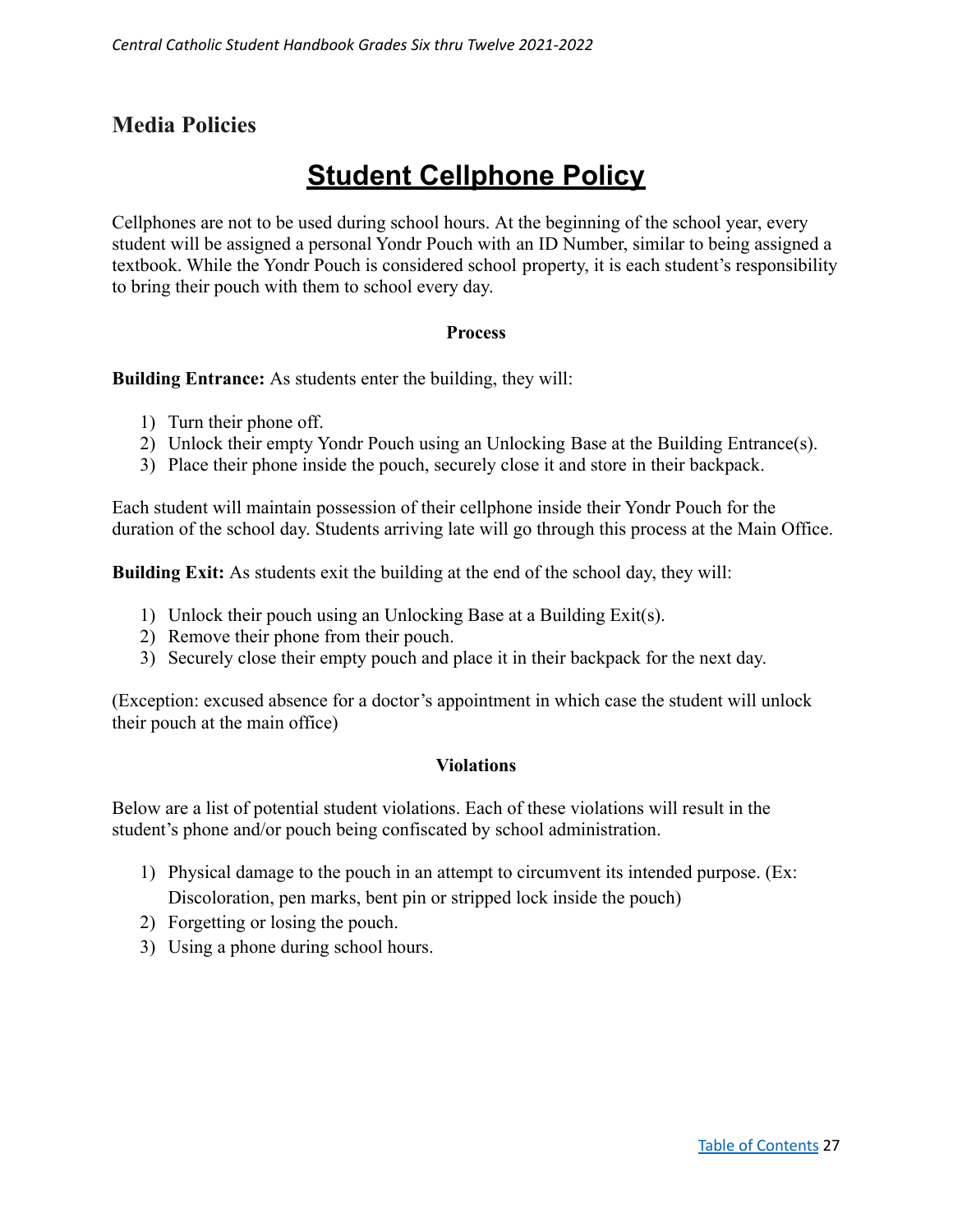## **Disciplinary Action**

- 1) Phone+Pouch will be confiscated and parent/guardian will be notified immediately.
- 2) The student will only be allowed to bring a phone back to school if they or their parent/guardian pay a [\$20] fee to replace the damaged school property.
- **First Offense:** The student is issued a referral and serves after school detention. The student gets the phone returned at the end of the school day.
- **● Second Offense:** The **s**tudent is issued a referral and will serve after school detention. The phone is confiscated and held by the dean of discipline for five school days.
- **● Third Offense:** The student is issued a referral. The parents will meet with the Dean of Discipline. The phone is confiscated for 15 school days.
- **● Fourth Offense:** The student is issued a referral, suspended, and will face a disciplinary hearing.

## **Electronic Devices**:

Electronic devices other than the school-issued iPad are **NOT PERMITTED on campus during the academic day! This includes, but is not limited to such devices as the Nintendo DS, and any other device deemed unacceptable by the Dean of Discipline. Smartwatches and earbuds of any form are not allowed.**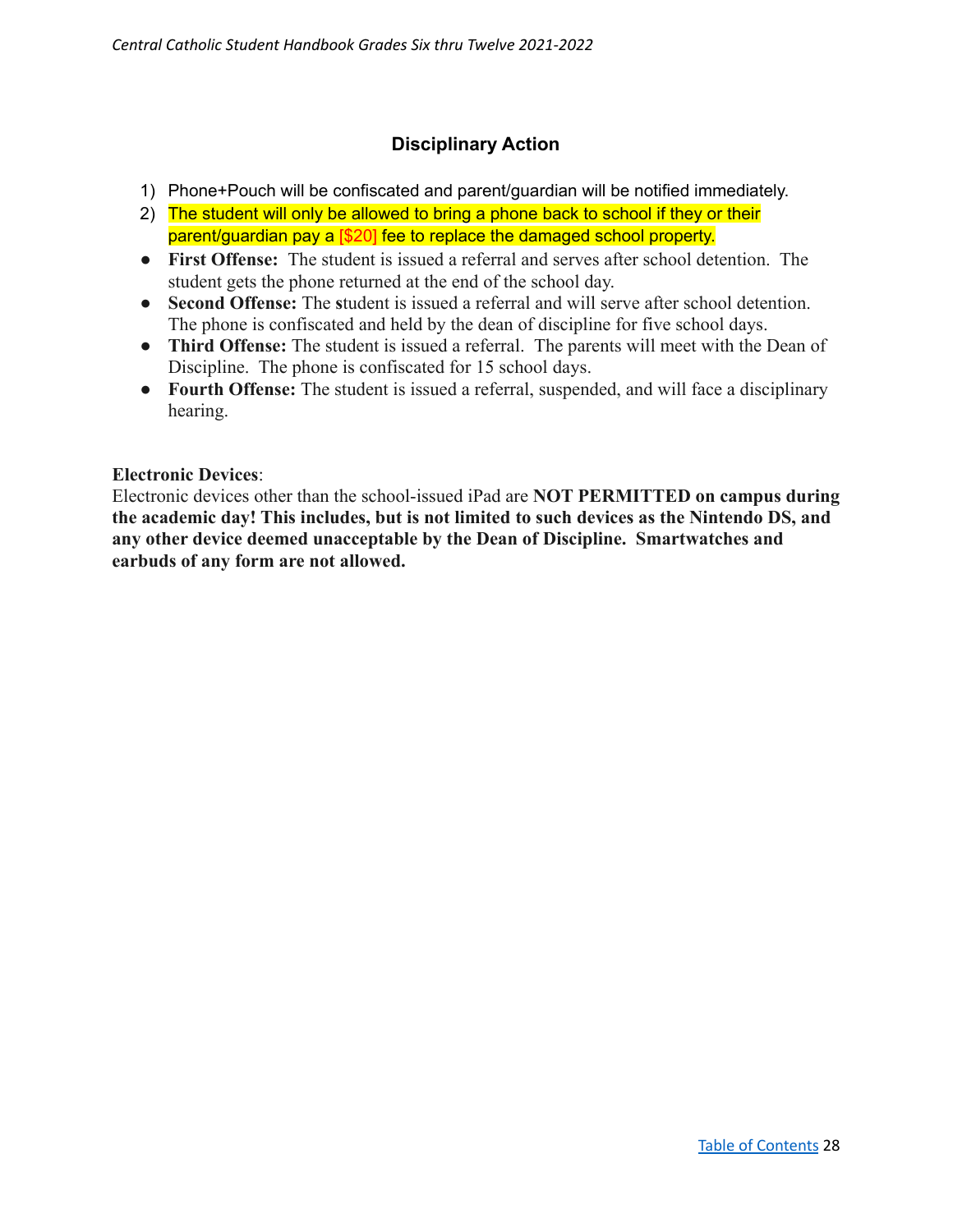#### **Library:**

#### **Goals of the CCHS Library Media Center**

- 1. To provide services and activities that encompass all grade levels and every subject area and make possible creative teaching and learning.
- 2. To provide every teacher and student with the materials that enrich classroom work, support curriculum, and promote recreational reading.
- 3. To support the curriculum by cooperative planning with faculty and administrators.
- 4. To provide instruction in the use of the library and library materials promoting independent use.
- 5. To encourage the use of the library for research and study.
- 6. To guide the development of the reading tastes and interests of each student helping them grow in critical judgment and appreciation.

#### **General Rules**

- The library is designated as a QUIET ZONE. Students and teachers are to show consideration for others by working or reading quietly.
- No food or drinks are allowed in the library at any time, unless provided to students by a faculty member (i.e. Counselor Café sessions, Books and Bites sessions).
- Library is to be kept clean and orderly. Students are asked to tuck their chairs in and return all materials to their proper place before leaving the library.
- The library is a place for studying, reading or research. Thus, students are not allowed to use the library to socialize, listen to music, chat, or be disruptive in any way.
- Students who cannot follow the library's rules, will be asked to leave the library.

#### **Library Media Center Services**

The library is open from 7:15 AM till 3:00 PM. It contains books, reference materials, professional resources, DVDs, and a digital creation (computer) area. The library is able to offer the following services to teachers and students:

**Library Classes**- The librarian will be glad to assist in classes on how to use books and how to search for information using the library. Arrangements concerning date and time for such a class are to be made in advance with the librarian.

**Research Classes**- Teachers may wish to schedule regular library research classes. Please check to make sure the library is available. Teachers who plan to use the library for research classes are asked to accompany their students to the library, and to remain there with them during the period.

**Reserve Shelf** – A special shelf of books can be designed as RESERVE for any class on a teacher's request. Circulation status of "Overnight loan" or "Library use only" can be arranged for these books.

**Library Pass**- The library exists for the benefit and pleasure of both the faculty members and the student body. Students are welcome at all times provided they present a pass from their teacher.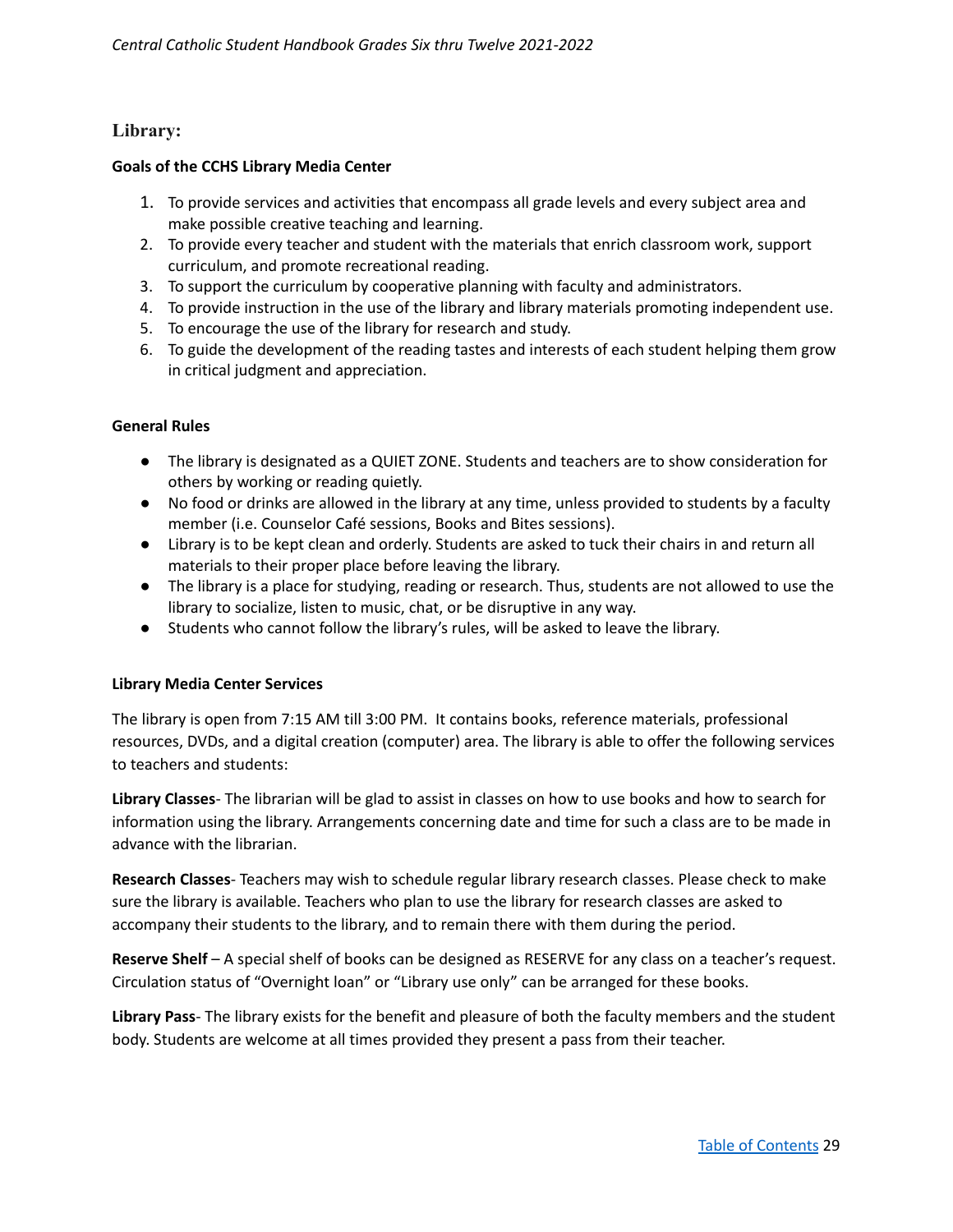## **General Policies**

**Classification:** The library is classified according to the Dewey Decimal System. The shelves are marked with the Dewey Decimal numbers and headings.

**Length of Loan:** All books, except reserve materials and reference materials, are checked out for a two-week period. Renewals are available.

**Books on Hold:** Students are able to place books on hold in the case that a book is checked out. Students will be notified when the book comes available.

**Materials on Reserve:** Only teachers may hold books on reserve. If these materials are to be used in a classroom, they must be checked out.

**Lost Materials:** If a book is lost it must be reported at once! The borrower pays the price of the book.

**Checking out and Returning Books:** Books may be checked out and returned during library classes, morning recess, lunch, and before and after school.

**Reference Materials:** All reference books are to be used in the library, unless taken out of class by a teacher for a particular subject and returned after the lesson. On rare occasion, reference books will be loaned out overnight to students for research purposes.

**Computers:** There are four computers in the library for students to use. Each student is responsible for using the Internet and library computers safely and adhering to school and diocesan policies regarding safe computer usage.

#### **Electronic Communications Policy:**

Central Catholic High School acknowledges that technology has advanced to the point that many telecommunication devices are easily accessible and allow swift communication. We believe that electronic communications provide an expanse of educational resources to the school community; however, the use of all technology carries with it moral responsibility, care, and concern for our students. Based on the teachings of the Roman Catholic Church, it is our intention to provide an environment deemed appropriate by the Catholic Church. When using electronic communication, students must take necessary precautions to limit and restrict imprudent access and use.

Electronic communication is defined as a message or interaction through diocesan or school provided and personal devices which provide direct communication, including but not limited to voice or text-based telecommunication devices and computers, and other venues that facilitate indirect contact/cyber-interaction using an intermediate method, including but not limited to internet-based social networks.

It is understandable that teachers and students will, at times, need to communicate in regards to school assignments and/or sports and club activities. It is also understandable that these communications will sometimes take place electronically. However, appropriate teacher/student boundaries must be respected in all electronic communications. At no time is it acceptable for teachers and students to communicate on a personal level via internet-based social networking sites, cell phone texting, instant messaging, etc. Students must report to the principal, at the first opportunity available, any adult-initiated communication that may be construed as inappropriate.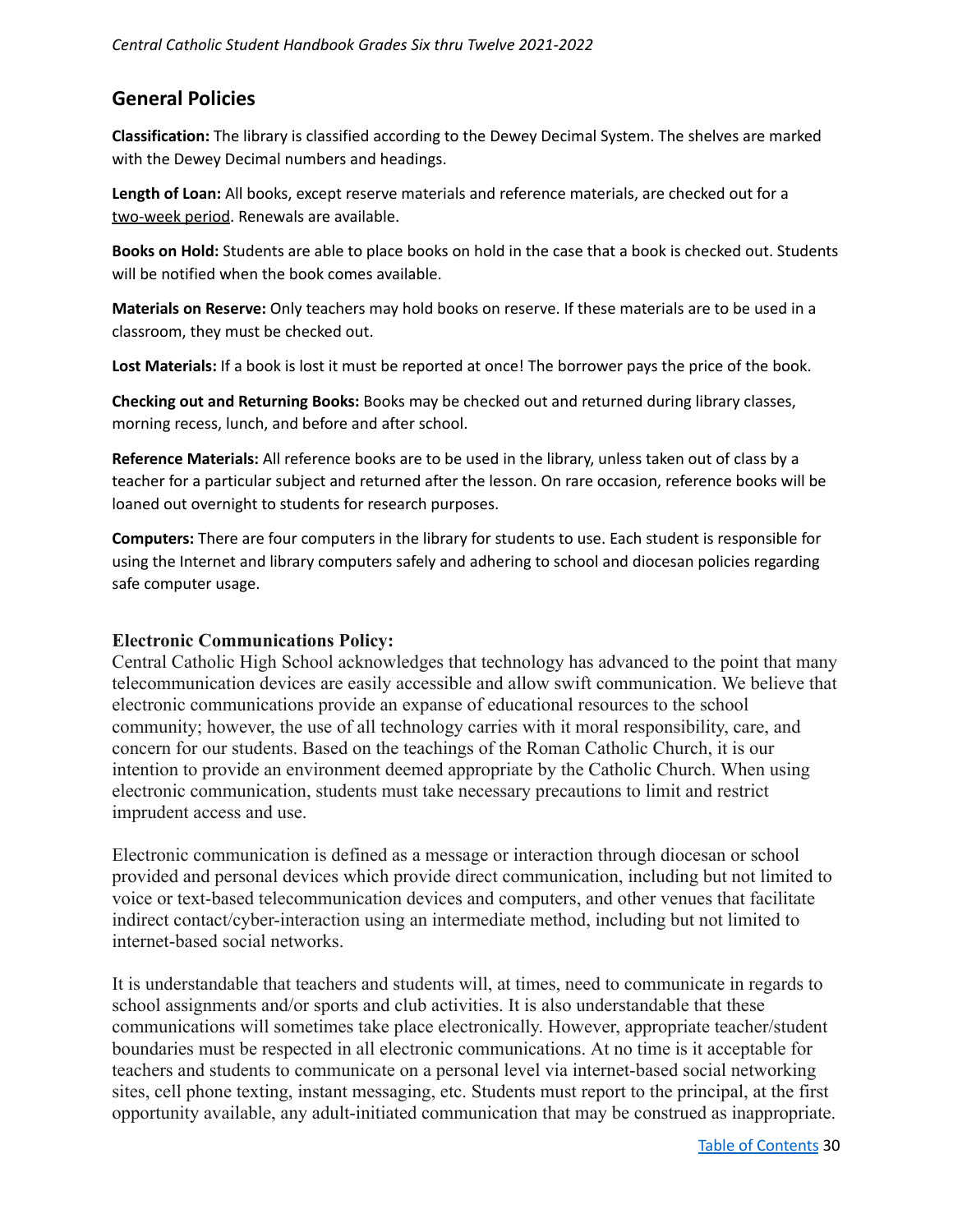## **Social Media Advice**

Social media, such as Facebook, Twitter, SnapChat, etc... are powerful tools of communication that can significantly impact your reputation and the reputation of Central Catholic High School. The following guidelines can assist you in being a responsible digital citizen

**•** Always be authentic. Be honest about your identity.

**•** Never pretend to be someone else when posting personally or as a student of CCHS.

**•** Think twice before posting. *EVERYTHING THAT IS PLACED ON THE INTERNET IS PERMANENT AND PUBLIC REGARDLESS OF WHAT THE APP ADVERTISES.* The

information you place online could jeopardize your future when applying to college, a job, being recruited for college athletics, or your future at Central Catholic High School.

**•** Use integrity when posting. Avoid posting pictures of yourself or others in compromising situations, such as, participating in underage drinking, smoking, drug use, or other illegal and/or immoral behaviors.

**•** If you don't want an administrator or teacher to see it, don't post it on social media.

**•** Be respectful and thoughtful. As a student of CCHS, be aware of the school's commitment to showing respect and dignity for all people.

Treat others the way you would like them to treat you while posting on Social Media sites.

**•** Know the rules and the policies of the Social Media sites in which you participate.

**•** Do not engage in Cyberbullying. Cyberbullying is the willful and repeated bullying or harassment of another person or persons through the medium of Social Media, which includes electronic text.

**•** Do not post threats to yourself or others. All threats will be taken seriously and handled by the administration.

**•** Violation of this Social Contract may result in disciplinary action from administration of CCHS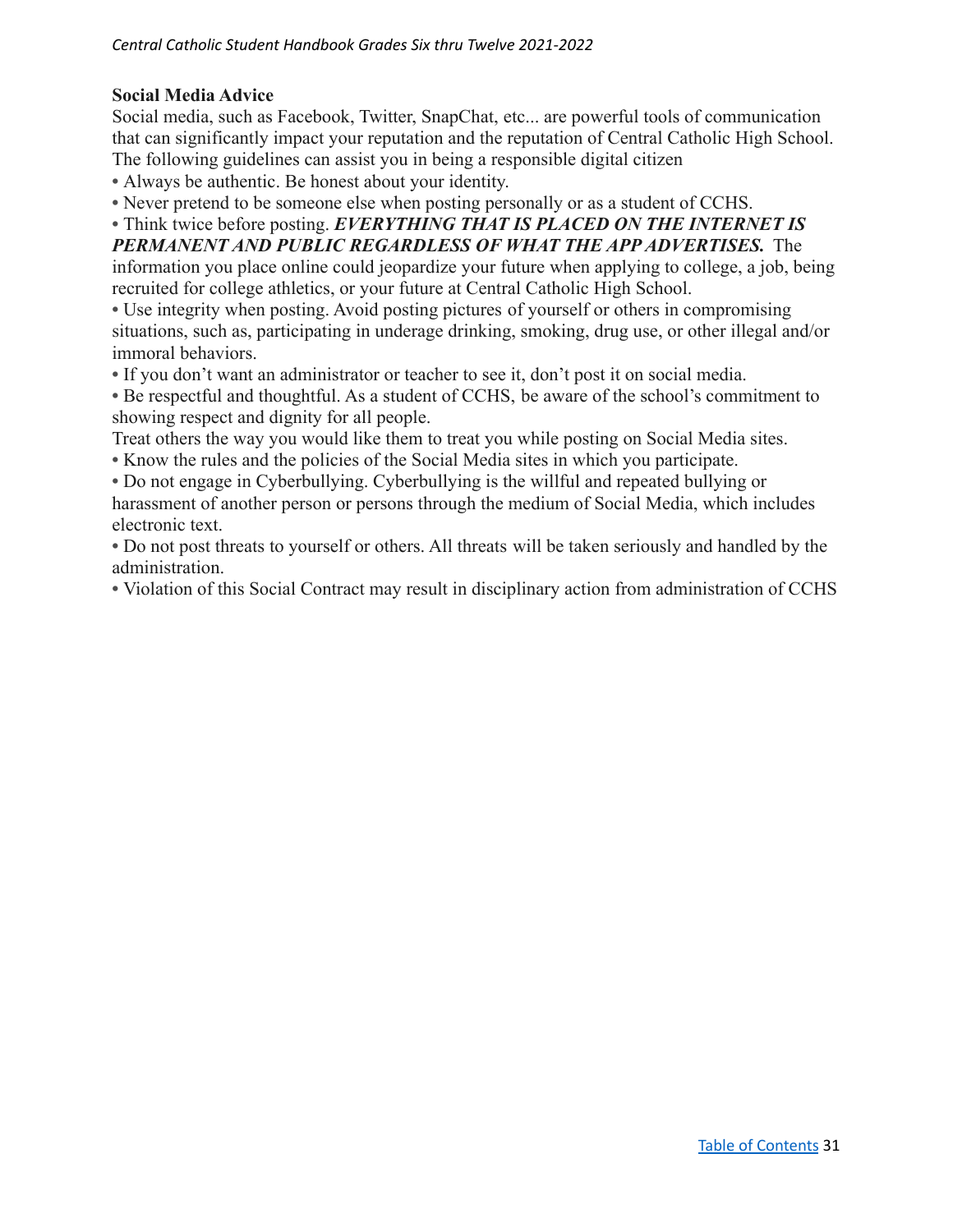## **DRESS CODE**

*The hallmark of a Catholic school is to establish respect for God, self, and others. The Central Catholic uniform is a treasured identity wherever and whenever it is visible. It is a source of pride for those who attend Central Catholic.*

## **Boys' Uniform**

| Shirt         | Junior High Regulation blue pullover with CC appliqué.                         |
|---------------|--------------------------------------------------------------------------------|
|               | High School Regulation red pullover with CC appliqué.                          |
|               | Regulation white, oxford, button-down with long or short sleeves and CC        |
|               | appliqué                                                                       |
| Pants         | Regulation khaki, pleated dress pants with CC appliqué                         |
| <b>Shorts</b> | Regulation khaki, pleated shorts with CC appliqué with lengths no more than    |
|               | two inches above the knee while kneeling.                                      |
| <b>Belt</b>   | SOLID brown or black belt with NO adornments or large buckles (to be worn      |
|               | on all pants or shorts).                                                       |
| Socks         | SOLID white ankle crew or crew socks must be worn. CCHS LOGO                   |
|               | SOCKS MUST BE WORN WITH SHORTS. (No sock may be worn below                     |
|               | the ankle.)                                                                    |
| <b>Shoes</b>  | Regulation Sperry or Eastland boat shoe oxford (worn correctly)                |
| Sweatshirt    | <b>OFFICIAL CCHS SWEATSHIRT sold by Skipper's</b>                              |
| Jacket        | CCHS Letterman Jacket or OFFICIAL CCHS JACKET sold by Skipper's.               |
|               | (In the event of severe weather, other jackets can be worn to and from school  |
|               | only-not inside school buildings.)                                             |
| Tie           | A solid red necktie is to be worn on Mass days and other days designated by    |
|               | the Principal. (Seniors ONLY may wear a necktie other than red.)               |
| <b>Vest</b>   | Regulation navy sweater vest with CC appliqué                                  |
| Grooming      | Boys must be clean-shaven. Beards, mustaches or                                |
|               | inappropriate sideburns are not allowed. No extreme hair styles or color. Hair |
|               | must be short enough to be off the collar, out of the eyes and neat in         |
|               | appearance. Students will receive one warning on hair and then be given two    |
|               | days to comply. If the student does not comply, he will be sent home,          |
|               | unexcused, to get a haircut. Tattoos are not allowed to be seen. (Any tattoo   |
|               | must be covered at all times when representing CCHS.) Shirttails must          |
|               | remain tucked inside slacks from arrival on campus until the end of the school |
|               | day.                                                                           |

**\*\*MASS DAY DRESS: regulation khaki pants, ankle crew socks, Eastland or Sperry shoes, oxford shirt (completely buttoned), tie, and vest. \*\*Spirit day modified dress refer to bottom of page 34**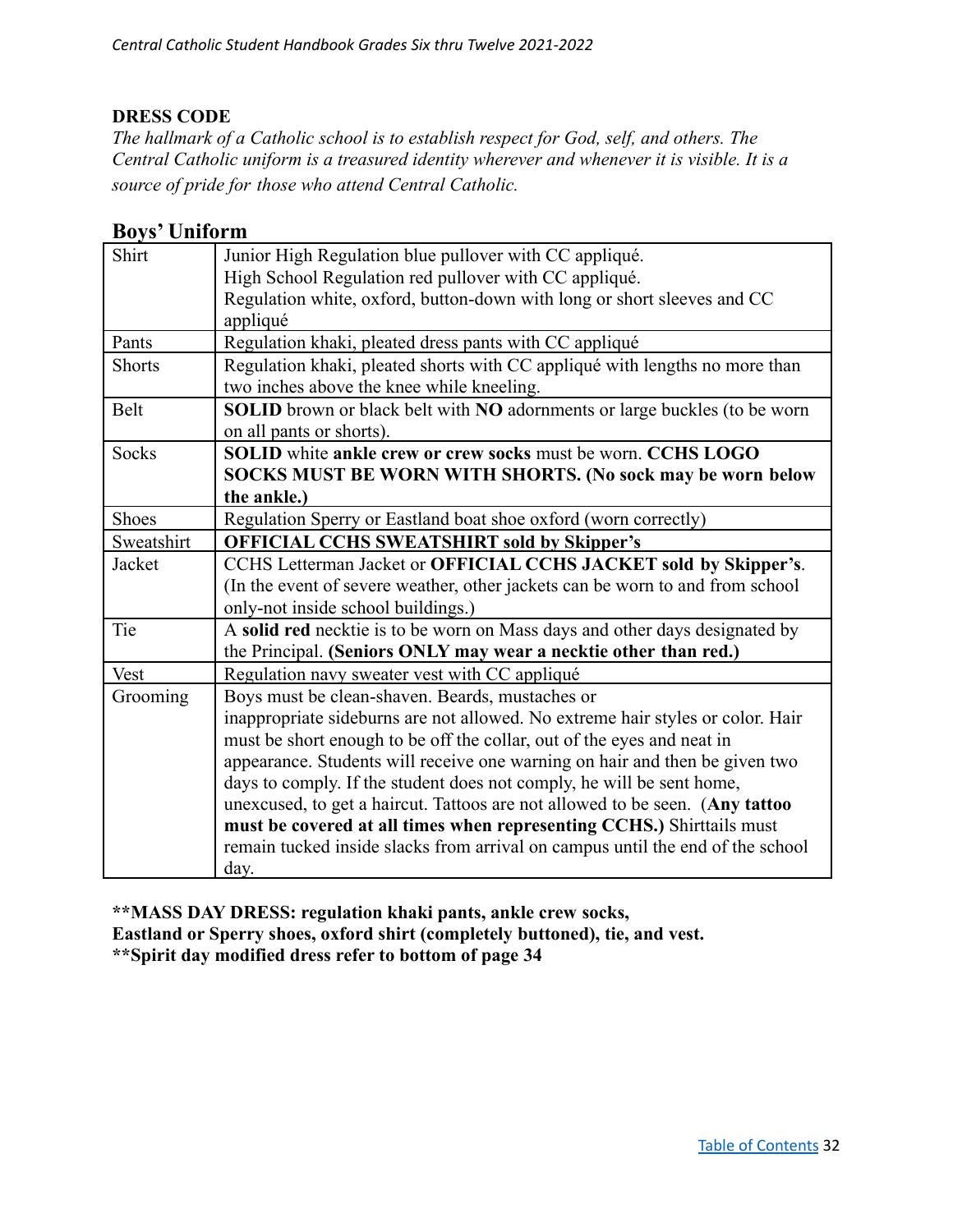| UIL 15<br>UHHUL HI |                                                                             |
|--------------------|-----------------------------------------------------------------------------|
| Shirt              | Junior High Regulation blue pullover with CC appliqué.                      |
|                    | High School Regulation red pullover with CC appliqué.                       |
|                    | Regulation white, oxford, button-down with long or short sleeves and CC     |
|                    | appliqué                                                                    |
| <b>Skirt</b>       | Regulation red, white, and navy plaid with stitched-down, box pleated       |
|                    | front and back with length measuring no more than two inches above the      |
|                    | knee while kneeling.                                                        |
| Pants              | Regulation khaki, pleated dress pants with CC appliqué                      |
| <b>Shorts</b>      | Regulation khaki, pleated shorts with CC appliqué with lengths no more      |
|                    | than two inches above the knee while kneeling.                              |
| <b>Belt</b>        | SOLID brown or black belt with NO adornments or large buckles (to be        |
|                    | worn on all pants or shorts).                                               |
| Socks              | White, ankle-crew socks with CCHS logo.                                     |
|                    | Navy or white tights may be worn on cold days with socks. (No leggings)     |
| <b>Shoes</b>       | Regulation Sperry or Eastland boat shoe oxford (worn correctly)             |
| Sweatshirt         | <b>OFFICIAL CCHS SWEATSHIRT sold by Skipper's</b>                           |
| Jacket             | CCHS Letterman Jacket or OFFICIAL CCHS JACKET sold by                       |
|                    | Skipper's. (In the event of severe weather, other jackets can be worn to    |
|                    | and from school only-not inside school buildings.)                          |
| Vest               | Regulation red sweater vest with CC appliqué                                |
| Grooming           | Extreme hairstyles (colored extensions, adornments, styled higher than 6    |
|                    | inches) or hair color other than the natural color are not acceptable. Hair |
|                    | bands without logos are acceptable. Tattoos are not allowed to be seen.     |
|                    | (Any tattoo must be covered at all times when representing CCHS.)           |
| Jewelry/Cosmetics  | Two pairs of earrings in the ear lobe are allowed. Body piercing, as well   |
|                    | as, ear gauges are not permitted. Earrings should not exceed the size of a  |
|                    | quarter. Make-up and jewelry should be modest, tasteful, and appropriate    |
|                    | for school wear.                                                            |
|                    |                                                                             |

## **Girls' Uniform**

**\*\*MASS DAY DRESS: regulation skirt, ankle crew socks, Eastland shoes, oxford shirt, and vest.**

**\*\*Spirit day modified dress refer to bottom of page 34**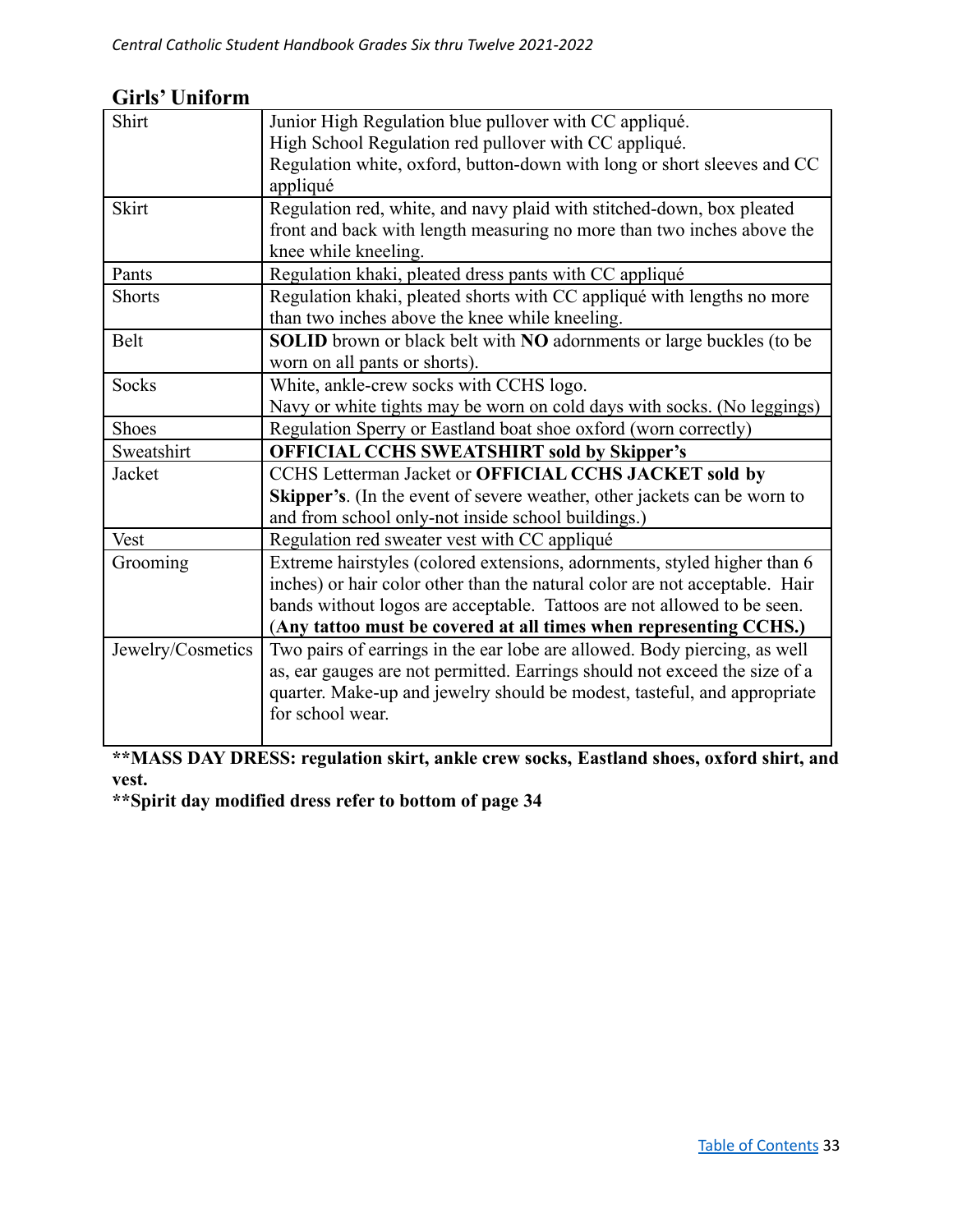### **Uniform Guidelines for All:**

**Students are to be in compliance with all uniform regulations upon arriving on campus. Any student who is not in proper uniform (i.e. wrong socks, no belt, etc.) shall not attend class until the uniform violation has been corrected.**

- A **solid, plain-colored** t-shirt may be worn under the regulation shirt—red with red, blue with blue, grey or white with any.
- Shirts and blouses are to be tucked in at all times **during the school day** (with the exception of the girls' navy banded regulation shirt.)
- Shoes are to be clean, **laced, tied, and worn as designed to be worn.**
- Cosmetics and jewelry should be appropriate for school wear and not attract undue attention.
- Hair is to be neat, clean, and combed.
- Hats, caps, scarves, sweatbands, blankets, sweatpants, sunglasses/dark glasses, curlers, and wigs are not allowed in the school building.
- All clothing should be the appropriate size and fit.
- The uniform dress codes include not only the items that should be worn, but also the manner in which the items are worn. **Neatness and modesty are overriding considerations.**
- Body piercing (other than in the earlobes of female students) is not permitted. Tattoos are to be concealed at all times when the student is representing the school.
- On days when the uniform is not required, students are expected to follow the same guidelines for modesty and neatness in their appearance. The principal has the authority to require a student to change if a violation in modesty or neatness exists.
- No long-sleeved CC t-shirt may be worn over the uniform.

## **Modified Dress Day:**

Students may be given a modified dress day throughout the year. On these days, students may be out of uniform, but must abide by the following guidelines:

- Official team or school CC t-shirt with sleeves (unless otherwise stated)
- Blue Jeans (no holes, appropriate size and fit, no distressed jeans)
- No spandex or stretch pants (no jeggings)
- Shoes must have a closed toe and closed back (no flip flops/sandals/slides)
- No hoodies
- Outerwear must be CCHS affiliated.

## **Physical Education Uniforms:**

Students are to wear the regulation Central Catholic physical education uniform, socks, and tennis shoes for each P.E class. The regulation Central Catholic physical education shorts and t-shirts can be purchased at Skipper's. Physical education uniforms should be neat and clean every day.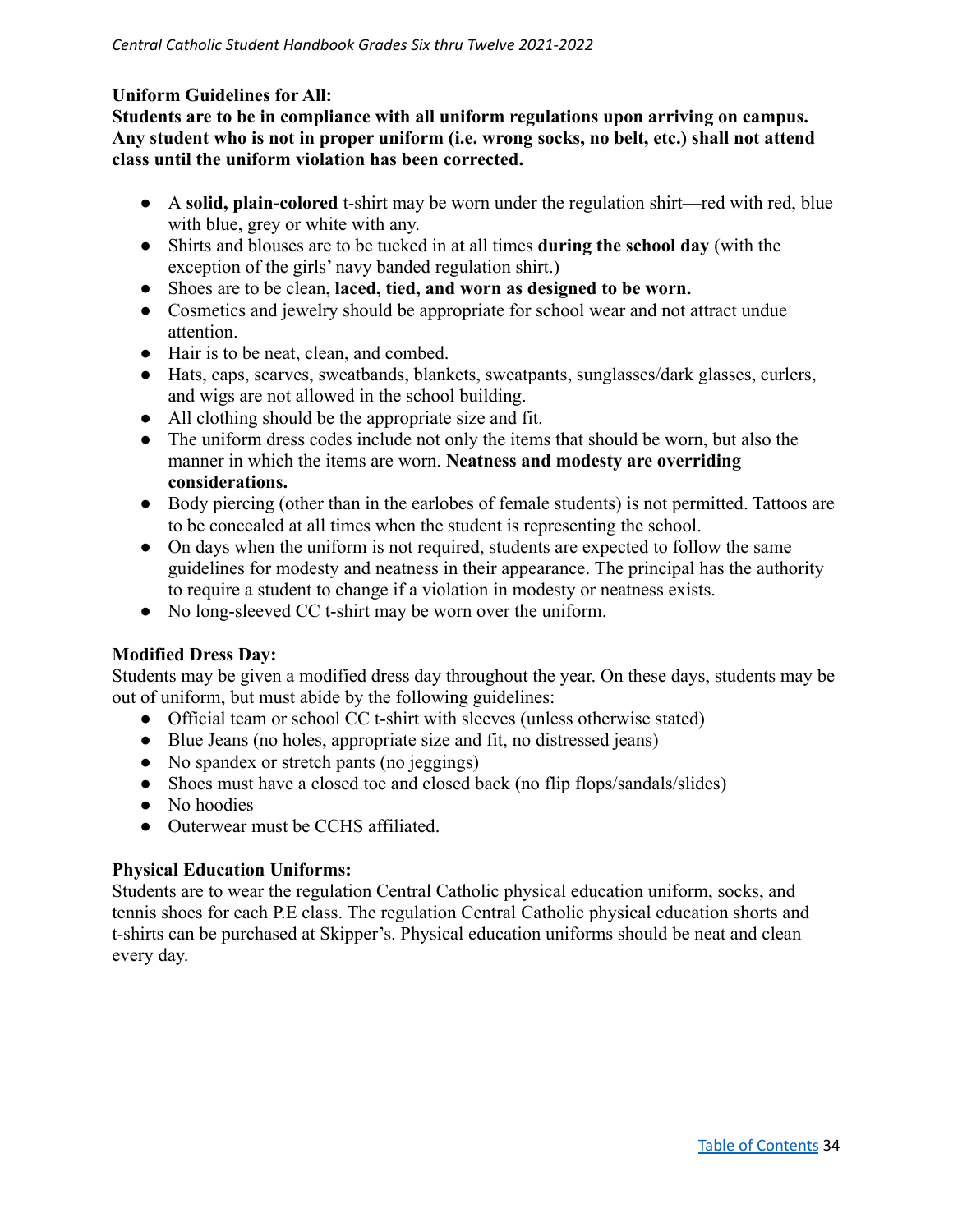# <span id="page-34-0"></span>*Discipline: Image of God*

#### **Introduction:**

The primary goal of Central Catholic is to foster the total Christian formation of its students based on the belief that this can be achieved in a highly disciplined setting where students practice respect and self-discipline. Central Catholic has developed a behavior policy designed to guide the students in their growth and development.

Central Catholic attempts to create an environment where the students are inspired by love of God, love of neighbor, and love of learning. In order to accomplish these goals, great importance must be placed on personal and mutual respect, morality, integrity, and concern for others. Any behavior, on or off campus, which is detrimental or contrary to these values, will be reviewed.

A student must behave in a manner consistent with his/her status as a member of the Central Catholic community. Student conduct, therefore, must contribute to the following: Meeting personal and academic needs as well as those of their classmates

Advancing the educational process in general.

Supporting the integrity, reputation, and the good name of Central Catholic

Most students behave admirably; however, all students must behave in a manner that is consistent with the mission of Central Catholic. When school rules are broken, teachers and administrators must take appropriate corrective measures. Any violation of civil or criminal law may be referred to the police.

In all matters relating to a student, the Principal, faculty, and staff are acting in **"loco parentis,"** in the place of the parent. The student is responsible to the school at all school-related functions, including athletic and extracurricular activities. The following are five **BASIC RULES** for all students:

- 1. Attend all classes on time and in complete uniform
- 2. Exhibit respectful behavior towards all persons and property

3. Be prepared to learn every day in each class by following all class/school rules and procedures.

- 4. Complete all class work and homework assignments in a timely manner.
- 5. **Do everything to the best of your ability for the love of God.**

**Classroom discipline is the responsibility of the teacher.** A teacher may give an after school personal classroom detention for problems arising from student behavior in the classroom. Such a detention is a method of maintaining classroom control and discipline. Persistence in unacceptable behavior may require a conference with the Principal, Dean of Discipline, teacher, student, and parent(s). Any student who disrupts the learning atmosphere of a class, who demonstrates lack of cooperation, or who shows disrespect towards the teacher will be subject to disciplinary action.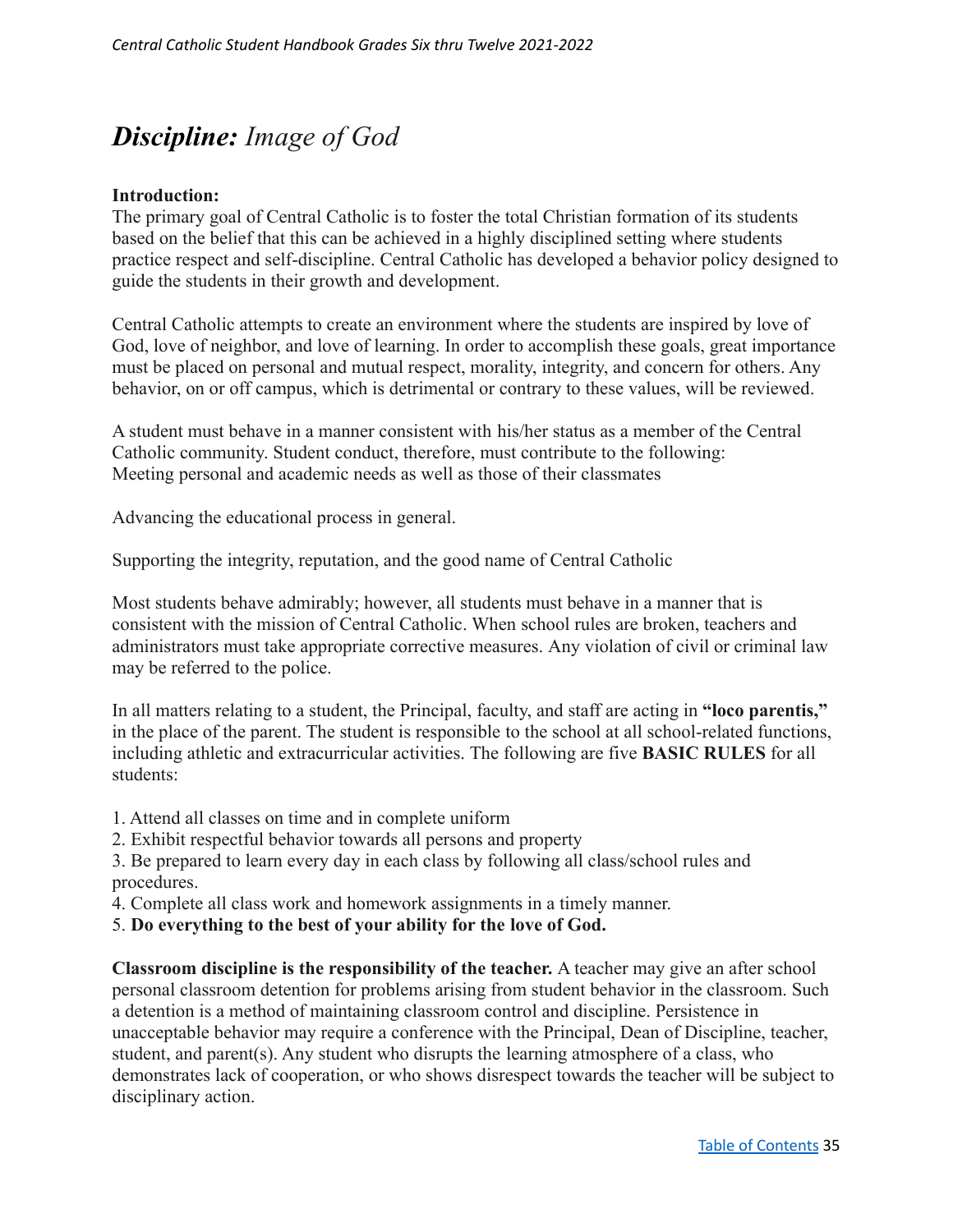#### **Areas of Special Concern**

**Any student whose behavior (on campus or off campus) violates the school's honor code or damages the school's name, purpose, or spirit and whose parents are unable or unwilling to support the purpose, spirit, and policies of the school must be further evaluated as to whether the student should be allowed to remain in the school or be readmitted.**

*The consequences for violating an area of special concern will be a referral and detention unless stated otherwise. The administration reserves the right to providing a more severe consequence depending on the egregiousness of the violation.*

#### <span id="page-35-0"></span>**Dishonesty:**

Valuing the worth and rights of each individual, students are expected to respect the ownership of academic work as an expression of honesty. Therefore, in all **classes, assignments,** and **testing situations**, we emphasize the value of honesty. Any student who violates this spirit of honesty and trust is subject to disciplinary action, as well as a grade of "0" on the work/test in question. Some examples of dishonest behavior with regards to academic work include:

Having any visible or readily accessible course-related materials or tools other than those explicitly specified by the teacher during an in-class evaluation.

Using electronic devices for the copying or transmission of materials that could compromise an assignment's or test's integrity.

Having any concealed notes or study aids during a quiz, test, or exam.

Participating in any unauthorized communication (language or gesture) during a testing or assignment situation.

Copying work from others or loaning work to others to be copied (except for legitimate sharing of study or class notes).

Plagiarizing by using others' work and claiming it as one's own or by not crediting others' work when used in an assignment.

Other forms of dishonesty, including but not limited to forging parents' or others' signatures, stealing, or willful lying are also subject to disciplinary action.

*Consequence: the student will receive a grade of "0" and serve detention.*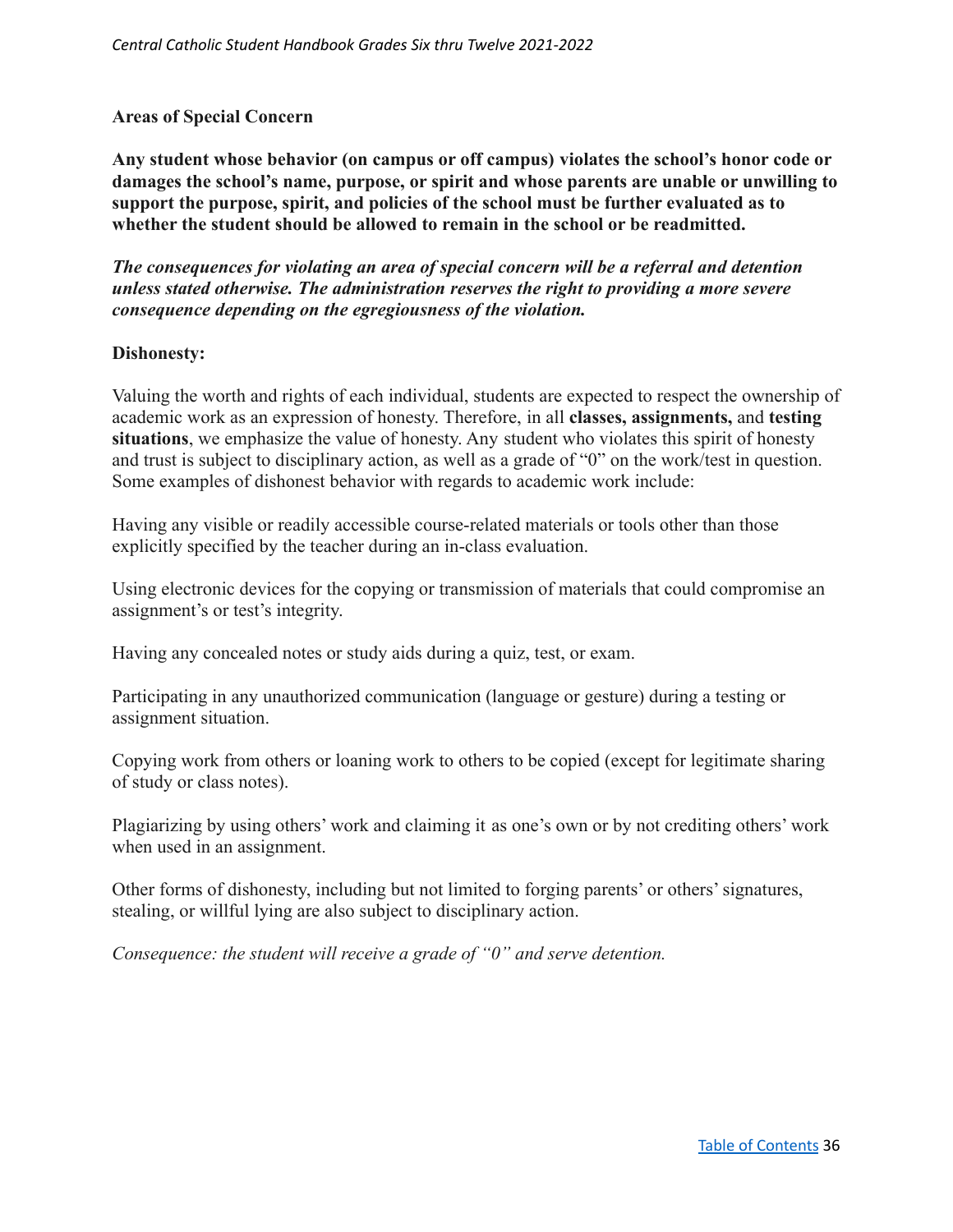## **Disrespect:**

Disrespectful behavior, including but not limited to words, actions, or deeds that demean another person is not tolerated. Disrespectful behavior includes, but is not limited to, inappropriate language, discrimination, bullying, harassment, vandalism, hostile tone of voice, belittling remarks or comments, sexist or racist language or acts, failure to follow correction, poor care of school facilities and supplies, and any other acts that demean human life.

## **Sexual Promiscuity:**

Central Catholic believes that marriage is a sacrament and that all sexual activity should only take place within the context of marriage. The school advocates sexual abstinence according to the teachings of the Roman Catholic Church. Students who violate these beliefs are subject to disciplinary action, which may lead to expulsion from the school.

In addition, public displays of affection should be limited to actions appropriate of a Catholic school student in keeping with respect for all.

#### **Altercations:**

Any hostile physical or verbal altercation on the school grounds, at a school-related function, or at a prearranged location is strictly forbidden. Any talk or behavior which may arouse suspicion of participating in or encouraging others to participate in an altercation on or off campus is prohibited. Any student in violation is subject to the following disciplinary action:

- **First Offense:** Parents/guardians will check the student out of school for the remainder of the day. The student is responsible for any academic work that is missed. The student is suspended for two days. Upon returning to school the student must meet with the Dean of Discipline to review their actions and sign a behavior contract.
- **● Second Offense:** Parents/guardians will check the student out of school for the remainder of the day. The student is responsible for any academic work that is missed. The student is suspended for two days. Upon returning to school the student must meet with the Dean of Discipline to review their actions and sign a behavior contract. The student is subject to expulsion at the discretion of the administration following a disciplinary committee hearing.

#### **Harassment:**

Every person has a right to his or her own dignity and individuality. Therefore, harassment, which includes but is not limited to repeated behavior that is detrimental to the rights, dignity, welfare or peace of mind of another person, will not be tolerated. Anyone who harasses another person verbally, physically, or electronically (email, text, social network) will be subject to disciplinary action. Hazing, a form of intimidation and harassment, is also prohibited.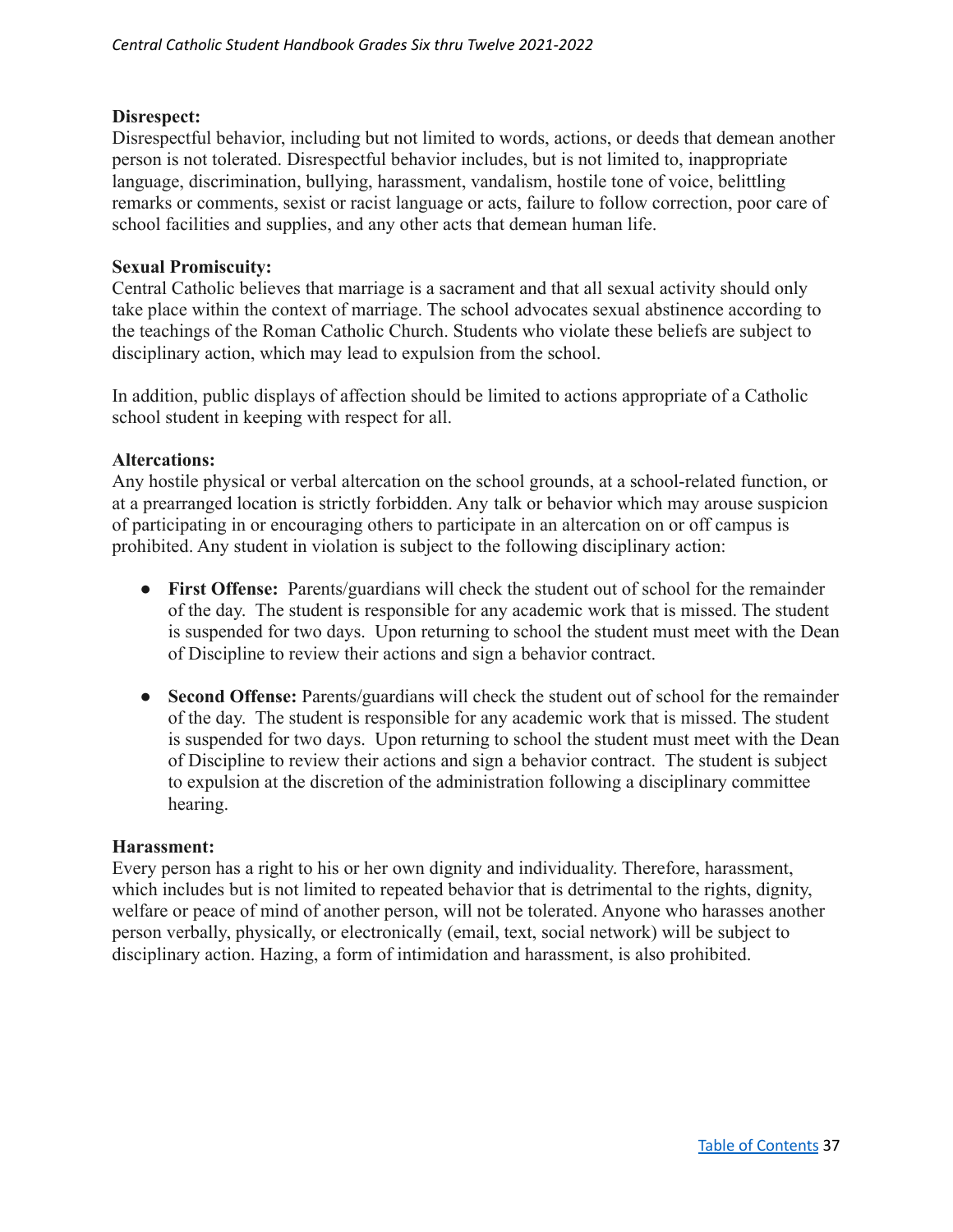#### *Central Catholic Student Handbook Grades Six thru Twelve 2021-2022*

#### **Alcohol and Drugs:**

The sale, purchase, possession, or consumption of legal or illegal substances including, but not limited to, tobacco products, vaping, alcohol, prescription medication, and synthetic drugs not prescribed for the student, either before, during, or after a student's academic day or at any school-related function, is strictly prohibited. Likewise, students involved in the consumption of alcohol or illegal drugs while representing Central Catholic away from campus will be subject to disciplinary action upon return to school.

Students enrolled at Central Catholic are required to participate in the random and suspected drug-testing program as stated in the school's substance abuse policy. The CCHS Drug Screening Policy and Procedures informational handout is available by request to the principal's administrative assistant.

Additionally, any student knowingly in possession of illegal or dangerous drugs, or involved in the sale, distribution, or pretended sale of drugs while on the school's premises, in a school bus, or at a school sponsored event will be, after investigation by the administration, suspended from Central Catholic High School for a period of not less than one year. The student is also subject to expulsion from the school.

- **First Offense:** Parents/guardians will check the student out of school for the remainder of the day. The student is responsible for any academic work that is missed. The student is suspended for one day. Upon returning to school the student must meet with the Dean of Discipline to review their actions and sign a behavior contract.
- **● Second Offense:** Parents/guardians will check the student out of school for the remainder of the day. The student is responsible for any academic work that is missed. The student is suspended for three days. Upon returning to school the student must meet with the Dean of Discipline to review their actions and sign a behavior contract.
- **● Third Offense:** Parents/guardians will check the student out of school for the remainder of the day. The student is responsible for any academic work that is missed. The student is suspended for three days and is subject to expulsion at the discretion of the administration following a disciplinary committee hearing.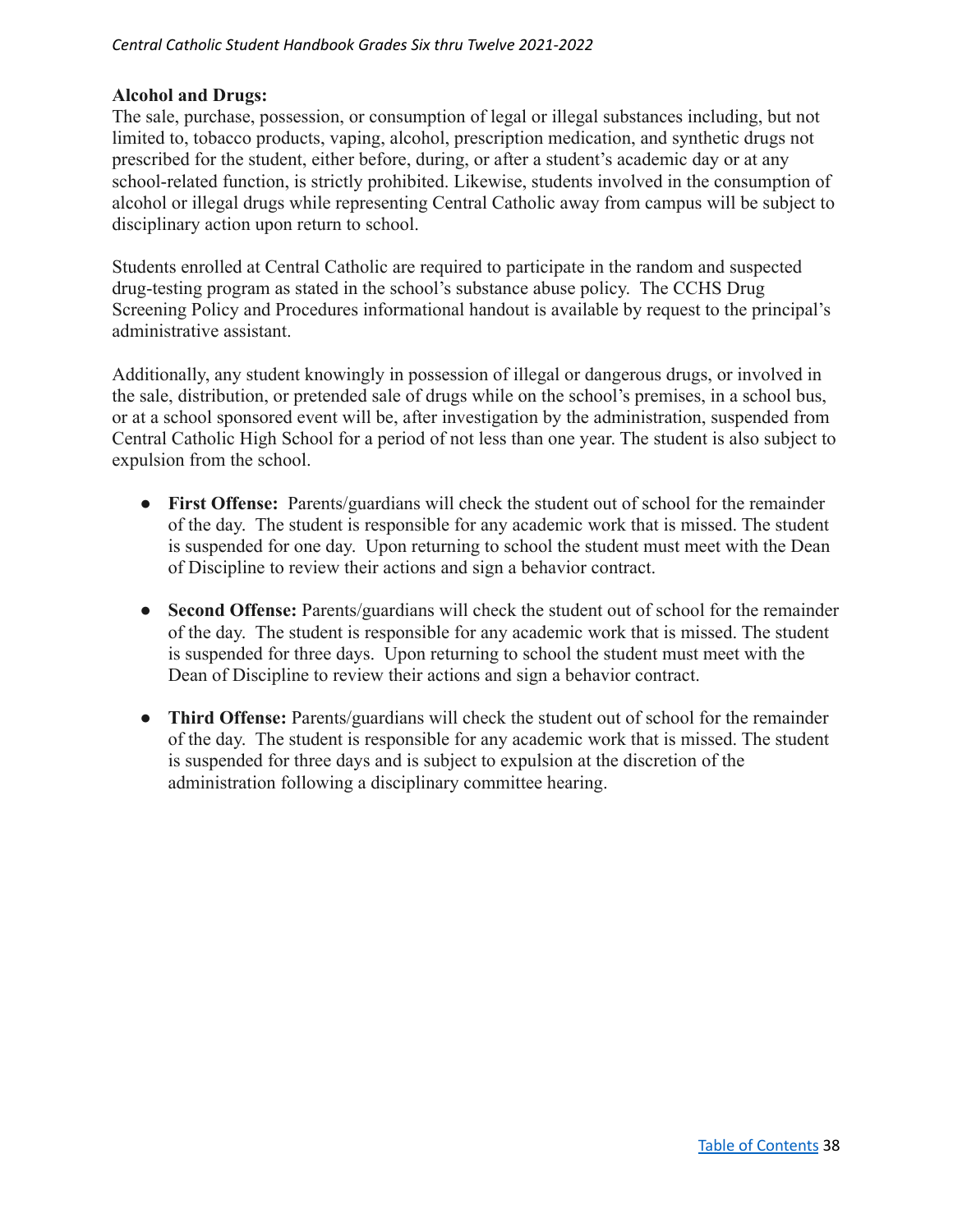#### *Central Catholic Student Handbook Grades Six thru Twelve 2021-2022*

## **Theft:**

Theft of any sort is strictly forbidden and will result in disciplinary action. Entering other students' lockers, school bags, the locker room, classroom, or teacher work areas without proper supervision is not allowed. The sale or purchase of any property at school without the express permission of the administration is not allowed.

- **First Offense:** Parents/guardians will check the student out of school for the remainder of the day. The student is responsible for any academic work that is missed. The student is suspended for one day. Upon returning to school the student must meet with the Dean of Discipline to review their actions and sign a behavior contract.
- **● Second Offense:** Parents/guardians will check the student out of school for the remainder of the day. The student is responsible for any academic work that is missed. The student is suspended for one day and is subject to expulsion at the discretion of the administration following a disciplinary committee hearing. Upon returning to school the student must meet with the Dean of Discipline to review their actions and sign a behavior contract.

## **Vandalism:**

Vandalism, intentional damage or damage as a result of misuse of any sort to school property, the property of another school, or the property of any member of the faculty, staff, or student body either on or off campus, will result in making restitution to the owner(s) and, in severe cases, may result in suspension and/or expulsion. In addition, any malicious act to harm or destroy data of the internet system or any agencies or networks connected to the internet, including creating computer viruses will result in cancellation of privileges and disciplinary action.

#### **Weapons:**

A weapon is defined as an instrument that in the manner used has caused or may cause bodily harm. Weapons include, but are not limited to, firearms, knives, clubs, gas, hair rakes, and razors. Central Catholic is a weapons-free environment. No student is permitted to possess or pass on to others any such instrument or ammunition while on the school grounds or any school-related function. Anyone violating this regulation is subject to suspension or expulsion. In addition, information will be provided to authorities who will determine if criminal charges will be filed.

#### **Search of School Property:**

Lockers, desks, parking lots, and any other fixtures or facilities provided for the students are the property of the school. School officials may conduct searches or use other detection devices within the facilities at any time. This includes requesting students to empty book bags, backpacks, pockets, or purses.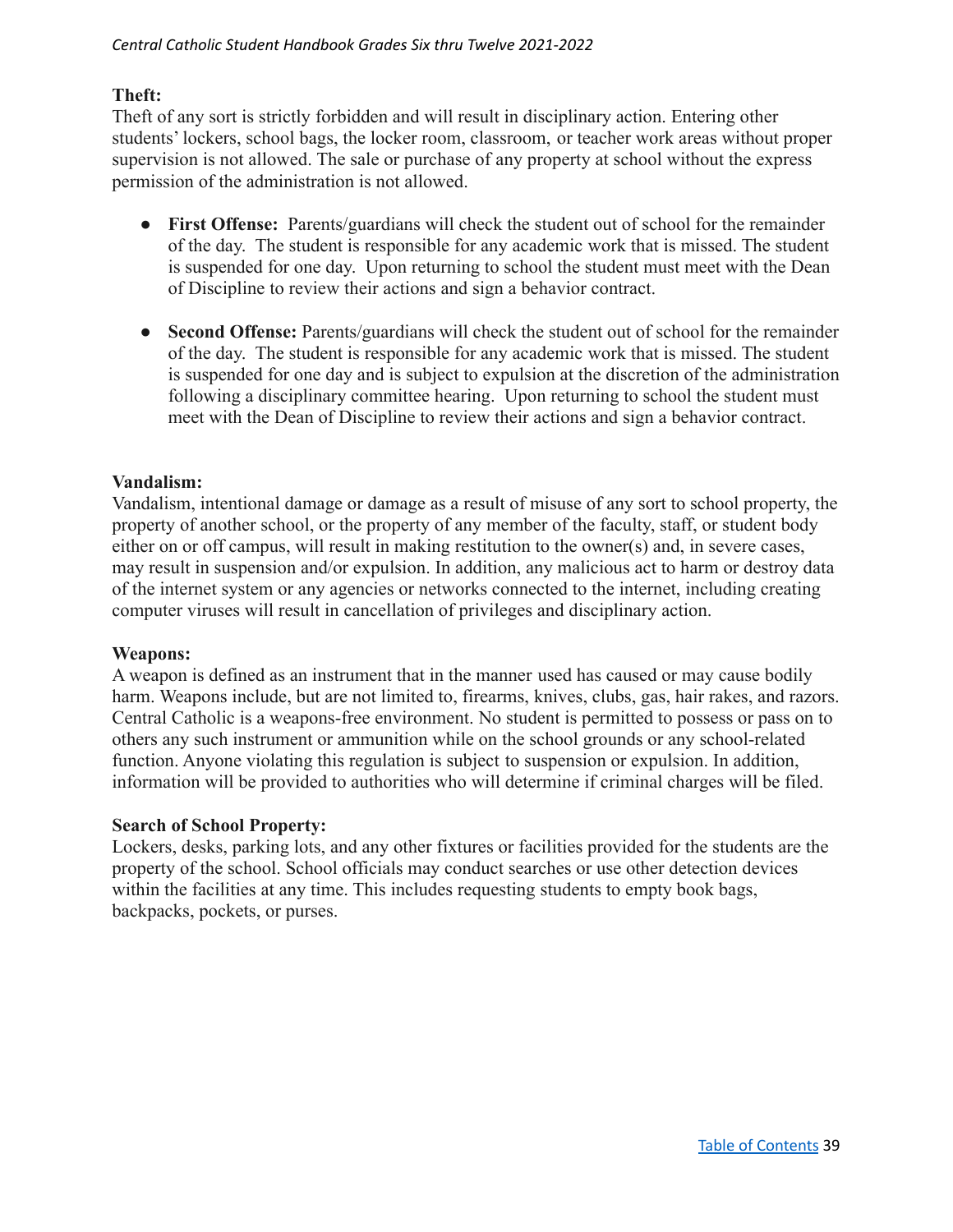## **School-Related Functions:**

All school rules are in effect for Central Catholic students at all school related functions. Additionally, the following rules apply specifically to school-sponsored dances:

- 1. No one will be permitted to enter any dance later than one-half (1/2) hour after it begins or to leave prior to one-half (1/2) hour before it ends.
- 2. Students and guests may be required to submit to a breathalyzer test prior to entering the dance. Parents will be required to pick up any student deemed to be under the influence.
- 3. Persons who are not Central Catholic students may only enter a dance if they are a guest of a Central Catholic student. Permission from the principal is required.
- 4. Students who have left Central Catholic for disciplinary reasons will not be allowed to attend any dance.
- 5. Students are responsible for the conduct of their guests.
- 6. Students are to remain in proper attire throughout the dance as determined by administration prior to the function.
- 7. Junior high students may NOT attend senior high school dances; senior high students may NOT attend junior high dances/mixers.
- 8. Students are not allowed to attend school dances if they have an outstanding debt to the school, including tuition.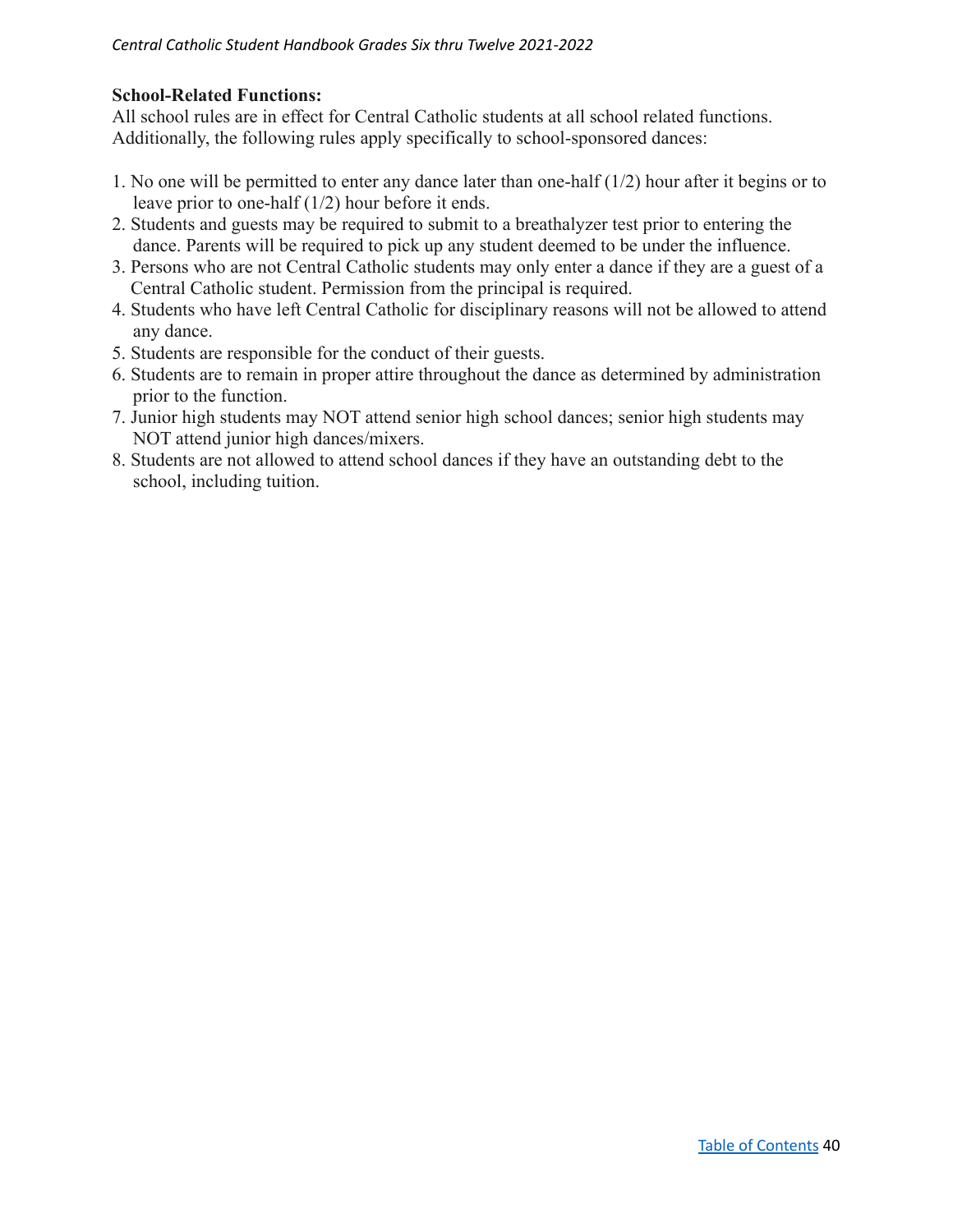## **Consequences for Conduct Violations**

Central Catholic strives to teach students self-discipline. When this is lacking, external discipline is sometimes required in order to help the students understand the error of conduct, to discourage repeated acts of the same kind, and to deter others from similar behavior. Every teacher shares in the responsibility of correcting and disciplining a student who is out of order. It is the belief of the administration and staff at Central Catholic that this disciplinary plan will assist in providing a safer, happier, and healthier atmosphere for each student.

As a consequence for conduct violations, teachers are to complete an infraction form with the date and description of the infraction. This form is submitted to the Dean of Discipline. (Depending upon the severity of the infraction, more than one infraction may be marked on the infraction form.) The following consequences are issued as a response to the infractions *per year*:

2 infractions = 1 after school detention Each infraction after 2 will result in after school detention in addition to the following consequences:

4 infractions = 1 Saturday detention

8 infractions = 2 Saturday detentions; parent meeting or teleconference with the Dean of Discipline

Repeated infractions may result in out of school suspension following a disciplinary committee hearing.

#### **Consequences for non-conduct violations:**

Uniform violations and tardies are independent of conduct violations.

- Any combination of 3 non-conduct violations will result in 1 conduct violation.
- Any subsequent non-conduct violation after 3 will result in after school detention in addition to accumulating towards the total number of non-conduct violations.

**Teachers may assign punish work in addition to issuing a referral. It is possible, based on the severity of the infraction, for a student to have an immediate consequence of detention, out of school suspension, or expulsion.**

#### **Detention:**

*Saturday Detentions will be served on Saturdays from 9:00 – 11:00 am and will be proctored by an administrative designee. Saturday detention can involve completing academic work assigned by the proctor and/or facility improvement such as weeding the garden or collecting litter from the school grounds.*

After school detention will be served on the next available detention day from 2:45-3:45. After school detention will be held on the following days: Monday, Tuesday, and Thursday.

Any missed detentions will result in further consequences.